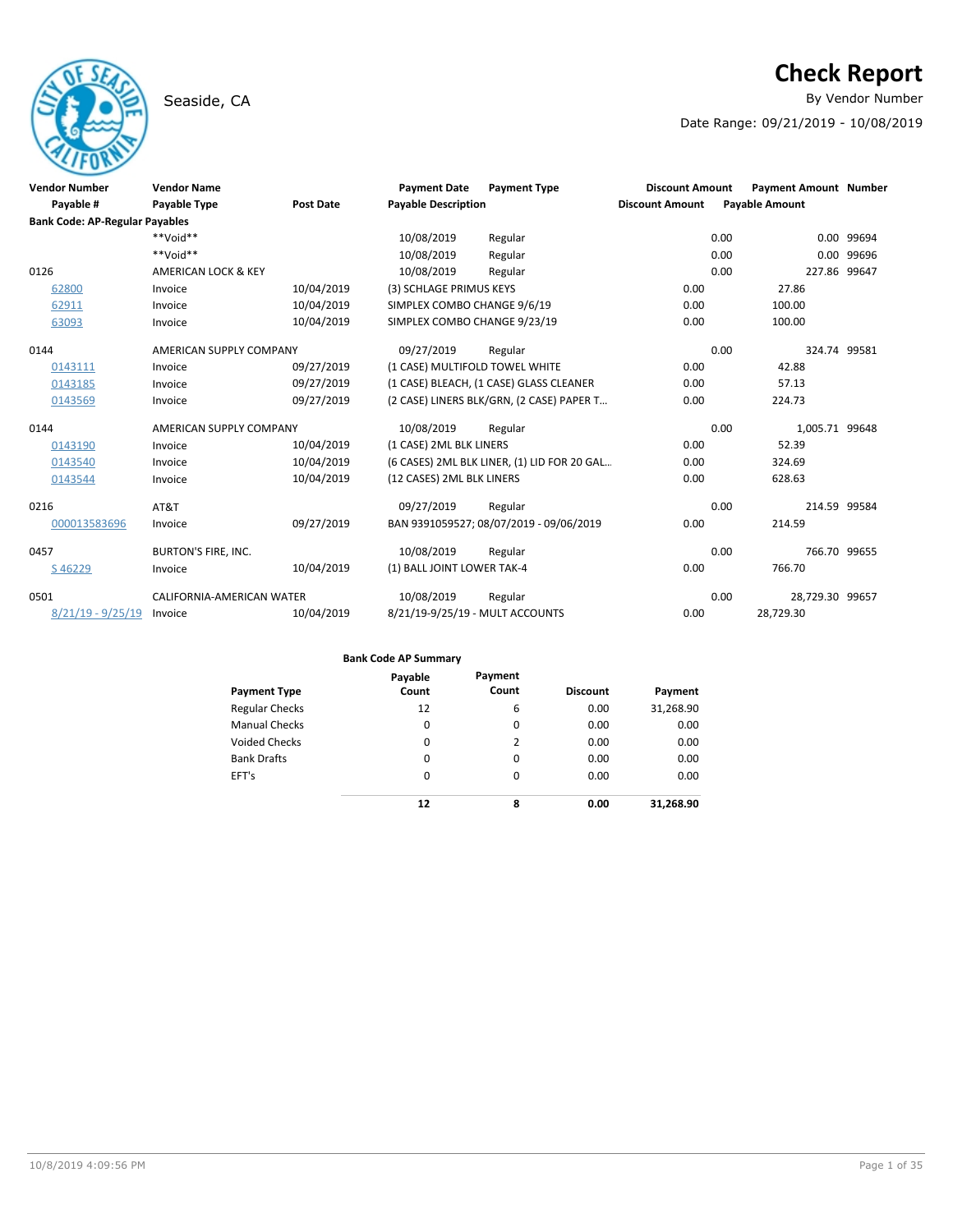| <b>Vendor Number</b><br>Payable #     | <b>Vendor Name</b><br>Payable Type | <b>Post Date</b> | <b>Payment Date</b><br><b>Payable Description</b> | <b>Payment Type</b> | <b>Discount Amount</b><br><b>Discount Amount</b> |      | <b>Payment Amount Number</b><br><b>Payable Amount</b> |                      |
|---------------------------------------|------------------------------------|------------------|---------------------------------------------------|---------------------|--------------------------------------------------|------|-------------------------------------------------------|----------------------|
| <b>Bank Code: PY-Payroll Payables</b> |                                    |                  |                                                   |                     |                                                  |      |                                                       |                      |
| 0530                                  | CA. STATE DISBURSEMENT UNIT        |                  | 09/26/2019                                        | <b>Bank Draft</b>   |                                                  | 0.00 | 299.07                                                | OX7OQPU6657          |
| INV0003716                            | Invoice                            | 09/26/2019       | CASE NO.: 0530033626-01                           |                     | 0.00                                             |      | 299.07                                                |                      |
| 0530                                  | CA. STATE DISBURSEMENT UNIT        |                  | 09/26/2019                                        | <b>Bank Draft</b>   |                                                  | 0.00 |                                                       | 1,767.48 OX7OQPU6657 |
| <b>INV0003717</b>                     | Invoice                            | 09/26/2019       | CASE NO.: 200000001441634                         |                     | 0.00                                             |      | 1,767.48                                              |                      |
| 0530                                  | CA. STATE DISBURSEMENT UNIT        |                  | 09/26/2019                                        | <b>Bank Draft</b>   |                                                  | 0.00 | 461.53                                                | OX7OQPU6657          |
| INV0003719                            | Invoice                            | 09/26/2019       | CASE NO.: 200000001549267                         |                     | 0.00                                             |      | 461.53                                                |                      |
| 0530                                  | CA. STATE DISBURSEMENT UNIT        |                  | 09/26/2019                                        | <b>Bank Draft</b>   |                                                  | 0.00 |                                                       | 603.69 OX7OQPU6657   |
| <b>INV0003720</b>                     | Invoice                            | 09/26/2019       | CASE NO: 200000001987788                          |                     | 0.00                                             |      | 603.69                                                |                      |
| 0530                                  | CA. STATE DISBURSEMENT UNIT        |                  | 09/26/2019                                        | <b>Bank Draft</b>   |                                                  | 0.00 | 23.08                                                 | OX7OQPU6657          |
| <b>INV0003721</b>                     | Invoice                            | 09/26/2019       | CASE NO: 200000001987788                          |                     | 0.00                                             |      | 23.08                                                 |                      |
| 0530                                  | CA. STATE DISBURSEMENT UNIT        |                  | 09/26/2019                                        | <b>Bank Draft</b>   |                                                  | 0.00 |                                                       | 142.61 OX7OQPU6657   |
| <b>INV0003718</b>                     | Invoice                            | 09/26/2019       | CASE NO: 200000000125769                          |                     | 0.00                                             |      | 142.61                                                |                      |

|                       | Payable  | Payment  |                 |          |
|-----------------------|----------|----------|-----------------|----------|
| <b>Payment Type</b>   | Count    | Count    | <b>Discount</b> | Payment  |
| <b>Regular Checks</b> | 0        | 0        | 0.00            | 0.00     |
| <b>Manual Checks</b>  | $\Omega$ | $\Omega$ | 0.00            | 0.00     |
| <b>Voided Checks</b>  | 0        | $\Omega$ | 0.00            | 0.00     |
| <b>Bank Drafts</b>    | 6        | 6        | 0.00            | 3,297.46 |
| EFT's                 | $\Omega$ | $\Omega$ | 0.00            | 0.00     |
|                       | 6        | 6        | 0.00            | 3.297.46 |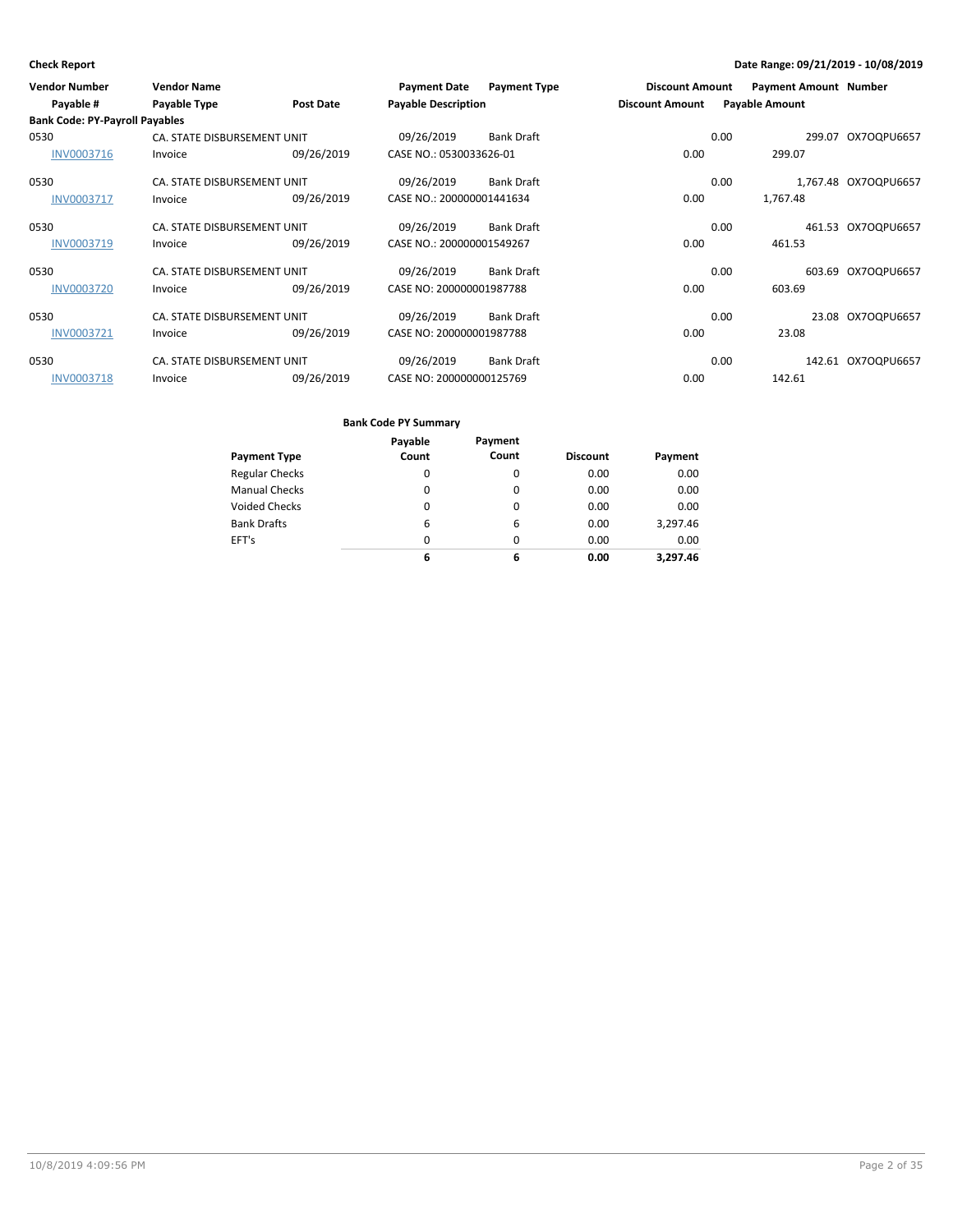| <b>Vendor Number</b>                  | <b>Vendor Name</b>                     |                  | <b>Payment Date</b>                | <b>Payment Type</b>                      | <b>Discount Amount</b> |      | <b>Payment Amount Number</b> |            |
|---------------------------------------|----------------------------------------|------------------|------------------------------------|------------------------------------------|------------------------|------|------------------------------|------------|
| Payable #                             | Payable Type                           | <b>Post Date</b> | <b>Payable Description</b>         |                                          | <b>Discount Amount</b> |      | <b>Payable Amount</b>        |            |
| <b>Bank Code: AP-Regular Payables</b> |                                        |                  |                                    |                                          |                        |      |                              |            |
| 0759                                  | MONTEREY CO. WEEKLY CLASSIFIEDS        |                  | 10/08/2019                         | Regular                                  |                        | 0.00 | 570.15 99698                 |            |
| 542-111297-00002 Invoice              |                                        | 10/04/2019       | PUBLIC INVITATION TO COMMENT       |                                          | 0.00                   |      | 81.45                        |            |
| 543-111297-00002 Invoice              |                                        | 10/04/2019       | APPEAL OF PLANNING COMMISSION      |                                          | 0.00                   |      | 271.50                       |            |
| 544-111297-00002 Invoice              |                                        | 10/04/2019       |                                    | PUBLIC HEARING - BAR-19-08, FE-19-01, SM | 0.00                   |      | 135.75                       |            |
| 545-111297-00002 Invoice              |                                        | 10/04/2019       |                                    | PUBLIC HEARING - MINOR USE PERMIT 19-04  | 0.00                   |      | 81.45                        |            |
|                                       |                                        |                  |                                    |                                          |                        |      |                              |            |
| 0780                                  | COMMERCIAL TRUCK CO.                   |                  | 10/08/2019                         | Regular                                  |                        | 0.00 | 710.08 99660                 |            |
| 406577                                | Invoice                                | 10/04/2019       |                                    | 2007 FIRE TRUCK REPAIR WORK ON 9/13/19   | 0.00                   |      | 710.08                       |            |
|                                       |                                        |                  |                                    |                                          |                        |      |                              |            |
| 0791                                  | <b>COMMUNITY PARTNERSHIP FOR YOUTH</b> |                  | 10/08/2019                         | Regular                                  |                        | 0.00 | 2,311.51 99661               |            |
| <b>SEPT 2019</b>                      | Invoice                                | 10/04/2019       |                                    | SEPT 2019 - CAL VIP FOR ONE ON ONE MEN   | 0.00                   |      | 2,311.51                     |            |
| 0791                                  | COMMUNITY PARTNERSHIP FOR YOUTH        |                  | 10/08/2019                         | Regular                                  |                        | 0.00 | 9,811.92 99662               |            |
| <u>1 QTR, FY2019/20</u>               | Invoice                                | 10/04/2019       |                                    | 1 QTR, 2019/20 CDBG HIGH SCHOOL MENT     | 0.00                   |      | 9,811.92                     |            |
|                                       |                                        |                  |                                    |                                          |                        |      |                              |            |
| 0898                                  | <b>CRYSTAL SPRINGS WATER</b>           |                  | 10/08/2019                         | Regular                                  |                        | 0.00 | 111.75 99664                 |            |
| 0000185522                            | Invoice                                | 10/04/2019       | 656 BROADWAY AVE - 8/2/19          |                                          | 0.00                   |      | 4.25                         |            |
| 0000189541                            | Invoice                                | 10/04/2019       |                                    | 440 HARCOURT - ENGINEERING 8/9/19        | 0.00                   |      | 11.00                        |            |
| 0000189542                            | Invoice                                | 10/04/2019       | 440 HARCOURT - RMS 8/9/19          |                                          | 0.00                   |      | 40.75                        |            |
| 0000202396                            | Invoice                                | 10/04/2019       |                                    | 440 HARCOURT - ENGINEERING 8/30/19       | 0.00                   |      | 2.50                         |            |
| 0000202397                            | Invoice                                | 10/04/2019       | 440 HARCOURT - RMS 8/30/19         |                                          | 0.00                   |      | 38.25                        |            |
| 0000203561                            | Invoice                                | 10/04/2019       |                                    | 440 HARCOURT - ENGINEERING 8/31/19       | 0.00                   |      | 5.00                         |            |
| 0000203562                            | Invoice                                | 10/04/2019       | 440 HARCOURT - RMS 8/31/19         |                                          | 0.00                   |      | 5.00                         |            |
| 0000203563                            | Invoice                                | 10/04/2019       | 656 BROADWAY AVE - 8/31/19         |                                          | 0.00                   |      | 5.00                         |            |
|                                       |                                        |                  |                                    |                                          |                        |      |                              |            |
| 0912                                  | L.N. CURTIS & SONS                     |                  | 09/27/2019                         | Regular                                  |                        | 0.00 | 743.65 99605                 |            |
| <b>INV316025</b>                      | Invoice                                | 09/27/2019       |                                    | (1) WIRELESS TRUCK MOUNT CHARGER         | 0.00                   |      | 743.65                       |            |
|                                       |                                        |                  |                                    |                                          |                        | 0.00 | 348.44 99683                 |            |
| 0912                                  | L.N. CURTIS & SONS                     |                  | 10/08/2019                         | Regular                                  |                        |      |                              |            |
| <b>INV318492</b>                      | Invoice                                | 10/04/2019       | SUPPLIES FOR FIRE DEPT             |                                          | 0.00                   |      | 348.44                       |            |
| 0981                                  | DEL MAR FRENCH LAUNDRY, INC.           |                  | 09/27/2019                         | Regular                                  |                        | 0.00 |                              | 9.60 99596 |
| 09/18/2019                            | Invoice                                | 09/27/2019       | RECREATION DEPT - 1 RD NET         |                                          | 0.00                   |      | 9.60                         |            |
|                                       |                                        |                  |                                    |                                          |                        |      |                              |            |
| 0981                                  | DEL MAR FRENCH LAUNDRY, INC.           |                  | 10/08/2019                         | Regular                                  |                        | 0.00 | 175.50 99666                 |            |
| 09/23/2019                            | Invoice                                | 10/04/2019       |                                    | RECREATION - 27 TABLE CLOTHS 9/23/19     | 0.00                   |      | 175.50                       |            |
|                                       |                                        |                  |                                    |                                          |                        |      | 150.00 99667                 |            |
| 1048                                  | DOCTORS ON DUTY                        |                  | 10/08/2019                         | Regular                                  |                        | 0.00 |                              |            |
| 1114682                               | Invoice                                | 10/04/2019       |                                    | PHYSICAL - PUBLIC WORKS EMPLOYEE         | 0.00                   |      | 150.00                       |            |
| 1188                                  | <b>FERGUSON ENTERPRISES INC #686</b>   |                  | 10/08/2019                         | Regular                                  |                        | 0.00 | 966.14 99674                 |            |
| 7989301                               | Invoice                                | 10/04/2019       |                                    | (1) 0219 CCY LF 1.5 GPM DN GN FCT CP     | 0.00                   |      | 677.70                       |            |
| 8008752                               | Invoice                                | 10/04/2019       | (1) 1.28 GPF ROYAL 111 HET CLST FV |                                          | 0.00                   |      | 195.75                       |            |
| 8012564                               | Invoice                                | 10/04/2019       | MISC SUPPLIES FOR "JETTER" JOB     |                                          | 0.00                   |      | 92.69                        |            |
|                                       |                                        |                  |                                    |                                          |                        |      |                              |            |
| 1224                                  | <b>FIRST ALARM</b>                     |                  | 10/08/2019                         | Regular                                  |                        | 0.00 | 452.31 99675                 |            |
| 495304                                | Invoice                                | 10/04/2019       |                                    | 656 BROADWAY AVE - MONITORING 10/1/1     | 0.00                   |      | 213.00                       |            |
| 497343                                | Invoice                                | 10/04/2019       |                                    | 986 HILBY AVE - MONITORING 10/1/19 - 12/ | 0.00                   |      | 239.31                       |            |
|                                       |                                        |                  |                                    |                                          |                        |      |                              |            |
| 1388                                  | GRAINGER                               |                  | 10/08/2019                         | Regular                                  |                        | 0.00 | 242.13 99676                 |            |
| 9177790491                            | Credit Memo                            | 06/15/2019       |                                    | CREDIT MEMO FOR (48) PLEATED FILTERS     | 0.00                   |      | $-817.02$                    |            |
| 9226107093                            | Invoice                                | 10/04/2019       | (6) SPLIT SLEEVE KIT 12"           |                                          | 0.00                   |      | 692.81                       |            |
| 9226197342                            | Invoice                                | 10/04/2019       | (2) FIRE BARRIER PUTTY             |                                          | 0.00                   |      | 67.45                        |            |
| 9293885654                            | Credit Memo                            | 10/04/2019       |                                    | CREDIT MEMO FOR (1) TRAILER JACK TUB.    | 0.00                   |      | $-135.45$                    |            |
| 9298990830                            | Invoice                                | 10/04/2019       |                                    | (1) INDSTRL FAN 18", (1) CRPTD ENTRANCE  | 0.00                   |      | 434.34                       |            |
| 1392                                  | <b>GRANITE ROCK COMPANY</b>            |                  | 10/08/2019                         | Regular                                  |                        | 0.00 | 3,021.48 99677               |            |
|                                       | Invoice                                | 10/04/2019       |                                    | TICKET #670057; (1) WOLFPEAK KAZBEKPOL   | 0.00                   |      | 31.14                        |            |
| 1194859                               |                                        |                  |                                    |                                          |                        |      |                              |            |
| 1195680                               | Invoice                                | 10/04/2019       |                                    | BLDG MATERIALS FOR FIRE DEPT WALL        | 0.00                   |      | 699.42                       |            |
| 1196363                               | Invoice                                | 10/04/2019       |                                    | ASPHALT & AGGREGATE FOR POT HOLE REP     | 0.00                   |      | 1,409.80                     |            |
| 1197278                               | Invoice                                | 10/04/2019       |                                    | BLDG MATERIALS FOR FIRE DEPT WALL        | 0.00                   |      | 881.12                       |            |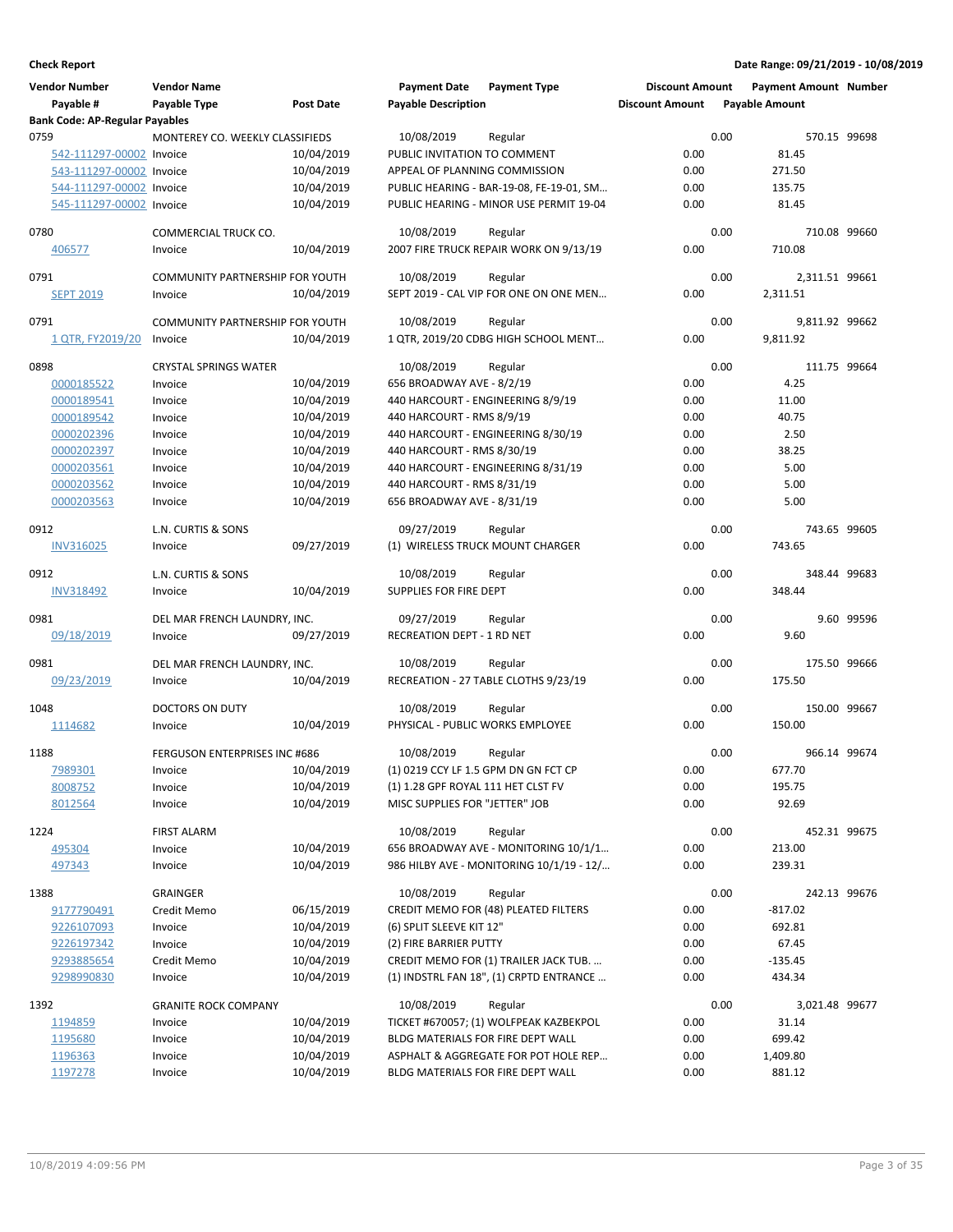| <b>Vendor Number</b> | <b>Vendor Name</b>               |                  | <b>Payment Date</b>              | <b>Payment Type</b>                     | <b>Discount Amount</b> |      | <b>Payment Amount Number</b> |             |
|----------------------|----------------------------------|------------------|----------------------------------|-----------------------------------------|------------------------|------|------------------------------|-------------|
| Payable #            | Payable Type                     | <b>Post Date</b> | <b>Payable Description</b>       |                                         | <b>Discount Amount</b> |      | <b>Payable Amount</b>        |             |
| 1494                 | HD SUPPLY FACILITIES MAINTENANCE |                  | 10/08/2019                       | Regular                                 |                        | 0.00 | 134.60 99679                 |             |
| 1807284485           | Credit Memo                      | 10/04/2019       | REF #9175451052 - A/R CASH APPL  |                                         | 0.00                   |      | $-12.88$                     |             |
| 9176017344           | Invoice                          | 10/04/2019       | (1) SLOAN FLUSHMATE 503 TANK     |                                         | 0.00                   |      | 147.48                       |             |
| 1798                 | <b>KELLY-MOORE PAINT COMPANY</b> |                  | 10/08/2019                       | Regular                                 |                        | 0.00 |                              | 46.46 99682 |
| 802-00000705999      | Invoice                          | 10/04/2019       | PAINT FOR STREETS DEPT           |                                         | 0.00                   |      | 41.26                        |             |
| 802-00000707068      | Invoice                          | 10/04/2019       | (4) HIGH DENSITY ROLLER COVER    |                                         | 0.00                   |      | 5.20                         |             |
| 1873                 | LACAL EQUIPMENT, INC.            |                  | 10/08/2019                       | Regular                                 |                        | 0.00 | 283.18 99684                 |             |
| 0309543-IN           | Invoice                          | 10/04/2019       | (10) MULCHING BLADES             |                                         | 0.00                   |      | 283.18                       |             |
|                      |                                  |                  |                                  |                                         |                        |      | 1,542.00 99685               |             |
| 1976                 | LINCOLN AQUATICS                 |                  | 10/08/2019                       | Regular                                 |                        | 0.00 |                              |             |
| D8652398             | Invoice                          | 10/04/2019       | (2) BLACK SAFETY STRIPS          |                                         | 0.00                   |      | 128.23                       |             |
| D8655790             | Invoice                          | 10/04/2019       | (6) CHLORINE DPD 1XF TABLET      |                                         | 0.00                   |      | 264.59                       |             |
| D8657258             | Invoice                          | 10/04/2019       | (1) SS8 8" SQUARE POCKET DURAPRO |                                         | 0.00                   |      | 52.24                        |             |
| D8658106             | Invoice                          | 10/04/2019       | (150) TYGON TUBING               |                                         | 0.00                   |      | 872.96                       |             |
| EW052047             | Invoice                          | 10/04/2019       |                                  | (2) 50# SODA ASH, (4) 50# SODIUM BICARB | 0.00                   |      | 223.98                       |             |
| 2102                 | MARTIN'S IRRIGATION SUPPLY, INC. |                  | 10/08/2019                       | Regular                                 |                        | 0.00 |                              | 24.25 99686 |
| 553016               | Invoice                          | 10/04/2019       | (4) 12 MAX PRS30 W/CV            |                                         | 0.00                   |      | 24.25                        |             |
| 2132                 | MEALS ON WHEELS OF THE           |                  | 10/08/2019                       | Regular                                 |                        | 0.00 | 2,485.22 99689               |             |
| $\overline{1}$       | Invoice                          | 10/04/2019       |                                  | 1 QTR, FY2019/20 CDBG - CONSUMABLE SU   | 0.00                   |      | 2,485.22                     |             |
| 2184                 | <b>MISSION LINEN SERVICE</b>     |                  | 10/08/2019                       | Regular                                 |                        | 0.00 | 411.05 99692                 |             |
| 510628633            | Invoice                          | 10/04/2019       |                                  | FIRE DEPT - WEEKLY LAUNDRY SVC 8/29/19  | 0.00                   |      | 82.21                        |             |
| 510677669            | Invoice                          | 10/04/2019       |                                  | FIRE DEPT - WEEKLY LAUNDRY SVC 9/5/19   | 0.00                   |      | 82.21                        |             |
| 510721130            | Invoice                          | 10/04/2019       |                                  | FIRE DEPT - WEEKLY LAUNDRY SVC 9/12/19  | 0.00                   |      | 82.21                        |             |
| 510773068            | Invoice                          | 10/04/2019       |                                  | FIRE DEPT - WEEKLY LAUNDRY SVC 9/19/19  | 0.00                   |      | 82.21                        |             |
| 510822357            | Invoice                          | 10/04/2019       |                                  | FIRE DEPT - WEEKLY LAUNDRY SVC 9/26/19  | 0.00                   |      | 82.21                        |             |
|                      |                                  |                  |                                  |                                         |                        |      |                              |             |
| 2186                 | <b>MISSION UNIFORM SERVICE</b>   |                  | 09/27/2019                       | Regular                                 |                        | 0.00 | 111.96 99608                 |             |
| 510767045            | Invoice                          | 09/27/2019       |                                  | RECREATION DEPT - WEEKLY UNIFORM SVC    | 0.00                   |      | 111.96                       |             |
| 2186                 | <b>MISSION UNIFORM SERVICE</b>   |                  | 10/08/2019                       | Regular                                 |                        | 0.00 | 4,035.42 99693               |             |
| 510503403            | Invoice                          | 10/04/2019       |                                  | FIRE DEPT - WEEKLY LAUNDRY SVC 8/13/19  | 0.00                   |      | 33.18                        |             |
| 510610944            | Invoice                          | 10/04/2019       |                                  | FIRE DEPT - WEEKLY LAUNDRY SVC 8/27/19  | 0.00                   |      | 33.18                        |             |
| 510650526            | Invoice                          | 10/04/2019       |                                  | SEASIDE MAIN & UTILITIES UNIFORM SVC 9/ | 0.00                   |      | 912.60                       |             |
| 510650527            | Invoice                          | 10/04/2019       | POMA UNIFORM SERVICE - 9/2/19    |                                         | 0.00                   |      | 107.26                       |             |
| 510654573            | Invoice                          | 10/04/2019       | POMA UNIFORM SVC 9/2/19          |                                         | 0.00                   |      | 39.37                        |             |
| 510702124            | Invoice                          | 10/04/2019       |                                  | SEASIDE MAIN & UTILITIES UNIFORM SVC 9/ | 0.00                   |      | 328.17                       |             |
| 510702125            | Invoice                          | 10/04/2019       | POMA UNIFORM SVC 9/9/19          |                                         | 0.00                   |      | 107.26                       |             |
| 510713790            | Invoice                          | 10/04/2019       |                                  | FIRE DEPT - WEEKLY LAUNDRY SVC 9/10/19  | 0.00                   |      | 33.18                        |             |
| 510718667            | Invoice                          | 10/04/2019       | POMA UNIFORM SVC 9/4/19          |                                         | 0.00                   |      | 110.75                       |             |
| 510747092            | Invoice                          | 10/04/2019       |                                  | SEASIDE MAIN & UTILITIES UNIFORM SVC 9/ | 0.00                   |      | 328.17                       |             |
| 510747093            | Invoice                          | 10/04/2019       | POMA UNIFORM SVC 9/16/19         |                                         | 0.00                   |      | 107.26                       |             |
| 510795592            | Invoice                          | 10/04/2019       |                                  | SEASIDE MAIN & UTILITIES UNIFORM SVC 9/ | 0.00                   |      | 328.17                       |             |
| 510795593            | Invoice                          | 10/04/2019       | POMA UNIFORM SVC 9/23/19         |                                         | 0.00                   |      | 96.60                        |             |
| 510807507            | Invoice                          | 10/04/2019       |                                  | FIRE DEPT - WEEKLY LAUNDRY SVC 9/24/19  | 0.00                   |      | 33.18                        |             |
| 510808759            | Invoice                          | 10/04/2019       |                                  | SEASIDE MAIN & UTILITIES UNIFORM SVC 9/ | 0.00                   |      | 39.37                        |             |
| 510818330            | Invoice                          | 10/04/2019       |                                  | RECREATION - WEEKLY UNIFORM SVC 9/25/   | 0.00                   |      | 367.69                       |             |
| 510826375            | Invoice                          | 10/04/2019       |                                  | SEASIDE MAIN & UTILITIES UNIFORM SVC 9/ | 0.00                   |      | 591.89                       |             |
| 510843233            | Invoice                          | 10/04/2019       |                                  | SEASIDE MAIN & UTILITIES UNIFORM SVC 9/ | 0.00                   |      | 328.17                       |             |
| 510843234            | Invoice                          | 10/04/2019       | POMA UNIFORM SVC 9/30/19         |                                         | 0.00                   |      | 109.97                       |             |
|                      |                                  |                  |                                  |                                         |                        |      |                              |             |
| 2236                 | MBS BUSINESS SYSTEMS             |                  | 10/08/2019                       | Regular                                 |                        | 0.00 | 412.32 99687                 |             |
| 369560               | Invoice                          | 10/04/2019       |                                  | 1635 BROADWAY AVE COPIER - KONICA MI    | 0.00                   |      | 286.39                       |             |
| 369561               | Invoice                          | 10/04/2019       |                                  | 610 OLYMPIA AVE - CONTRACT #MB1130-05   | 0.00                   |      | 125.93                       |             |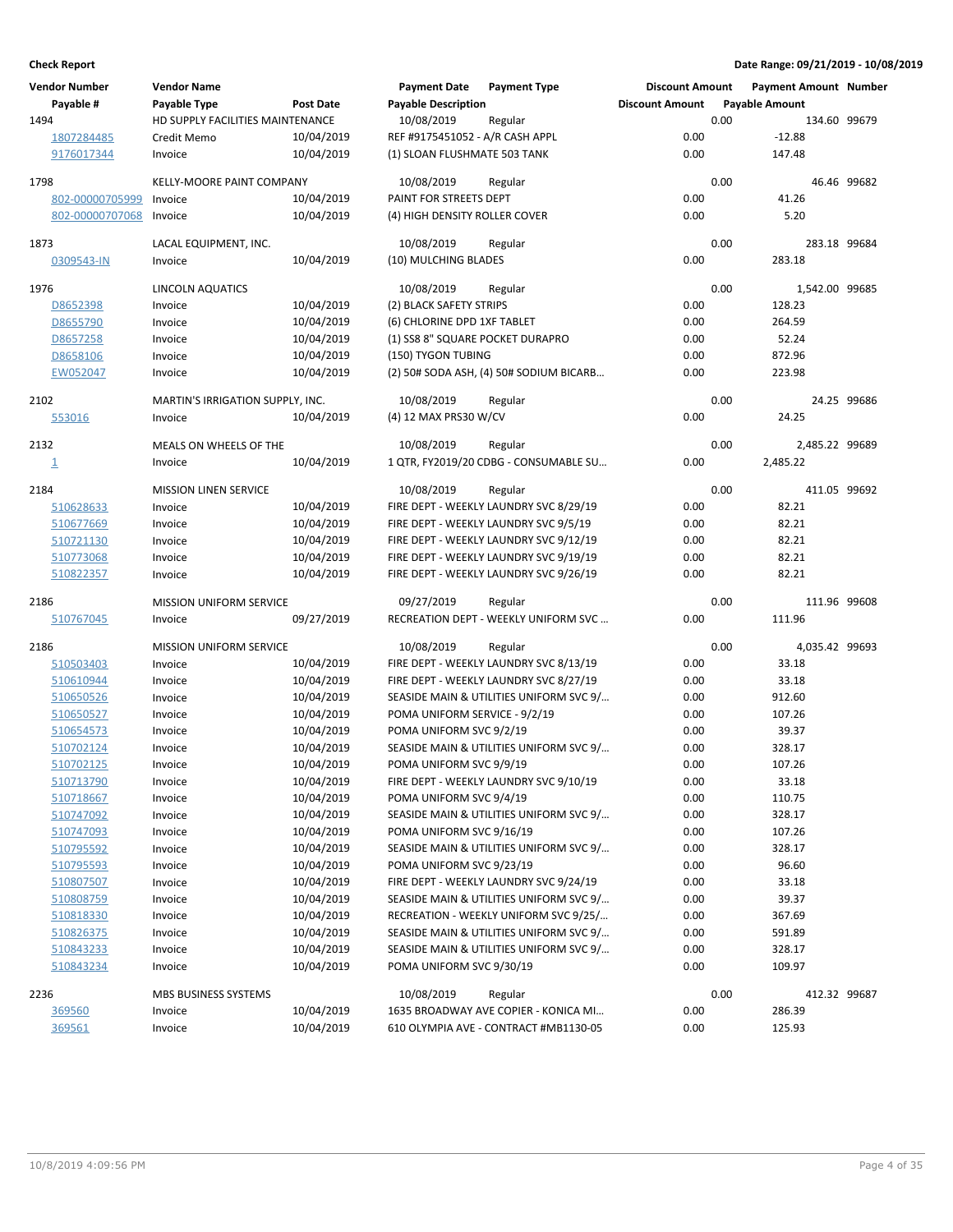| <b>Vendor Number</b>   | <b>Vendor Name</b>               |                  | <b>Payment Date</b>                | <b>Payment Type</b>                        | <b>Discount Amount</b> |      | <b>Payment Amount Number</b> |  |
|------------------------|----------------------------------|------------------|------------------------------------|--------------------------------------------|------------------------|------|------------------------------|--|
| Payable #              | <b>Payable Type</b>              | <b>Post Date</b> | <b>Payable Description</b>         |                                            | <b>Discount Amount</b> |      | <b>Payable Amount</b>        |  |
| 2238                   | <b>MONTEREY BAY PEST CONTROL</b> |                  | 10/08/2019                         | Regular                                    |                        | 0.00 | 377.00 99697                 |  |
| 0171934                | Invoice                          | 10/04/2019       |                                    | POLICE DEPT - MONTHLY SVC 9/26/19          | 0.00                   |      | 90.00                        |  |
| 0171935                | Invoice                          | 10/04/2019       |                                    | 440 HARCOURT - TRAILER #A MONTHLY SVC      | 0.00                   |      | 62.00                        |  |
| 0171936                | Invoice                          | 10/04/2019       |                                    | 440 HARCOURT - STORAGE SHED MO. SVC 9      | 0.00                   |      | 60.00                        |  |
| 0171937                | Invoice                          | 10/04/2019       |                                    | 440 HARCOURT - POLICE DEPT MONTHLY SVC     | 0.00                   |      | 100.00                       |  |
| 0171938                | Invoice                          | 10/04/2019       | <b>610 OLYMPIA AVE MONTHLY SVC</b> |                                            | 0.00                   |      | 65.00                        |  |
| 2279                   | COUNTY OF MONTEREY IT DEPT.      |                  | 09/27/2019                         | Regular                                    |                        | 0.00 | 448.38 99592                 |  |
| 8477/2019              | Invoice                          | 09/27/2019       |                                    | JULY 2019 - SEASIDE FIRE DEPT (847) MO. IT | 0.00                   |      | 448.38                       |  |
| 2287                   | MONTEREY COUNTY OFFICE OF        |                  | 09/27/2019                         | Regular                                    |                        | 0.00 | 3,139.00 99611               |  |
| <b>MSTR TAX</b>        | Invoice                          | 06/30/2019       |                                    | MASTER TAX AGREEMENT FOR SEASIDE RES       | 0.00                   |      | 3.139.00                     |  |
| 2295                   | <b>MONTEREY COUNTY PETROLEUM</b> |                  | 10/08/2019                         | Regular                                    |                        | 0.00 | 3,319.15 99699               |  |
| 331381                 | Invoice                          | 10/04/2019       |                                    | 1.100 GALLONS UNLEADED REG GASOLINE 9      | 0.00                   |      | 3,319.15                     |  |
| 2338                   | <b>MONTEREY PENINSULA WATER</b>  |                  | 09/27/2019                         | Regular                                    |                        | 0.00 | 1,000.00 99615               |  |
| <b>MSTR TAX</b>        | Invoice                          | 06/30/2019       |                                    | MASTER TAXING AGREEMENT FOR SEASIDE        | 0.00                   |      | 1,000.00                     |  |
| 2338                   | <b>MONTEREY PENINSULA WATER</b>  |                  | 10/08/2019                         | Regular                                    |                        | 0.00 | 4.739.84 99700               |  |
| $8/29/19 - 9/30/19$    | Invoice                          | 10/04/2019       |                                    | SURCHARGE FOR BILLING PERIOD 8/29/19 -     | 0.00                   |      | 4.739.84                     |  |
| 2342                   | <b>MONTEREY REGIONAL WASTE</b>   |                  | 10/08/2019                         | Regular                                    |                        | 0.00 | 414.16 99701                 |  |
| SCALES AUG19 0 Invoice |                                  | 10/04/2019       | SCALES AUG19 059                   |                                            | 0.00                   |      | 414.16                       |  |

|                       | Payable  | Payment  |                 |           |
|-----------------------|----------|----------|-----------------|-----------|
| <b>Payment Type</b>   | Count    | Count    | <b>Discount</b> | Payment   |
| <b>Regular Checks</b> | 84       | 31       | 0.00            | 42,548.65 |
| <b>Manual Checks</b>  | 0        | $\Omega$ | 0.00            | 0.00      |
| Voided Checks         | $\Omega$ | $\Omega$ | 0.00            | 0.00      |
| <b>Bank Drafts</b>    | $\Omega$ | 0        | 0.00            | 0.00      |
| EFT's                 | 84       | ą۷       | 0.00            | 42,548.89 |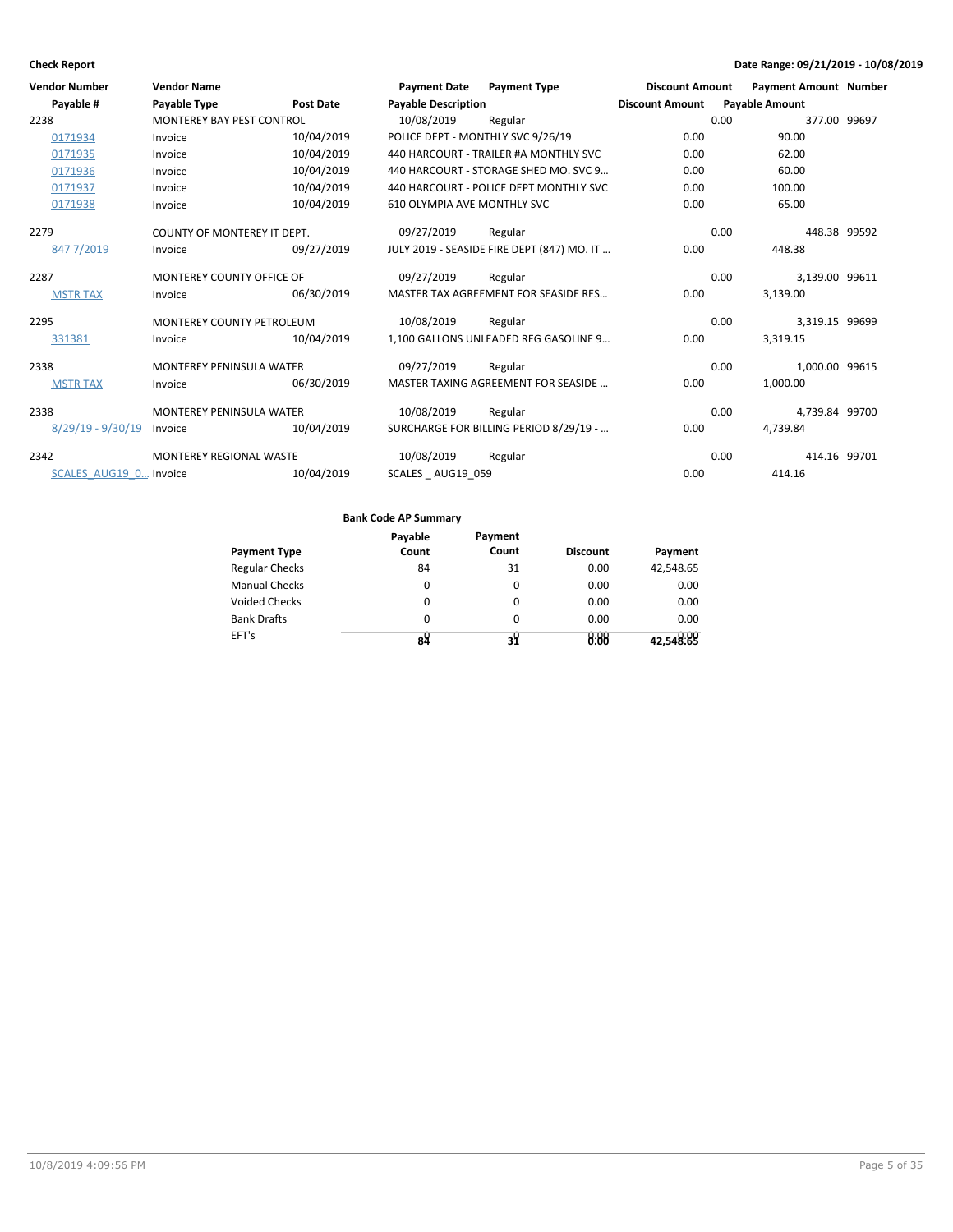| <b>Vendor Number</b><br><b>Vendor Name</b> |                               | <b>Payment Date</b><br><b>Payment Type</b> | <b>Payment Amount Number</b><br><b>Discount Amount</b> |                        |                       |  |
|--------------------------------------------|-------------------------------|--------------------------------------------|--------------------------------------------------------|------------------------|-----------------------|--|
| Payable #                                  | Payable Type<br>Post Date     |                                            | <b>Payable Description</b>                             | <b>Discount Amount</b> | <b>Pavable Amount</b> |  |
| <b>Bank Code: PY-Payroll Payables</b>      |                               |                                            |                                                        |                        |                       |  |
| 2346                                       | <b>MONTEREY SPORTS CENTER</b> |                                            | 09/26/2019<br>Regular                                  | 0.00                   | 1.313.00 18983        |  |
| CM0000286                                  | Credit Memo                   | 09/26/2019                                 | INCREASE DIFFERENCES OWED BY EE                        | 0.00                   | $-121.00$             |  |
| <b>INV0003660</b>                          | Invoice                       | 09/26/2019                                 | <b>GYM MBRSHIP - SINGLE</b>                            | 0.00                   | 549.00                |  |
| <b>INV0003661</b>                          | Invoice                       | 09/26/2019                                 | <b>GYM MBRSHP - SENIOR</b>                             | 0.00                   | 48.00                 |  |
| <b>INV0003662</b>                          | Invoice                       | 09/26/2019                                 | <b>GYM MBRSHIP - FAMILY</b>                            | 0.00                   | 837.00                |  |
|                                            |                               |                                            |                                                        |                        |                       |  |

|                       | Payable  | Payment  |                 |          |
|-----------------------|----------|----------|-----------------|----------|
| <b>Payment Type</b>   | Count    | Count    | <b>Discount</b> | Payment  |
| <b>Regular Checks</b> | 4        |          | 0.00            | 1,313.00 |
| <b>Manual Checks</b>  | 0        | 0        | 0.00            | 0.00     |
| <b>Voided Checks</b>  | 0        | 0        | 0.00            | 0.00     |
| <b>Bank Drafts</b>    | <u>n</u> | <u>n</u> | 0.00            | 0.00     |
| EFT's                 |          |          | 8.88            | 1,313.00 |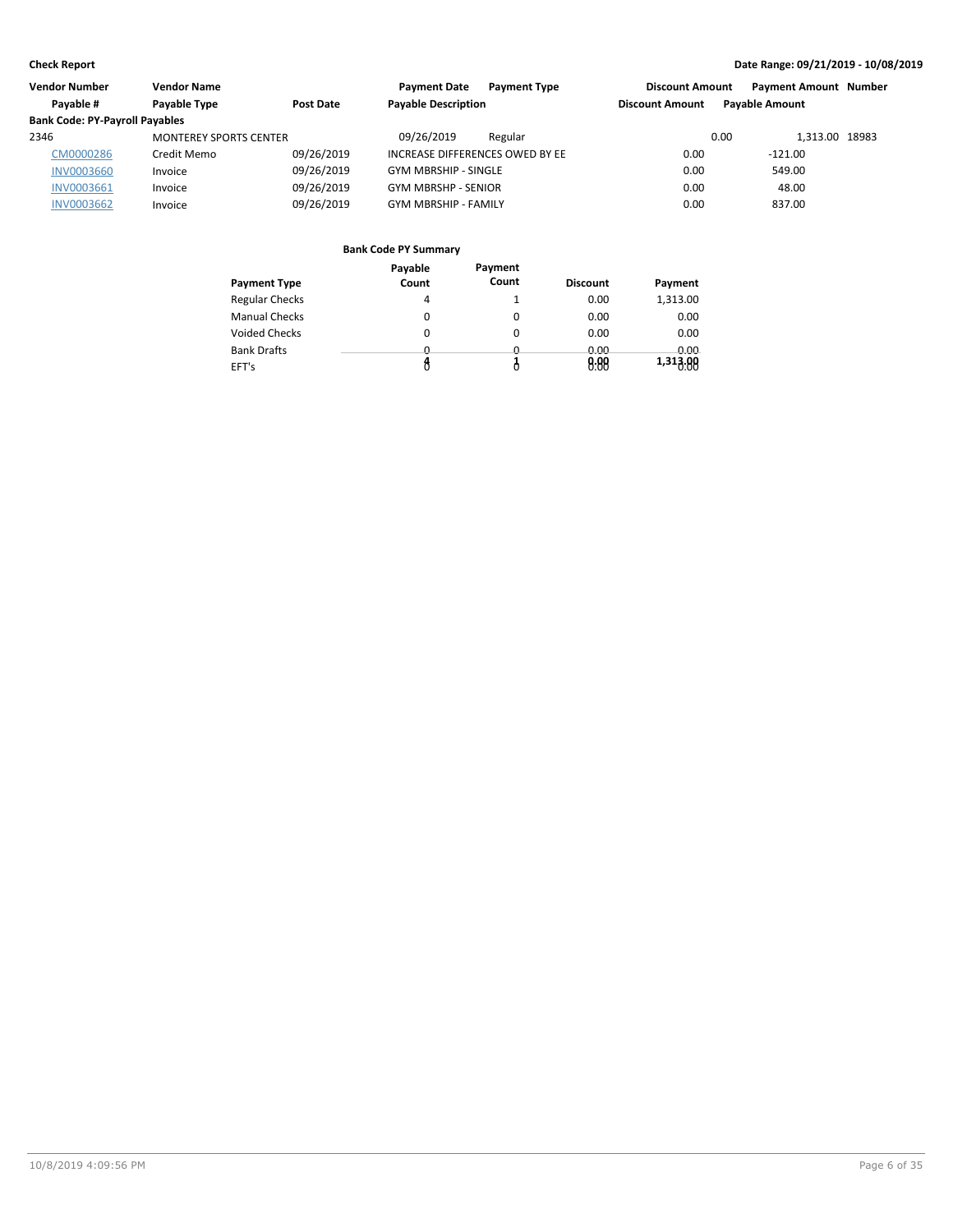| <b>Vendor Number</b><br>Payable #     | <b>Vendor Name</b><br>Payable Type       | <b>Post Date</b> | <b>Payment Date</b><br><b>Payable Description</b> | <b>Payment Type</b>                     | <b>Discount Amount</b><br><b>Discount Amount</b> |      | <b>Payment Amount Number</b><br><b>Payable Amount</b> |             |
|---------------------------------------|------------------------------------------|------------------|---------------------------------------------------|-----------------------------------------|--------------------------------------------------|------|-------------------------------------------------------|-------------|
| <b>Bank Code: AP-Regular Payables</b> |                                          |                  |                                                   |                                         |                                                  |      |                                                       |             |
| 2351                                  | <b>MONTEREY TIRE SERVICE</b>             |                  | 10/08/2019                                        | Regular                                 |                                                  | 0.00 | 1,392.43 99703                                        |             |
| 1-91122                               | Invoice                                  | 10/04/2019       | (2) HANCOOK OPTIMO TIRES                          |                                         | 0.00                                             |      | 163.01                                                |             |
| 1-91141                               | Invoice                                  | 10/04/2019       | TIRES FOR 2003 DODGE RAM 2500 (2)                 |                                         | 0.00                                             |      | 372.58                                                |             |
| 1-91358                               | Invoice                                  | 10/04/2019       | TIRE FOR 2007 PIERCE FIRE TRUCK                   |                                         | 0.00                                             |      | 856.84                                                |             |
| 2426                                  | MCDONALD REFRIGERATION INC               |                  | 10/08/2019                                        | Regular                                 |                                                  | 0.00 | 683.25 99688                                          |             |
| 62228                                 | Invoice                                  | 10/04/2019       | PX BLDG 76 - REPAIR WORK ON UNIT                  |                                         | 0.00                                             |      | 495.81                                                |             |
| 62340                                 | Invoice                                  | 10/04/2019       |                                                   | SEPT 2019 - CHILD DEV CTR - MONTHLY MAI | 0.00                                             |      | 187.44                                                |             |
| 2478                                  | NATIONAL METER & AUTOMATION              |                  | 10/08/2019                                        | Regular                                 |                                                  | 0.00 | 1,465.44 99705                                        |             |
| S1105036.001                          | Credit Memo                              | 09/17/2018       | CREDIT FOR INV #S1104449.001                      |                                         | 0.00                                             |      | $-870.00$                                             |             |
| S1119786.001                          | Invoice                                  | 10/04/2019       | (1) 2" TS BRZ METER BODY ONLY                     |                                         | 0.00                                             |      | 778.48                                                |             |
| S1119892.001                          | Invoice                                  | 10/04/2019       | (2) 2" TS BRZ METER BODY ONLY                     |                                         | 0.00                                             |      | 1,556.96                                              |             |
| 2638                                  | OVERHEAD DOOR COMPANY                    |                  | 10/08/2019                                        | Regular                                 |                                                  | 0.00 | 303.19 99709                                          |             |
| 2570-6848                             | Invoice                                  | 10/04/2019       |                                                   | REPAIR DOOR AT 4522 JOE LLOYD ST, BLDG  | 0.00                                             |      | 303.19                                                |             |
| 2652                                  | PACIFIC GAS & ELECTRIC                   |                  | 09/27/2019                                        | Regular                                 |                                                  | 0.00 | 46,724.47 99619                                       |             |
| 8460074755-8 8/ Invoice               |                                          | 09/27/2019       | PGE Collective 8/30/19                            |                                         | 0.00                                             |      | 46,724.47                                             |             |
|                                       |                                          |                  |                                                   |                                         |                                                  |      |                                                       |             |
| 2742                                  | PENINSULA MESSENGER LLC                  |                  | 10/08/2019                                        | Regular                                 |                                                  | 0.00 | 235.67 99711                                          |             |
| 189738                                | Invoice                                  | 10/04/2019       |                                                   | MONTHLY COURIER SVC TO D.A.'S OFC IN SA | 0.00                                             |      | 235.67                                                |             |
| 2746                                  | PENINSULA POOL SERVICE                   |                  | 10/08/2019                                        | Regular                                 |                                                  | 0.00 |                                                       | 87.34 99712 |
| 192960904                             | Invoice                                  | 10/04/2019       | (4) 4 GAL CASE SANI-CHLOR                         |                                         | 0.00                                             |      | 87.34                                                 |             |
| 2752                                  | PENINSULA WELDING & MEDICAL SUPPLY, INC. |                  | 09/27/2019                                        | Regular                                 |                                                  | 0.00 |                                                       | 38.49 99621 |
| 190840                                | Invoice                                  | 09/27/2019       | (2) OXYGEN USP MED GRD SIZE 15CF                  |                                         | 0.00                                             |      | 38.49                                                 |             |
| 2781                                  | <b>MIRIAM WILSON</b>                     |                  | 10/08/2019                                        | Regular                                 |                                                  | 0.00 | 500.00 99691                                          |             |
| 242960                                | Invoice                                  | 10/04/2019       |                                                   | AUGUST 2019 - MIGRATORY BIRD CONTROL    | 0.00                                             |      | 500.00                                                |             |
| 2849                                  | PREMIUM AUTO PARTS, INC.                 |                  | 10/08/2019                                        | Regular                                 |                                                  | 0.00 | 380.66 99713                                          |             |
| 7474-175297                           | Invoice                                  | 10/04/2019       |                                                   | (1) BRAKE CALLIPER GREASE, (12) LOW VOC | 0.00                                             |      | 52.67                                                 |             |
| 7474-175687                           | Invoice                                  | 10/04/2019       | (1) MIRROR                                        |                                         | 0.00                                             |      | 67.96                                                 |             |
| 7474-176101                           | Invoice                                  | 10/04/2019       | (4) INT CR2032/BATTERY                            |                                         | 0.00                                             |      | 12.19                                                 |             |
| 7474-176218                           | Invoice                                  | 10/04/2019       | (1) MIS FLAT/FIX (PARKS DEPT)                     |                                         | 0.00                                             |      | 9.70                                                  |             |
| 7474-176546                           | Invoice                                  | 10/04/2019       |                                                   | (1) PINTLEMT, (1) COMBO PINTLE HOOK     | 0.00                                             |      | 213.78                                                |             |
| 7474-176594                           | Invoice                                  | 10/04/2019       |                                                   | (1) ENDURANCE MT ADPTR (PARKS DEPT)     | 0.00                                             |      | 24.36                                                 |             |
| 2888                                  | PURE H20 INC.                            |                  | 10/08/2019                                        | Regular                                 |                                                  | 0.00 |                                                       | 65.54 99714 |
| 11564                                 | Invoice                                  | 10/04/2019       |                                                   | OCTOBER 2019 - POU COOLER WS-11000 M    | 0.00                                             |      | 65.54                                                 |             |
|                                       |                                          |                  |                                                   |                                         |                                                  |      |                                                       |             |
| 3068                                  | <b>CITY OF SAND CITY</b>                 |                  | 09/27/2019                                        | Regular                                 |                                                  | 0.00 | 732.16 99589                                          |             |
| 2019-60                               | Invoice                                  | 09/27/2019       |                                                   | REIMBURSE OFFICERS FOR EXOTIC CAR SH    | 0.00                                             |      | 732.16                                                |             |

|                       | Payable  | Payment  |                 |           |
|-----------------------|----------|----------|-----------------|-----------|
| <b>Payment Type</b>   | Count    | Count    | <b>Discount</b> | Payment   |
| <b>Regular Checks</b> | 22       | 12       | 0.00            | 52,608.64 |
| <b>Manual Checks</b>  | 0        | 0        | 0.00            | 0.00      |
| <b>Voided Checks</b>  | 0        | $\Omega$ | 0.00            | 0.00      |
| <b>Bank Drafts</b>    | 20       | 10       | 0.00            | 52,608.60 |
| EFT's                 | $\Omega$ | 0        | 0.00            | 0.00      |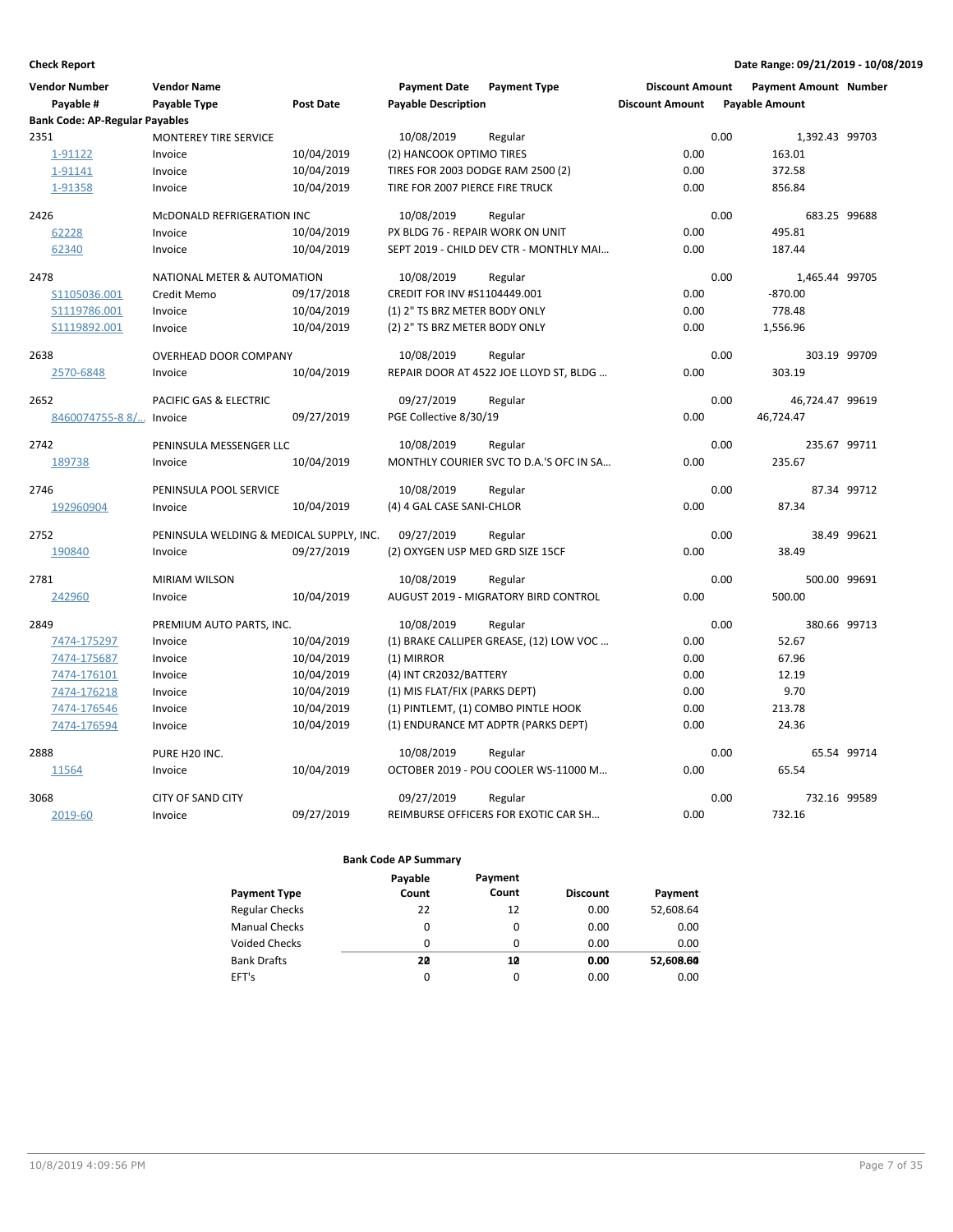| <b>Vendor Number</b>                  | <b>Vendor Name</b>      |                  | <b>Payment Date</b>        | <b>Payment Type</b> | <b>Discount Amount</b> |                       | <b>Payment Amount Number</b> |                   |
|---------------------------------------|-------------------------|------------------|----------------------------|---------------------|------------------------|-----------------------|------------------------------|-------------------|
| Payable #                             | <b>Payable Type</b>     | <b>Post Date</b> | <b>Payable Description</b> |                     | <b>Discount Amount</b> | <b>Payable Amount</b> |                              |                   |
| <b>Bank Code: PY-Payroll Payables</b> |                         |                  |                            |                     |                        |                       |                              |                   |
| 3138                                  | SEASIDE EMPLOYEES ASSN  |                  | 09/26/2019                 | <b>Bank Draft</b>   |                        | 0.00                  |                              | 175.00 2244703748 |
| <b>INV0003652</b>                     | Invoice                 | 09/26/2019       | <b>DUES</b>                |                     | 0.00                   |                       | 175.00                       |                   |
| 3138                                  | SEASIDE EMPLOYEES ASSN  |                  | 09/26/2019                 | <b>Bank Draft</b>   |                        | 0.00                  |                              | 170.00 2244703748 |
| <b>INV0003703</b>                     | Invoice                 | 09/26/2019       | <b>DUES</b>                |                     | 0.00                   |                       | 170.00                       |                   |
| 3153                                  | SEASIDE MANAGEMENT ASSN |                  | 09/26/2019                 | <b>Bank Draft</b>   |                        | 0.00                  |                              | 35.00 2244703748  |
| <b>INV0003706</b>                     | Invoice                 | 09/26/2019       | <b>DUES</b>                |                     | 0.00                   |                       | 35.00                        |                   |
| 3153                                  | SEASIDE MANAGEMENT ASSN |                  | 09/26/2019                 | <b>Bank Draft</b>   |                        | 0.00                  |                              | 40.00 2244703748  |
| <b>INV0003655</b>                     | Invoice                 | 09/26/2019       | <b>DUES</b>                |                     | 0.00                   |                       | 40.00                        |                   |

|                       | Payable | Payment |                 |         |
|-----------------------|---------|---------|-----------------|---------|
| <b>Payment Type</b>   | Count   | Count   | <b>Discount</b> | Payment |
| <b>Regular Checks</b> | O       | 0       | 0.00            | 0.00    |
| <b>Manual Checks</b>  | 0       | 0       | 0.00            | 0.00    |
| <b>Voided Checks</b>  |         |         | 0.88            | 428.88  |
| <b>Bank Drafts</b>    | 4       | 4       | 0.00            | 420.00  |
| EFT's                 |         | 0       | 0.00            | 0.00    |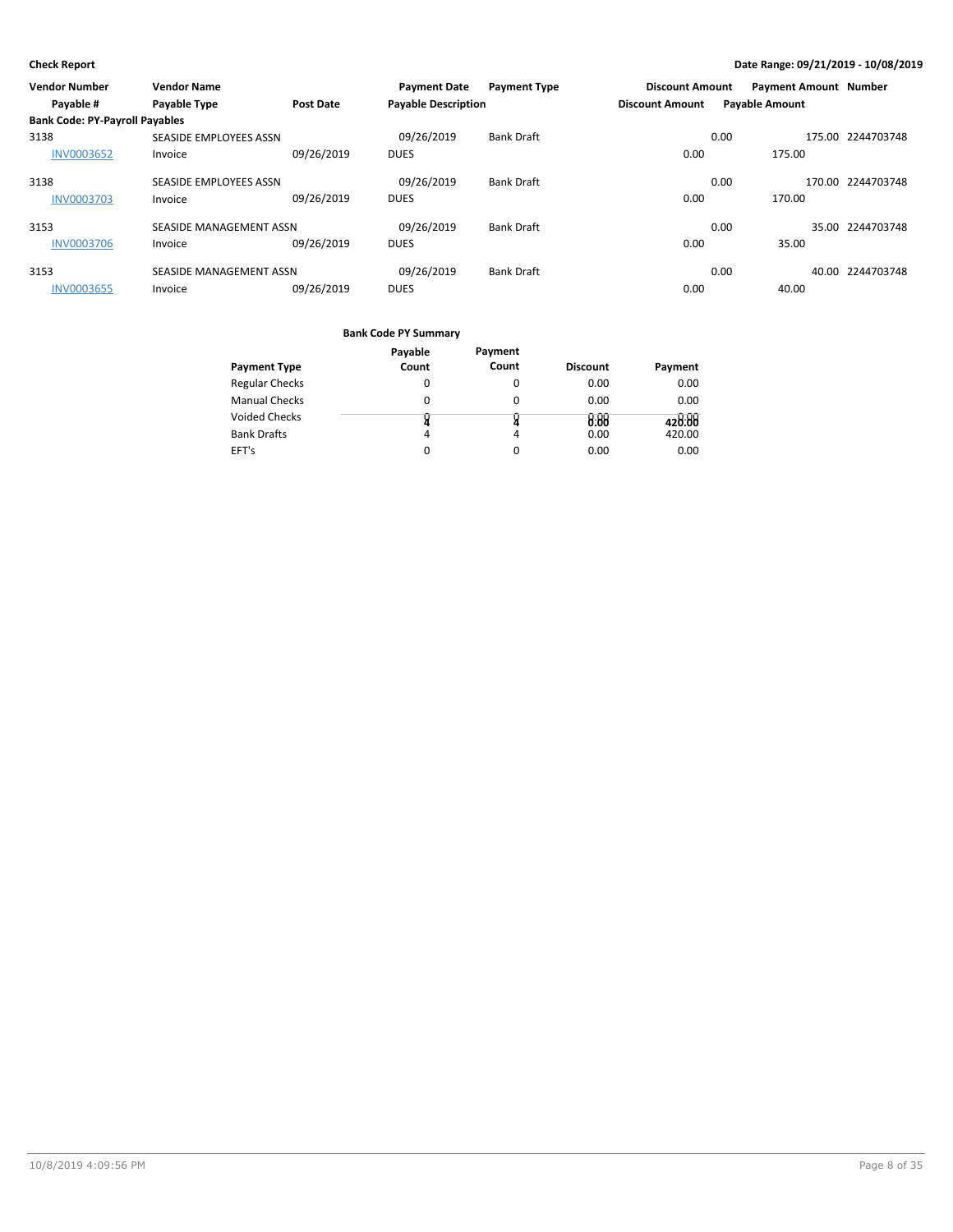| <b>Vendor Number</b>                  | <b>Vendor Name</b>       |                  | <b>Payment Date</b>              | <b>Payment Type</b>                     | <b>Discount Amount</b> | <b>Payment Amount Number</b> |              |
|---------------------------------------|--------------------------|------------------|----------------------------------|-----------------------------------------|------------------------|------------------------------|--------------|
| Payable #                             | Payable Type             | <b>Post Date</b> | <b>Payable Description</b>       |                                         | <b>Discount Amount</b> | <b>Payable Amount</b>        |              |
| <b>Bank Code: AP-Regular Payables</b> |                          |                  |                                  |                                         |                        |                              |              |
| 3249                                  | <b>SMART &amp; FINAL</b> |                  | 09/27/2019                       | Regular                                 |                        | 0.00                         | 3.99 99626   |
| REF #041655                           | Invoice                  | 09/27/2019       | STORE #455 / REF #041655         |                                         | 0.00                   | 3.99                         |              |
| 3249                                  | <b>SMART &amp; FINAL</b> |                  | 10/08/2019                       | Regular                                 |                        | 0.00                         | 75.71 99718  |
| REF #052386                           | Invoice                  | 10/04/2019       |                                  | STORE #455 / REF #052386; PURCHASE ON 9 | 0.00                   | 75.71                        |              |
| 3290                                  | THE SPCA OF MONTEREY CO. |                  | 09/27/2019                       | Regular                                 |                        | 0.00<br>8,704.62 99629       |              |
| $08-19$                               | Invoice                  | 09/27/2019       |                                  | AUGUST 2019 SVCS FOR SEASIDE P.D.       | 0.00                   | 8,704.62                     |              |
| 3319                                  | <b>STAPLES ADVANTAGE</b> |                  | 09/27/2019                       | Regular                                 |                        | 0.00<br>499.88 99628         |              |
| 3424750909                            | Invoice                  | 09/27/2019       |                                  | POLICE - (8) 10 - PACKS STORAGE BOXES   | 0.00                   | 174.97                       |              |
| 3424750910                            | Invoice                  | 09/27/2019       | FINANCE - (7) BINDERS, 5" AND 2" |                                         | 0.00                   | 171.45                       |              |
| 3424827136                            | Invoice                  | 09/27/2019       |                                  | POLICE - (4) 10 - PACKS STORAGE BOXES   | 0.00                   | 87.49                        |              |
| 3424827137                            | Invoice                  | 09/27/2019       |                                  | FINANCE - WALL CALENDAR, QUARTER ROLLS  | 0.00                   | 65.97                        |              |
| 3319                                  | <b>STAPLES ADVANTAGE</b> |                  | 10/08/2019                       | Regular                                 |                        | 0.00                         | 264.68 99720 |
| 3425335083                            | Invoice                  | 10/04/2019       |                                  | HR DEPT - FOLDERS, MECH PENCIL, STENO P | 0.00                   | 48.36                        |              |
| 3425405139                            | Invoice                  | 10/04/2019       |                                  | CITY HALL - FACIAL TISSUES, CALC RIBBON | 0.00                   | 59.86                        |              |
| 3425405140                            | Invoice                  | 10/04/2019       |                                  | RECREATION - MISC SUPPLIES 9/19/19      | 0.00                   | 156.46                       |              |
| 3535                                  | <b>USA BLUEBOOK</b>      |                  | 10/08/2019                       | Regular                                 |                        | 0.00<br>1,359.78 99723       |              |
| 003709                                | Invoice                  | 10/04/2019       |                                  | (1) STENNER PUMP, (1) QUICKPRO HEAD SVC | 0.00                   | 644.38                       |              |
| 010693                                | Invoice                  | 10/04/2019       | (1) 1/4 HP MIXER 1750 RPM        |                                         | 0.00                   | 715.40                       |              |

|                       | Payable | Payment  |                 |           |
|-----------------------|---------|----------|-----------------|-----------|
| <b>Payment Type</b>   | Count   | Count    | <b>Discount</b> | Payment   |
| <b>Regular Checks</b> | 12      | 6        | 0.00            | 10,908.66 |
| <b>Manual Checks</b>  | 0       | 0        | 0.00            | 0.00      |
| <b>Voided Checks</b>  | 13      | 8        | 0.88            | 10,908.66 |
| <b>Bank Drafts</b>    | 0       | 0        | 0.00            | 0.00      |
| EFT's                 | 0       | $\Omega$ | 0.00            | 0.00      |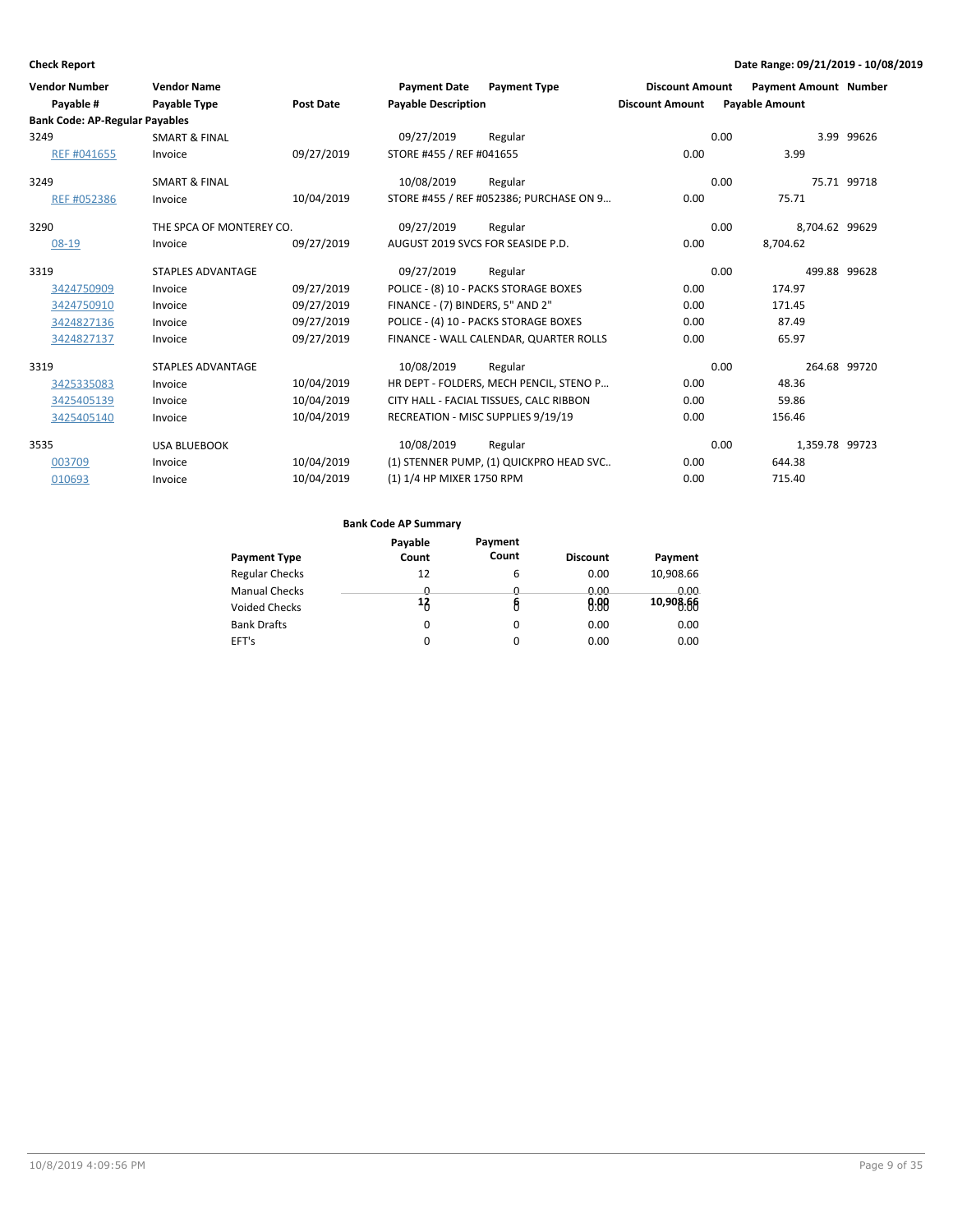| Vendor Number                         | <b>Vendor Name</b>               |                  | <b>Payment Date</b>           | <b>Payment Type</b> | <b>Discount Amount</b> |                       | <b>Payment Amount Number</b> |  |
|---------------------------------------|----------------------------------|------------------|-------------------------------|---------------------|------------------------|-----------------------|------------------------------|--|
| Pavable #                             | Payable Type                     | <b>Post Date</b> | <b>Payable Description</b>    |                     | <b>Discount Amount</b> | <b>Pavable Amount</b> |                              |  |
| <b>Bank Code: PY-Payroll Payables</b> |                                  |                  |                               |                     |                        |                       |                              |  |
| 3560                                  | UNITED WAY OF MONTEREY PENINSULA |                  | 09/26/2019                    | Regular             |                        | 0.00                  | 66.00 18984                  |  |
| <b>INV0003658</b>                     | Invoice                          | 09/26/2019       | <b>EMPLOYEE CONTRIBUTIONS</b> |                     | 0.00                   | 33.00                 |                              |  |
| <b>INV0003709</b>                     | Invoice                          | 09/26/2019       | <b>EMPLOYEE CONTRIBUTIONS</b> |                     | 0.00                   | 33.00                 |                              |  |

| Payment Type          | Payable<br>Count | Payment<br>Count | <b>Discount</b> | Payment |
|-----------------------|------------------|------------------|-----------------|---------|
| <b>Regular Checks</b> | 2                |                  | 0.00            | 66.00   |
| <b>Manual Checks</b>  | ø                | Q                | 0.00            | 60.00   |
| Voided Checks         | 0                | 0                | 0.00            | 0.00    |
| <b>Bank Drafts</b>    | 0                | 0                | 0.00            | 0.00    |
| EFT's                 | 0                | $\Omega$         | 0.00            | 0.00    |
|                       |                  |                  |                 |         |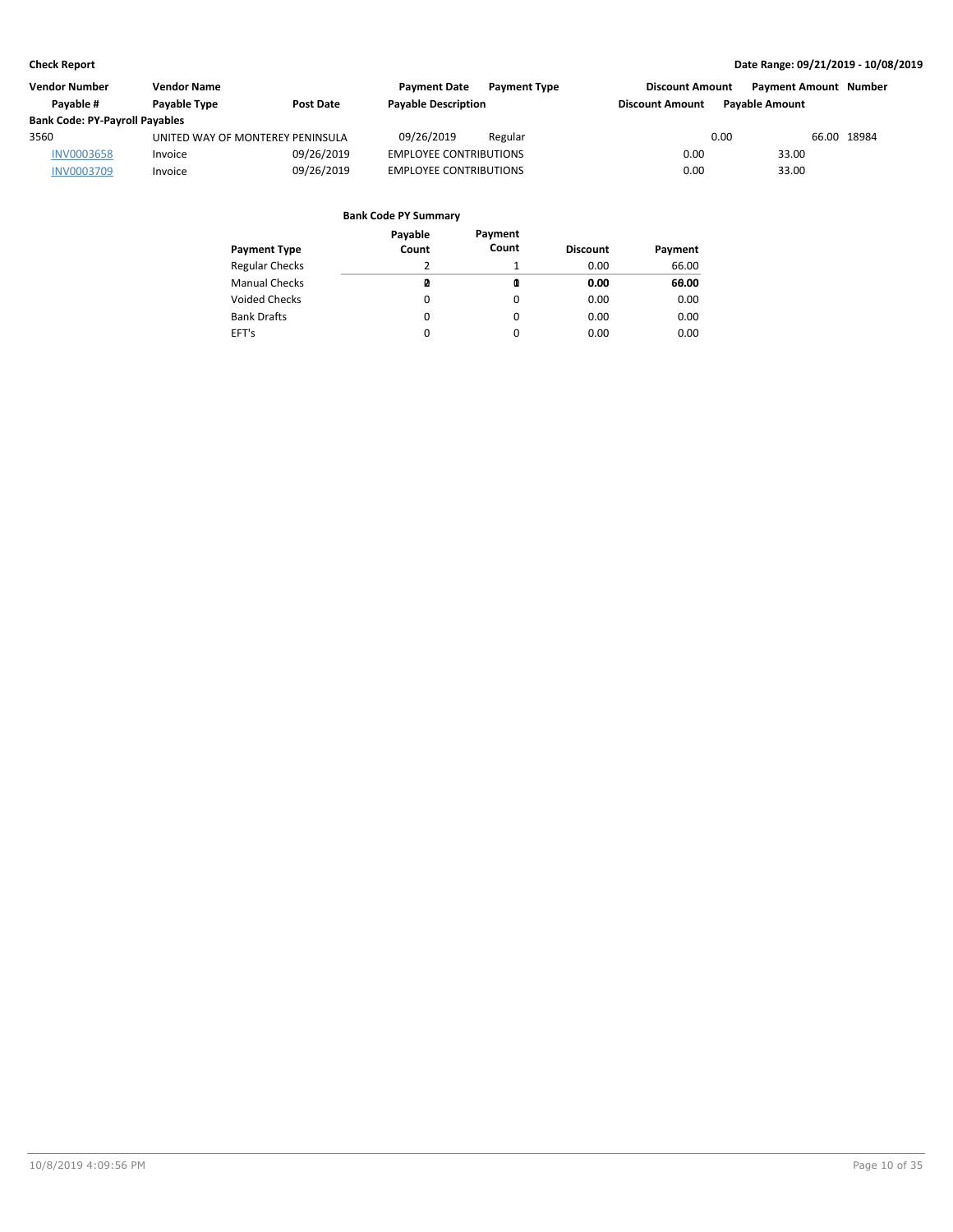| <b>Vendor Number</b><br>Pavable #     | <b>Vendor Name</b><br><b>Payable Type</b> | Post Date  | <b>Payment Date</b><br><b>Payable Description</b> | <b>Payment Type</b>                          | <b>Discount Amount</b><br><b>Discount Amount</b> |      | <b>Payment Amount Number</b><br><b>Payable Amount</b> |  |
|---------------------------------------|-------------------------------------------|------------|---------------------------------------------------|----------------------------------------------|--------------------------------------------------|------|-------------------------------------------------------|--|
| <b>Bank Code: AP-Regular Payables</b> |                                           |            |                                                   |                                              |                                                  |      |                                                       |  |
| 3574                                  | U.S. BANK-CALCARD                         |            | 09/27/2019                                        | Regular                                      |                                                  | 0.00 | 15,086.70 99633                                       |  |
| 4246 0445 5565 0 Invoice              |                                           | 09/27/2019 | CalCard 7/22/19 July Total                        |                                              | 0.00                                             |      | 15,122.16                                             |  |
| <b>SALES TAX</b>                      | Credit Memo                               | 09/27/2019 | SALES & USE TAX JULY 2019                         |                                              | 0.00                                             |      | $-35.46$                                              |  |
| 3604                                  | VERMONT SYSTEMS, INC.                     |            | 10/08/2019                                        | Regular                                      |                                                  | 0.00 | 6,390.00 99726                                        |  |
| 63772                                 | Invoice                                   | 10/04/2019 |                                                   | RECREATION DEPT SOFTWARE 10/1/19-9/30        | 0.00                                             |      | 6,390.00                                              |  |
| 4062                                  | A AND R PLUMBING, INC.                    |            | 10/08/2019                                        | Regular                                      |                                                  | 0.00 | 135.00 99641                                          |  |
| 128194                                | Invoice                                   | 10/04/2019 |                                                   | 986 HILBY AVE - LABOR/EQUIP CHARGE ON        | 0.00                                             |      | 135.00                                                |  |
| 4121                                  | MONTEREY COUNTY HEALTH DEPT.              |            | 09/27/2019                                        | Regular                                      |                                                  | 0.00 | 2,000.00 99610                                        |  |
| <b>SEA-PD FY19-20</b>                 | Invoice                                   | 09/27/2019 | READINESS RETAINER FEE FY2019/20                  |                                              | 0.00                                             |      | 2,000.00                                              |  |
| 4425                                  | MONTEREY AUTO SUPPLY                      |            | 10/08/2019                                        | Regular                                      |                                                  | 0.00 | 1,726.73 99695                                        |  |
| 655890                                | Credit Memo                               | 09/22/2019 |                                                   | CORE DEPOSIT CREDIT FOR INV #655149          | 0.00                                             |      | $-19.67$                                              |  |
| 658624                                | Invoice                                   | 10/04/2019 | (2) NAPAGOLD OIL FILTER                           |                                              | 0.00                                             |      | 27.55                                                 |  |
| 658732                                | Invoice                                   | 10/04/2019 |                                                   | (18) HOSE, (4) FITTING, (4) SHOP LABOR       | 0.00                                             |      | 270.11                                                |  |
| 658795                                | Invoice                                   | 10/04/2019 | (1) COMBO HITCH, (1) PNTLHK ADPT                  |                                              | 0.00                                             |      | 219.58                                                |  |
| 660038                                | Invoice                                   | 10/04/2019 | (2) FITTING                                       |                                              | 0.00                                             |      | 30.43                                                 |  |
| 660331                                | Invoice                                   | 10/04/2019 | (1) 18" EXACTFIT - HBRD                           |                                              | 0.00                                             |      | 81.34                                                 |  |
| 660442                                | Invoice                                   | 10/04/2019 | (1) AIR FILTER PRO SELECT                         |                                              | 0.00                                             |      | 12.72                                                 |  |
| 660555                                | Invoice                                   | 10/04/2019 | (1) OEM REPL MIRROR                               |                                              | 0.00                                             |      | 162.77                                                |  |
| 661956                                | Invoice                                   | 10/04/2019 | 2013 NISSAN ALTIMA 2.5 L 16 VALVE                 |                                              | 0.00                                             |      | 94.17                                                 |  |
| 662057                                | Invoice                                   | 10/04/2019 | (24) BRAKLEEN, (12) BRK FLUID                     |                                              | 0.00                                             |      | 183.15                                                |  |
| 662147                                | Invoice                                   | 10/04/2019 |                                                   | (2) NAPAGOLD OIL FILTERS, (1) AIR FILTER     | 0.00                                             |      | 129.11                                                |  |
| 662219                                | Invoice                                   | 10/04/2019 | (1) NAPAGOLD AIR FILTER                           |                                              | 0.00                                             |      | 72.40                                                 |  |
| 662226                                | Invoice                                   | 10/04/2019 | (1) FUEL FILTER (GOLD)                            |                                              | 0.00                                             |      | 26.84                                                 |  |
| 662243                                | Invoice                                   | 10/04/2019 | (20) LUCAS RED-TACKY GRS                          |                                              | 0.00                                             |      | 138.75                                                |  |
| 663126                                | Invoice                                   | 10/04/2019 |                                                   | (1) VALVE - IDLE AIR CTRL, (4) SPARK PLUG A  | 0.00                                             |      | 67.92                                                 |  |
| 663248                                | Invoice                                   | 10/04/2019 | (1) ENGINE COOLING SYSTEM                         |                                              | 0.00                                             |      | 28.69                                                 |  |
| 663448                                | Invoice                                   | 10/04/2019 |                                                   | (1) BLOWER MOTOR, (1) BLOWER MOTOR R         | 0.00                                             |      | 70.87                                                 |  |
| 663611                                | Invoice                                   | 10/04/2019 | (1) AIR CONDITIONING HOSE                         |                                              | 0.00                                             |      | 71.77                                                 |  |
| 665207                                | Invoice                                   | 10/04/2019 |                                                   | (1) FUEL FILTER, (1) OIL FILTER, (1) HORN BU | 0.00                                             |      | 33.76                                                 |  |
| 665312                                | Invoice                                   | 10/04/2019 |                                                   | (1) RELAY, (1) CREDIT FOR HORN BUTTON        | 0.00                                             |      | 24.47                                                 |  |
| 4487                                  | PACIFIC TELEMANAGEMENT SERVICES           |            | 09/27/2019                                        | Regular                                      |                                                  | 0.00 | 131.00 99620                                          |  |
| 2028477                               | Invoice                                   | 09/27/2019 |                                                   | OCT 2019 - PAY PHONES AT CITY HALL, BRA      | 0.00                                             |      | 103.00                                                |  |
| 2028492                               | Invoice                                   | 09/27/2019 |                                                   | OCT 2019 - PAY PHONE AT OLDEMEYER CEN        | 0.00                                             |      | 28.00                                                 |  |

|                       | Payable | Payment |                 |           |
|-----------------------|---------|---------|-----------------|-----------|
| <b>Payment Type</b>   | Count   | Count   | <b>Discount</b> | Payment   |
| <b>Regular Checks</b> | 31      |         | 8.88            | 23,489.43 |
| <b>Manual Checks</b>  | 0       | 0       | 0.00            | 0.00      |
| Voided Checks         | 0       | 0       | 0.00            | 0.00      |
| <b>Bank Drafts</b>    | 0       | 0       | 0.00            | 0.00      |
| EFT's                 | 0       | 0       | 0.00            | 0.00      |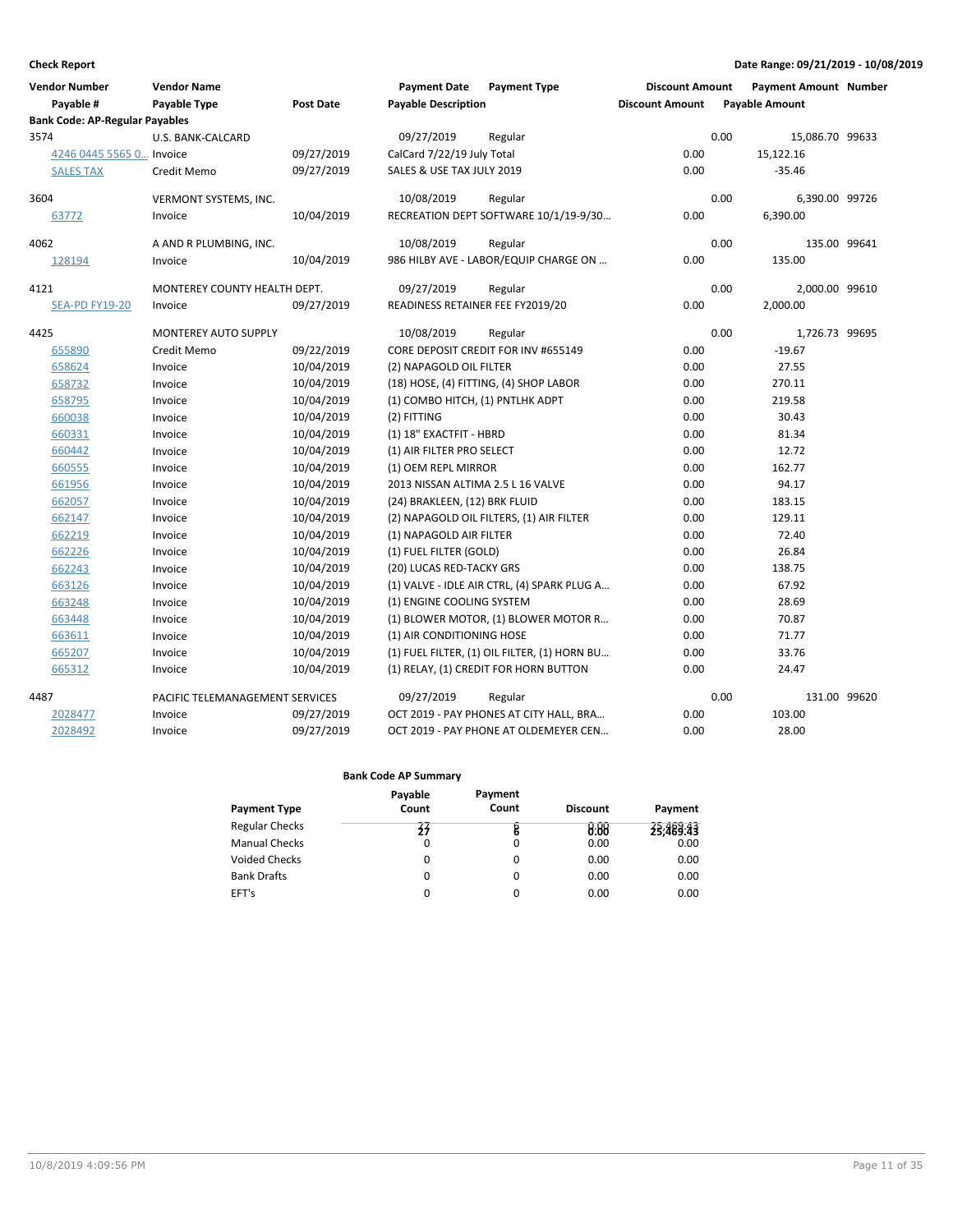| <b>Vendor Number</b>                  | <b>Vendor Name</b>             |                  | <b>Payment Date</b>        | <b>Payment Type</b> | <b>Discount Amount</b> |                       | <b>Payment Amount Number</b> |
|---------------------------------------|--------------------------------|------------------|----------------------------|---------------------|------------------------|-----------------------|------------------------------|
| Pavable #                             | Payable Type                   | <b>Post Date</b> | <b>Payable Description</b> |                     | <b>Discount Amount</b> | <b>Pavable Amount</b> |                              |
| <b>Bank Code: PY-Payroll Payables</b> |                                |                  |                            |                     |                        |                       |                              |
| 4508                                  | CALPERS LONG-TERM CARE PROGRAM |                  | 09/26/2019                 | Regular             |                        | 0.00                  | 307.30 18981                 |
| <b>INV0003656</b>                     | Invoice                        | 09/26/2019       | <b>EMPLOYEE PREMIUM</b>    |                     | 0.00                   | 153.65                |                              |
| <b>INV0003707</b>                     | Invoice                        | 09/26/2019       | <b>EMPLOYEE PREMIUM</b>    |                     | 0.00                   | 153.65                |                              |

|                       | Payable | Payment |          |         |
|-----------------------|---------|---------|----------|---------|
| <b>Payment Type</b>   | Count   | Count   | Discount | Payment |
| <b>Regular Checks</b> |         |         | 0.88     | 383.38  |
| <b>Manual Checks</b>  | 0       |         | 0.00     | 0.00    |
| Voided Checks         | 0       | 0       | 0.00     | 0.00    |
| <b>Bank Drafts</b>    | 0       | 0       | 0.00     | 0.00    |
| EFT's                 | 0       |         | 0.00     | 0.00    |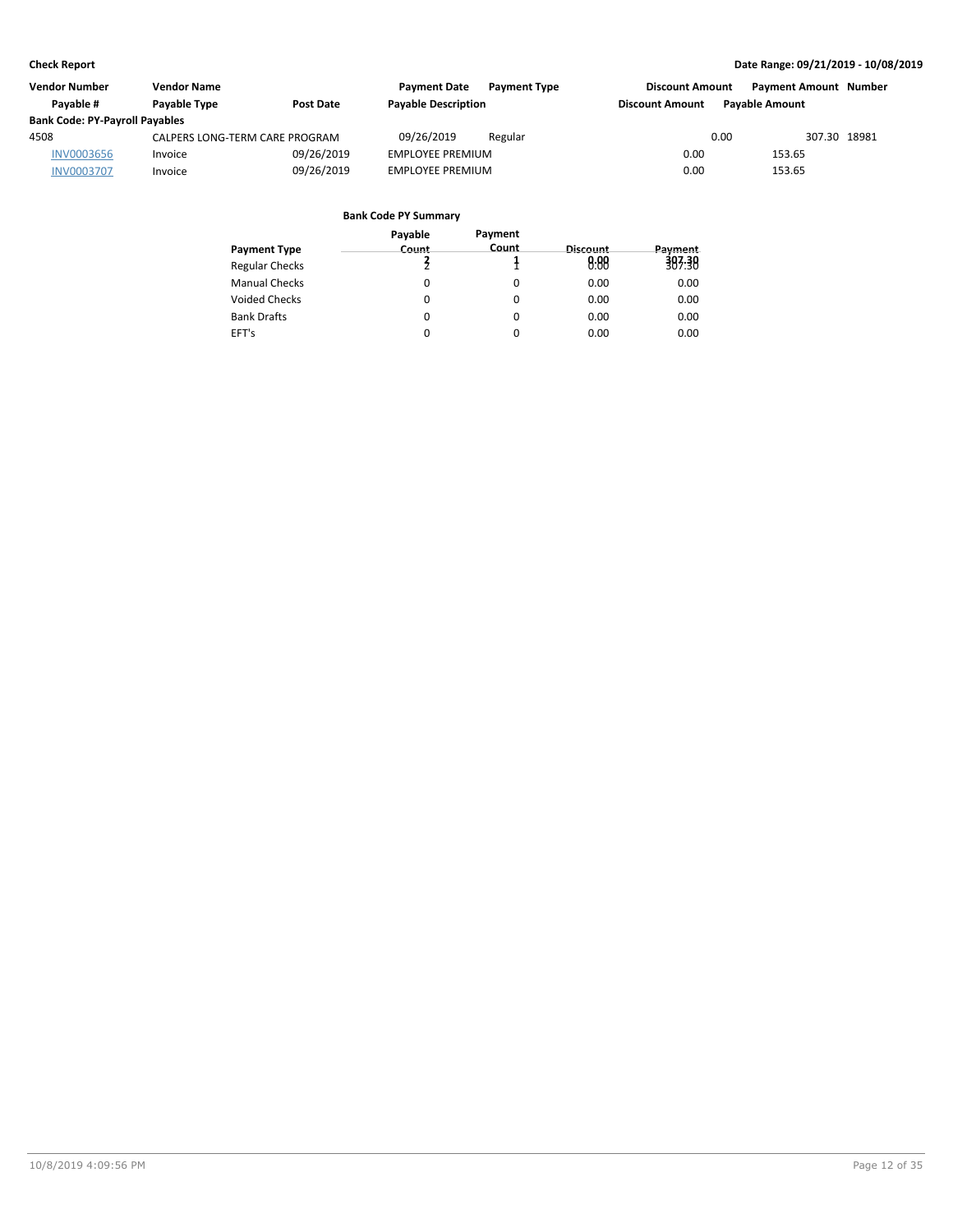| <b>Vendor Number</b>                  | <b>Vendor Name</b>               |                  | <b>Payment Date</b>                | <b>Payment Type</b>                      | <b>Discount Amount</b> | <b>Payment Amount Number</b> |              |
|---------------------------------------|----------------------------------|------------------|------------------------------------|------------------------------------------|------------------------|------------------------------|--------------|
| Payable #                             | Payable Type                     | <b>Post Date</b> | <b>Payable Description</b>         |                                          | <b>Discount Amount</b> | <b>Payable Amount</b>        |              |
| <b>Bank Code: AP-Regular Payables</b> |                                  |                  |                                    |                                          |                        |                              |              |
| 4519                                  | MICHAEL MASTROIANNI              |                  | 10/08/2019                         | Regular                                  |                        | 0.00                         | 550.00 99690 |
| 1842                                  | Invoice                          | 10/04/2019       |                                    | PETTING ZOO ON 10/13/19 FROM 1-4 pm      | 0.00                   | 550.00                       |              |
| 4560                                  | <b>CONTE'S GENERATOR SERVICE</b> |                  | 10/08/2019                         | Regular                                  |                        | 2,772.75 99663<br>0.00       |              |
| 82843                                 | Invoice                          | 10/04/2019       |                                    | RANGE 32 - ANNUAL SVC ON EMERGENCY G     | 0.00                   | 1,310.73                     |              |
| 82856                                 | Invoice                          | 10/04/2019       |                                    | OLDEMEYER CTR - ANNUAL SVC ON EMERG      | 0.00                   | 1,462.02                     |              |
| 4892                                  | <b>EDGES ELECTRICAL GROUP</b>    |                  | 10/08/2019                         | Regular                                  |                        | 0.00<br>465.71               | 99669        |
| S4743997.002                          | Invoice                          | 10/04/2019       | (2) BODINE B50 2L 120/277 EM BALLA |                                          | 0.00                   | 209.45                       |              |
| S4754504.001                          | Invoice                          | 10/04/2019       |                                    | (3) POST BASE, (20) 1 5/8 SLOT CHNL DEEP | 0.00                   | 170.03                       |              |
| S4755750.001                          | Invoice                          | 10/04/2019       | (8) PHIL F32T8/TL930/ALTO 30PK     |                                          | 0.00                   | 17.95                        |              |
| S4757311.001                          | Credit Memo                      | 10/04/2019       |                                    | CREDIT MEMO FOR INV #S4743997.002        | 0.00                   | $-104.72$                    |              |
| S4757320.001                          | Invoice                          | 10/04/2019       | (1) MILW SDS BIT ASSORTMENT        |                                          | 0.00                   | 27.06                        |              |
| S4769832.001                          | Invoice                          | 10/04/2019       |                                    | (1) LITH 2PM3NGB-332-18LD-MVOLT-GEB      | 0.00                   | 115.64                       |              |
| S4770546.001                          | Invoice                          | 10/04/2019       | MISC SUPPLIES - CORP YARD RING     |                                          | 0.00                   | 30.30                        |              |

|                       | Payable | Payment |          |                  |
|-----------------------|---------|---------|----------|------------------|
| <b>Payment Type</b>   | Count   | Count   | Discound | <b>Ba7/88e46</b> |
| <b>Regular Checks</b> | 10      | 3       | 0.00     | 3,788.46         |
| <b>Manual Checks</b>  | 0       | 0       | 0.00     | 0.00             |
| <b>Voided Checks</b>  | 0       | 0       | 0.00     | 0.00             |
| <b>Bank Drafts</b>    | 0       | 0       | 0.00     | 0.00             |
| EFT's                 | 0       | 0       | 0.00     | 0.00             |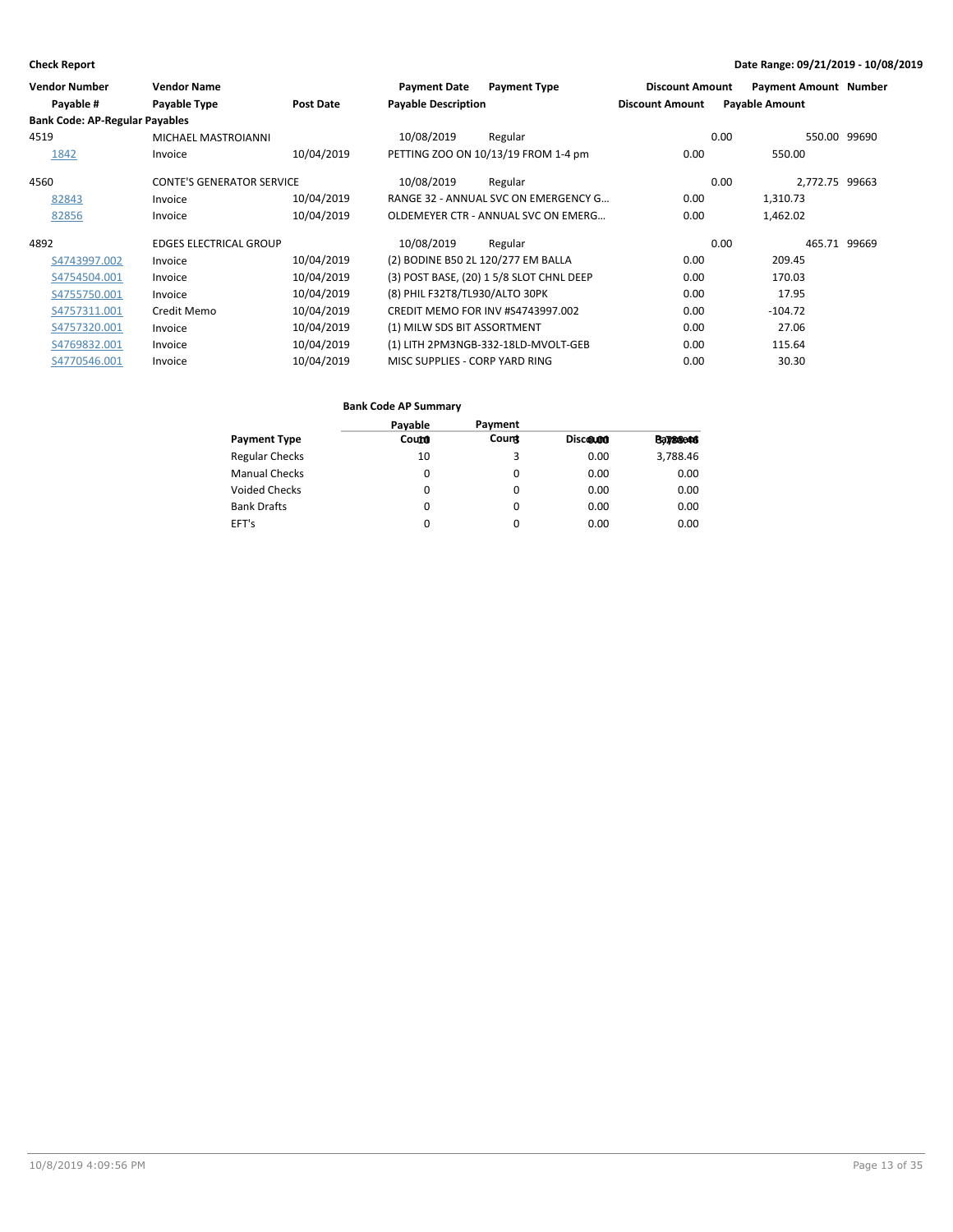| <b>Vendor Number</b>                  | <b>Vendor Name</b>               |                  | <b>Payment Date</b>        | <b>Payment Type</b>                    | <b>Discount Amount</b> |      | <b>Payment Amount Number</b> |                      |
|---------------------------------------|----------------------------------|------------------|----------------------------|----------------------------------------|------------------------|------|------------------------------|----------------------|
| Pavable #                             | Payable Type                     | <b>Post Date</b> | <b>Payable Description</b> |                                        | <b>Discount Amount</b> |      | <b>Payable Amount</b>        |                      |
| <b>Bank Code: PY-Payroll Payables</b> |                                  |                  |                            |                                        |                        |      |                              |                      |
| 4920                                  | <b>ICMA RETIREMENT TRUST-457</b> |                  | 09/26/2019                 | Bank Draft                             |                        | 0.00 |                              | 33.969.56 3110558469 |
| <b>INV0003728</b>                     | Invoice                          | 09/26/2019       | <b>CONTRIBUTIONS</b>       |                                        | 0.00                   |      | 33.969.56                    |                      |
| 4920                                  | <b>ICMA RETIREMENT TRUST-457</b> |                  | 09/26/2019                 | Bank Draft                             |                        | 0.00 |                              | -282.38 3110558469   |
| CM0000298                             | Credit Memo                      | 09/26/2019       |                            | ANDERSON LOAN #5 ADJ: T/B APPLIED TO 1 | 0.00                   |      | $-282.38$                    |                      |

| <b>Payment Type</b>   | Payable<br>Count | <b>Payment</b><br>Count | 0.00<br><b>Discount</b> | 33,687.18<br>Payment |
|-----------------------|------------------|-------------------------|-------------------------|----------------------|
| <b>Regular Checks</b> | 0                | 0                       | 0.00                    | 0.00                 |
| <b>Manual Checks</b>  | 0                | $\Omega$                | 0.00                    | 0.00                 |
| <b>Voided Checks</b>  | 0                | 0                       | 0.00                    | 0.00                 |
| <b>Bank Drafts</b>    | 2                | 2                       | 0.00                    | 33,687.18            |
| EFT's                 | 0                | 0                       | 0.00                    | 0.00                 |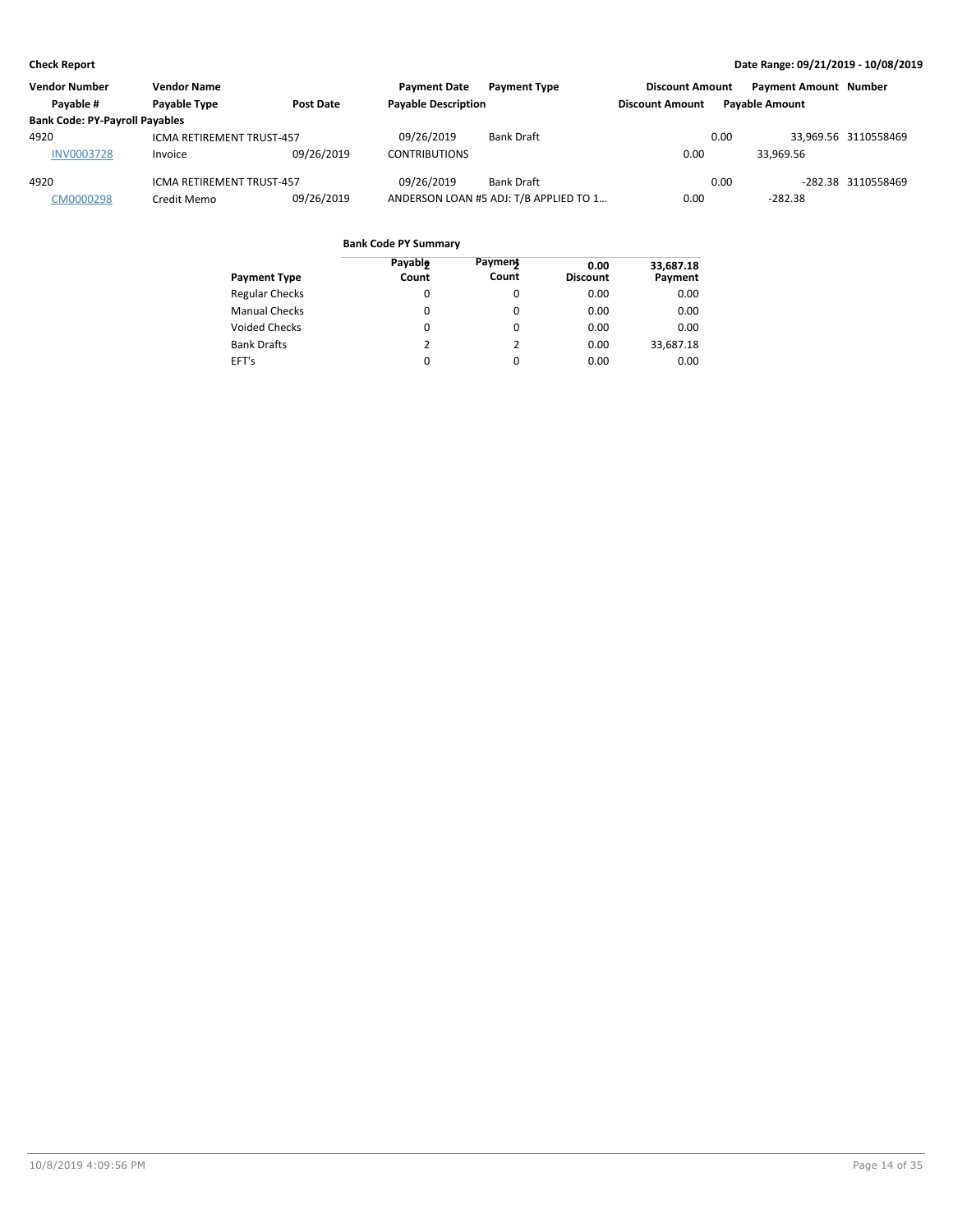| Vendor Number                         | Vendor Name              |                  | <b>Payment Date</b><br><b>Payment Type</b> | <b>Discount Amount</b> | <b>Payment Amount Number</b> |
|---------------------------------------|--------------------------|------------------|--------------------------------------------|------------------------|------------------------------|
| Pavable #                             | Payable Type             | <b>Post Date</b> | <b>Payable Description</b>                 | <b>Discount Amount</b> | <b>Pavable Amount</b>        |
| <b>Bank Code: AP-Regular Payables</b> |                          |                  |                                            |                        |                              |
| 4970                                  | <b>WHITSON ENGINEERS</b> |                  | 10/08/2019<br>Regular                      | 0.00                   | 1,584.00 99728               |
| 0022832                               | Invoice                  | 10/04/2019       | AUGUST 2019 - CAPRA PARK - CIVIL           | 0.00                   | 1,584.00                     |

|                       | <b>Bank Code AP Summary</b> |         |                 |          |
|-----------------------|-----------------------------|---------|-----------------|----------|
|                       | Payable                     | Payment | 0.00            | 1,584.00 |
| <b>Payment Type</b>   | Count                       | Count   | <b>Discount</b> | Payment  |
| <b>Regular Checks</b> | 1                           |         | 0.00            | 1,584.00 |
| <b>Manual Checks</b>  | 0                           | 0       | 0.00            | 0.00     |
| <b>Voided Checks</b>  | 0                           | 0       | 0.00            | 0.00     |
| <b>Bank Drafts</b>    | 0                           | 0       | 0.00            | 0.00     |
| EFT's                 | $\Omega$                    | 0       | 0.00            | 0.00     |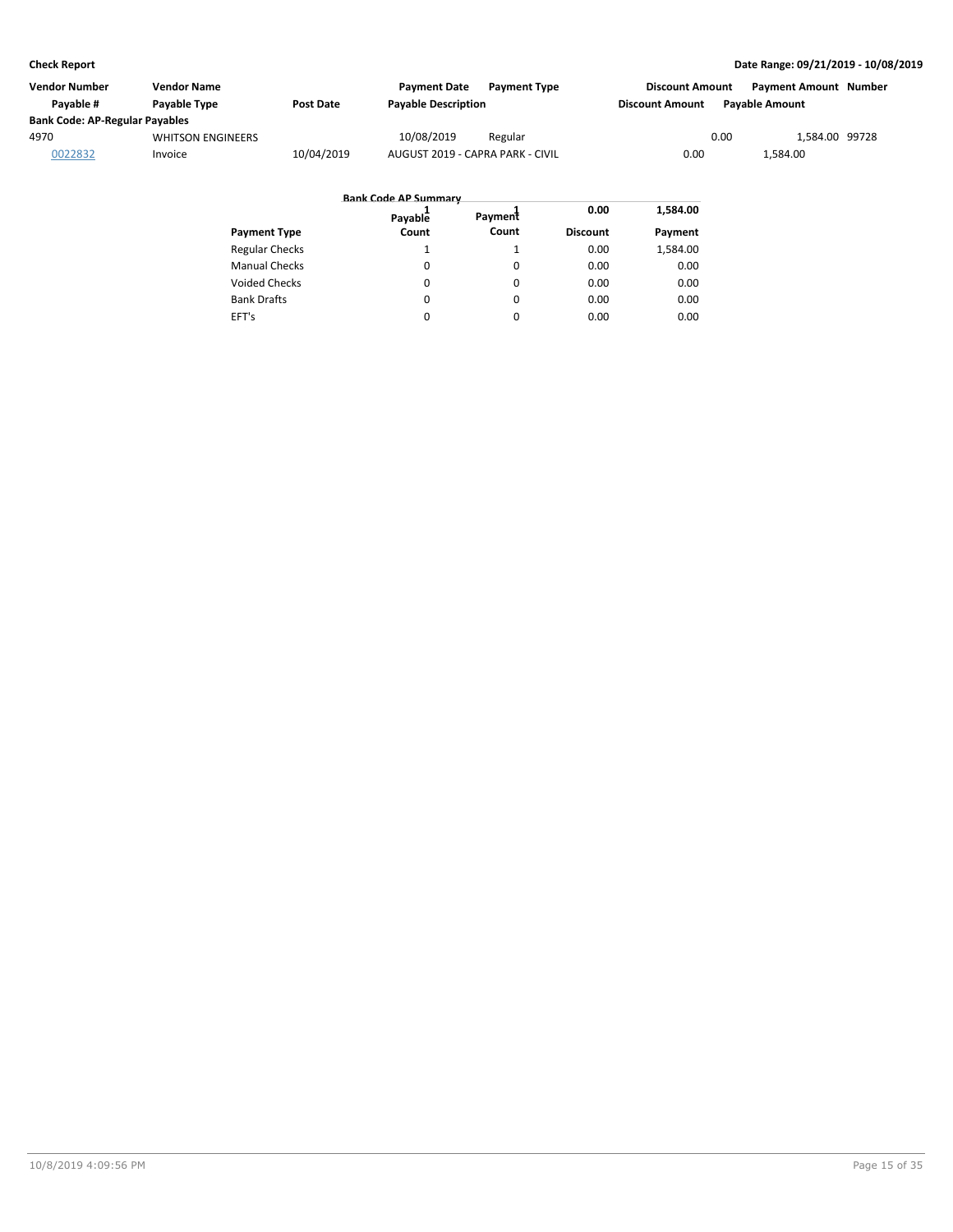| <b>Vendor Number</b><br>Payable #     | <b>Vendor Name</b><br>Payable Type | <b>Post Date</b> | <b>Payment Date</b><br><b>Payable Description</b> | <b>Payment Type</b> | <b>Discount Amount</b><br><b>Discount Amount</b> |      | <b>Payment Amount Number</b><br><b>Payable Amount</b> |                         |
|---------------------------------------|------------------------------------|------------------|---------------------------------------------------|---------------------|--------------------------------------------------|------|-------------------------------------------------------|-------------------------|
| <b>Bank Code: PY-Payroll Payables</b> |                                    |                  |                                                   |                     |                                                  |      |                                                       |                         |
| 5103                                  | CALIF LAW ENFRCMNT ASSOC           |                  | 09/26/2019                                        | Regular             |                                                  | 0.00 | 622.50 18980                                          |                         |
| <b>INV0003676</b>                     | Invoice                            | 09/26/2019       | POLICE DISABILITY                                 |                     | 0.00                                             |      | 31.14                                                 |                         |
| <b>INV0003677</b>                     | Invoice                            | 09/26/2019       | POLICE DISABILITY                                 |                     | 0.00                                             |      | 280.26                                                |                         |
| <b>INV0003722</b>                     | Invoice                            | 09/26/2019       | POLICE DISABILITY                                 |                     | 0.00                                             |      | 31.11                                                 |                         |
| <b>INV0003723</b>                     | Invoice                            | 09/26/2019       | POLICE DISABILITY                                 |                     | 0.00                                             |      | 279.99                                                |                         |
| 5144                                  | <b>STATE OF CALIFORNIA</b>         |                  | 09/27/2019                                        | <b>Bank Draft</b>   |                                                  | 0.00 |                                                       | 26,611.42 1-183-304-128 |
| INV0003731                            | Invoice                            | 09/27/2019       | <b>SIT PAYABLE</b>                                |                     | 0.00                                             |      | 26,611.42                                             |                         |
| 5264                                  | RABOBANK, N.A.                     |                  | 09/27/2019                                        | <b>Bank Draft</b>   |                                                  | 0.00 |                                                       | 18,376.78 2709670716410 |
| <b>INV0003733</b>                     | Invoice                            | 09/27/2019       | <b>MEDICARE PAYABLE</b>                           |                     | 0.00                                             |      | 18,376.78                                             |                         |
| 5264                                  | RABOBANK, N.A.                     |                  | 09/27/2019                                        | <b>Bank Draft</b>   |                                                  | 0.00 |                                                       | 71,116.68 2709670716410 |
| <b>INV0003732</b>                     | Invoice                            | 09/27/2019       | FIT PAYABLE                                       |                     | 0.00                                             |      | 71,116.68                                             |                         |
| 5266                                  | INTL ASSOC OF FIREFIGHTER          |                  | 09/26/2019                                        | <b>Bank Draft</b>   |                                                  | 0.00 |                                                       | 1,100.00 2244703748     |
| <b>INV0003704</b>                     | Invoice                            | 09/26/2019       | <b>DUES</b>                                       |                     | 0.00                                             |      | 1,100.00                                              |                         |
| 5266                                  | INTL ASSOC OF FIREFIGHTER          |                  | 09/26/2019                                        | <b>Bank Draft</b>   |                                                  | 0.00 |                                                       | 1,100.00 2244703748     |
| <b>INV0003653</b>                     | Invoice                            | 09/26/2019       | <b>DUES</b>                                       |                     | 0.00                                             |      | 1,100.00                                              |                         |
| 5267                                  | <b>SEASIDE POLICE</b>              |                  | 09/26/2019                                        | <b>Bank Draft</b>   |                                                  | 0.00 |                                                       | 2,100.00 2244703748     |
| <b>INV0003654</b>                     | Invoice                            | 09/26/2019       | <b>DUES</b>                                       |                     | 0.00                                             |      | 2,100.00                                              |                         |
| 5267                                  | <b>SEASIDE POLICE</b>              |                  | 09/26/2019                                        | <b>Bank Draft</b>   |                                                  | 0.00 |                                                       | 2,100.00 2244703748     |
| <b>INV0003705</b>                     | Invoice                            | 09/26/2019       | <b>DUES</b>                                       |                     | 0.00                                             |      | 2,100.00                                              |                         |
|                                       |                                    |                  |                                                   |                     |                                                  |      |                                                       |                         |

|                       | <b>Bank Code PY S11mmary</b> | 8       | 0.00            | 123,127.38 |
|-----------------------|------------------------------|---------|-----------------|------------|
|                       | Payable                      | Payment |                 |            |
| <b>Payment Type</b>   | Count                        | Count   | <b>Discount</b> | Payment    |
| <b>Regular Checks</b> | 4                            |         | 0.00            | 622.50     |
| <b>Manual Checks</b>  | 0                            | 0       | 0.00            | 0.00       |
| <b>Voided Checks</b>  | 0                            | 0       | 0.00            | 0.00       |
| <b>Bank Drafts</b>    |                              | 7       | 0.00            | 122.504.88 |
| EFT's                 | 0                            | 0       | 0.00            | 0.00       |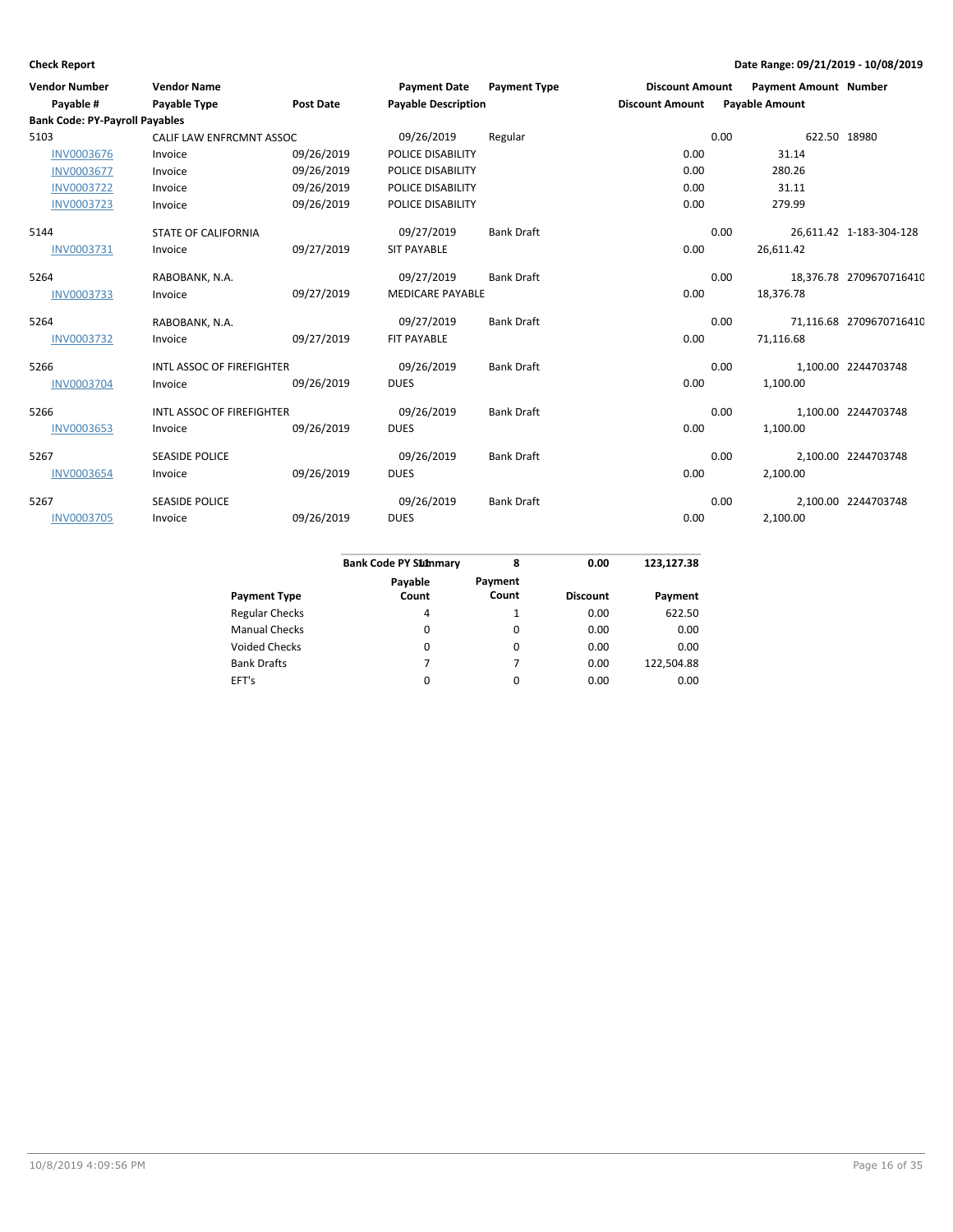| <b>Vendor Number</b>                  | <b>Vendor Name</b>       |                  | <b>Payment Date</b>                          | <b>Payment Type</b> |                 | <b>Discount Amount</b> |      | <b>Payment Amount Number</b> |              |
|---------------------------------------|--------------------------|------------------|----------------------------------------------|---------------------|-----------------|------------------------|------|------------------------------|--------------|
| Payable #                             | Payable Type             | <b>Post Date</b> | <b>Payable Description</b>                   |                     |                 | <b>Discount Amount</b> |      | <b>Payable Amount</b>        |              |
| <b>Bank Code: AP-Regular Payables</b> |                          |                  |                                              |                     |                 |                        |      |                              |              |
| 5326                                  | TYLER TECHNOLOGIES, INC. |                  | 09/27/2019                                   | Regular             |                 |                        | 0.00 |                              | 779.00 99631 |
| 025-271274                            | Invoice                  | 09/27/2019       | UTILITY BILLING-ANNUAL FEE 9/1/19-8/31/20    |                     |                 | 0.00                   |      | 779.00                       |              |
| 5417                                  | <b>RENTAL DEPOT</b>      |                  | 10/08/2019                                   | Regular             |                 |                        | 0.00 |                              | 148.81 99715 |
| 273596-1                              | Invoice                  | 10/04/2019       | (1) LIFT, SCISSOR SLAB 26', (1) TRAILER, EQU |                     |                 | 0.00                   |      | 148.81                       |              |
|                                       |                          |                  | $\mathbf{z}$<br><b>Bank Code AP Summary</b>  | $\mathbf{2}$        | 0.00            | 927.81                 |      |                              |              |
|                                       |                          |                  | Payable                                      | Payment             |                 |                        |      |                              |              |
|                                       | <b>Payment Type</b>      |                  | Count                                        | Count               | <b>Discount</b> | Payment                |      |                              |              |
|                                       | <b>Regular Checks</b>    |                  | $\overline{2}$                               | $\overline{2}$      | 0.00            | 927.81                 |      |                              |              |
|                                       | <b>Manual Checks</b>     |                  | 0                                            | 0                   | 0.00            | 0.00                   |      |                              |              |
|                                       | <b>Voided Checks</b>     |                  | 0                                            | 0                   | 0.00            | 0.00                   |      |                              |              |
|                                       | <b>Bank Drafts</b>       |                  | 0                                            | 0                   | 0.00            | 0.00                   |      |                              |              |
|                                       | EFT's                    |                  | 0                                            | 0                   | 0.00            | 0.00                   |      |                              |              |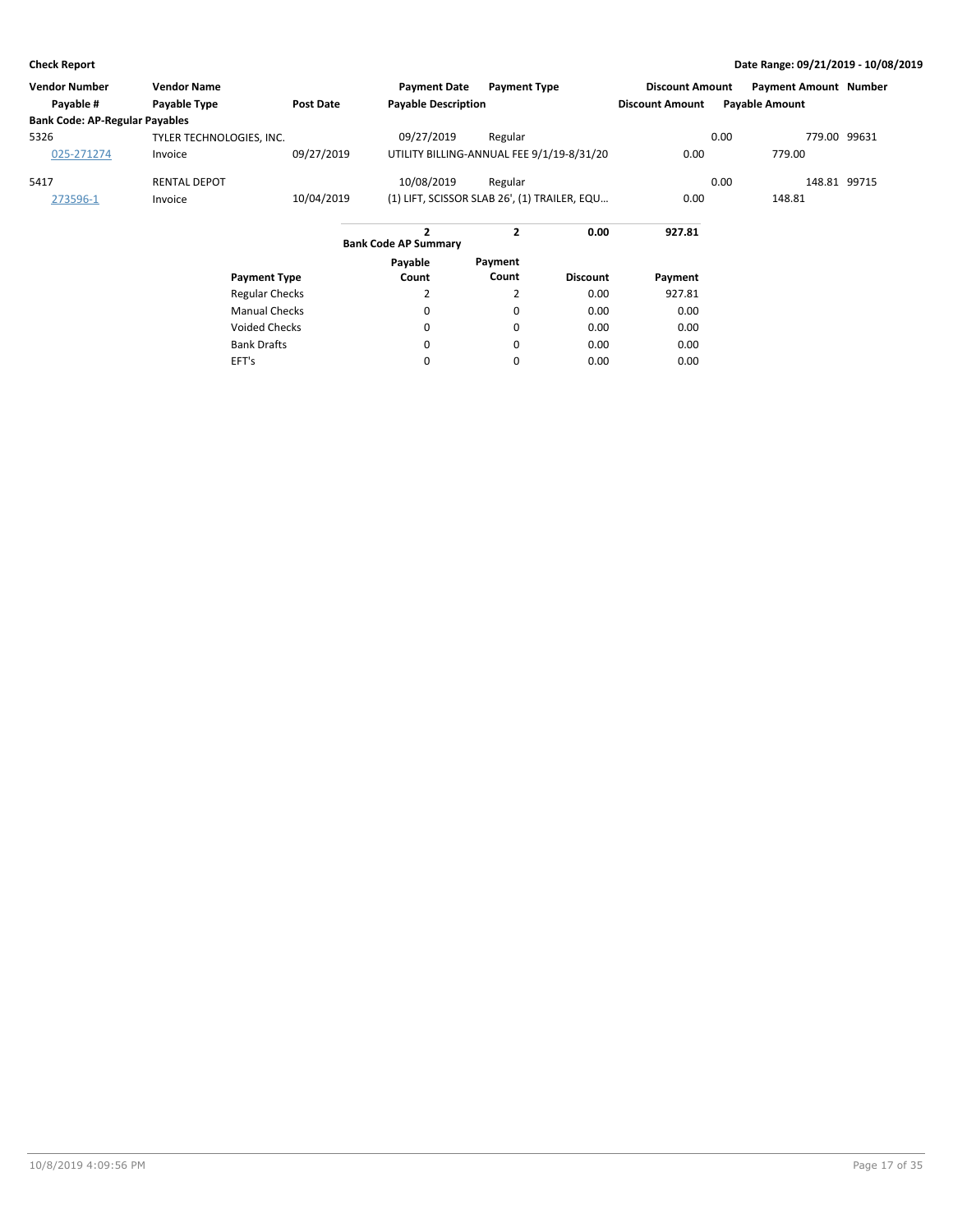| Vendor Number                         | <b>Vendor Name</b>        |                       | <b>Payment Date</b>         | <b>Payment Type</b> |                 | <b>Discount Amount</b> |      | <b>Payment Amount Number</b> |  |
|---------------------------------------|---------------------------|-----------------------|-----------------------------|---------------------|-----------------|------------------------|------|------------------------------|--|
| Payable #                             | Payable Type              | <b>Post Date</b>      | <b>Payable Description</b>  |                     |                 | <b>Discount Amount</b> |      | <b>Payable Amount</b>        |  |
| <b>Bank Code: PY-Payroll Payables</b> |                           |                       |                             |                     |                 |                        |      |                              |  |
| 5462                                  | LABORERS NATIONAL PENSION |                       | 09/26/2019                  | Regular             |                 |                        | 0.00 | 8,640.00 18982               |  |
| <b>INV0003678</b>                     | Invoice                   | 09/26/2019            | LIUNA PENSION               |                     |                 | 0.00                   |      | 4,032.00                     |  |
| <b>INV0003679</b>                     | Invoice                   | 09/26/2019            | LIUNA PENSION POST 7/11     |                     |                 | 0.00                   |      | 288.00                       |  |
| <b>INV0003724</b>                     | Invoice                   | 09/26/2019            | LIUNA PENSION               |                     |                 | 0.00                   |      | 4,032.00                     |  |
| <b>INV0003725</b>                     | Invoice                   | 09/26/2019            | LIUNA PENSION POST 7/11     |                     |                 | 0.00                   |      | 288.00                       |  |
|                                       |                           |                       | 4                           | 1                   | 0.00            | 8,640.00               |      |                              |  |
|                                       |                           |                       | <b>Bank Code PY Summary</b> |                     |                 |                        |      |                              |  |
|                                       |                           |                       | Payable                     | Payment             |                 |                        |      |                              |  |
|                                       |                           | <b>Payment Type</b>   | Count                       | Count               | <b>Discount</b> | Payment                |      |                              |  |
|                                       |                           | <b>Regular Checks</b> | 4                           | 1                   | 0.00            | 8,640.00               |      |                              |  |
|                                       |                           | <b>Manual Checks</b>  | 0                           | 0                   | 0.00            | 0.00                   |      |                              |  |
|                                       |                           | <b>Voided Checks</b>  | 0                           | 0                   | 0.00            | 0.00                   |      |                              |  |
|                                       |                           | <b>Bank Drafts</b>    | 0                           | 0                   | 0.00            | 0.00                   |      |                              |  |
|                                       | EFT's                     |                       | 0                           | 0                   | 0.00            | 0.00                   |      |                              |  |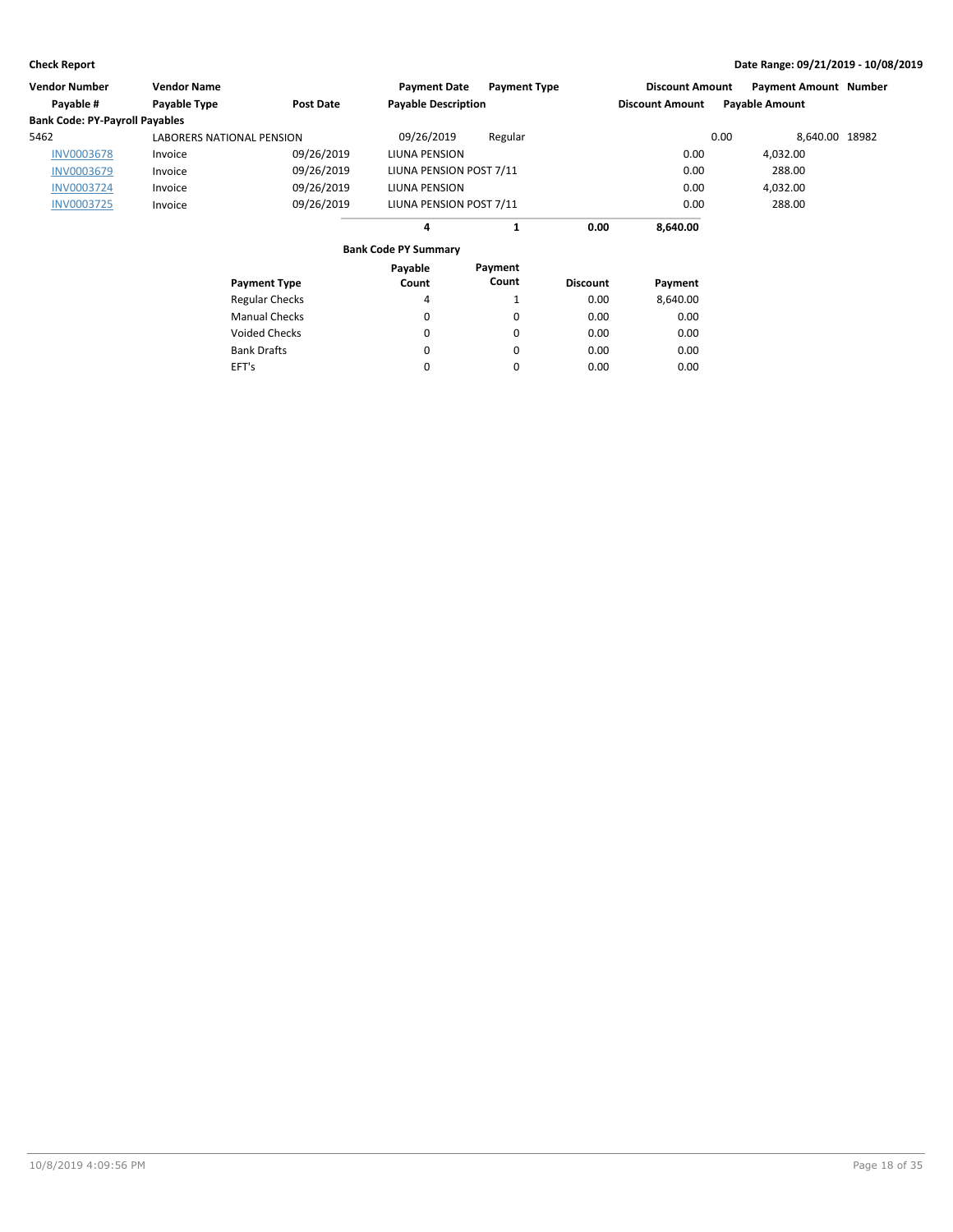| Vendor Number                         | <b>Vendor Name</b>              |                       | <b>Payment Date</b>                   | <b>Payment Type</b> |                 | <b>Discount Amount</b> | <b>Payment Amount Number</b> |              |
|---------------------------------------|---------------------------------|-----------------------|---------------------------------------|---------------------|-----------------|------------------------|------------------------------|--------------|
| Payable #                             | Payable Type                    | Post Date             | <b>Payable Description</b>            |                     |                 | <b>Discount Amount</b> | <b>Payable Amount</b>        |              |
| <b>Bank Code: AP-Regular Payables</b> |                                 |                       |                                       |                     |                 |                        |                              |              |
| 5523                                  | ADVANCE WATER ENGINEERING, INC. |                       | 10/08/2019                            | Regular             |                 |                        | 0.00                         | 266.25 99644 |
| 13874                                 | Invoice                         | 10/04/2019            | SEPT 2019 - FT ORD WATER CHEM TREAT P |                     |                 | 0.00                   | 266.25                       |              |
|                                       |                                 |                       |                                       |                     | 0.00            | 266.25                 |                              |              |
|                                       |                                 |                       | <b>Bank Code AP Summary</b>           |                     |                 |                        |                              |              |
|                                       |                                 |                       | Payable                               | Payment             |                 |                        |                              |              |
|                                       |                                 | <b>Payment Type</b>   | Count                                 | Count               | <b>Discount</b> | Payment                |                              |              |
|                                       |                                 | <b>Regular Checks</b> |                                       |                     | 0.00            | 266.25                 |                              |              |

0.00 0.00 0.00 0.00

0.00 0.00 0.00 0.00

Manual Checks Voided Checks

Bank Drafts EFT's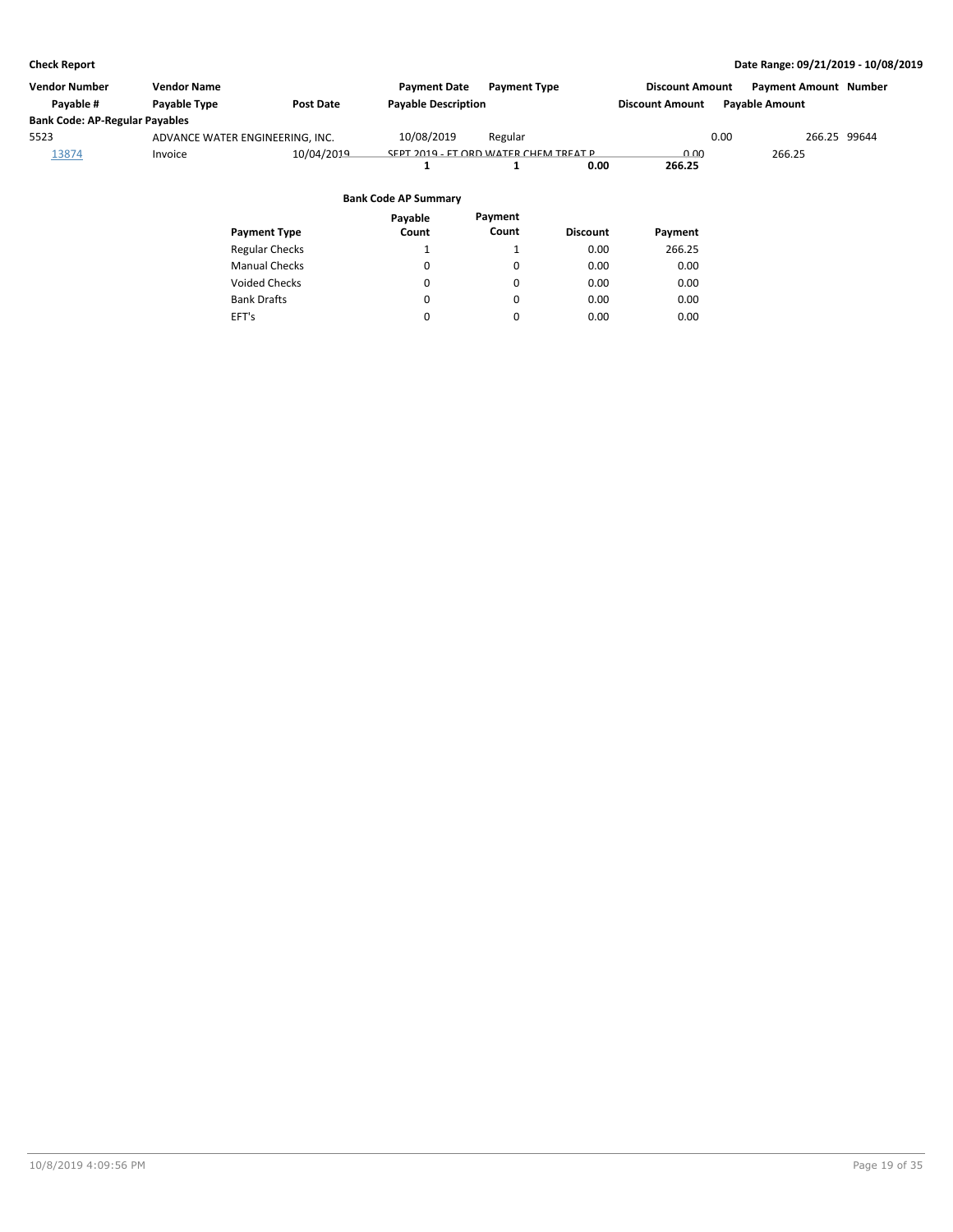| Vendor Number                         | <b>Vendor Name</b>  |                  | <b>Payment Date</b>        | <b>Payment Type</b> |                        | <b>Discount Amount</b> | <b>Payment Amount Number</b> |               |
|---------------------------------------|---------------------|------------------|----------------------------|---------------------|------------------------|------------------------|------------------------------|---------------|
| Payable #                             | <b>Payable Type</b> | <b>Post Date</b> | <b>Payable Description</b> |                     | <b>Discount Amount</b> |                        | <b>Payable Amount</b>        |               |
| <b>Bank Code: PY-Payroll Payables</b> |                     |                  |                            |                     |                        |                        |                              |               |
| 5539                                  | AFLAC               |                  | 10/01/2019                 | <b>Bank Draft</b>   |                        | 0.00                   |                              | 205.95 489559 |
| <b>INV0003715</b>                     | Invoice             | 10/01/2019       | AFLAC AFTER-TAX PRODUCT    |                     |                        | 0.00                   | 205.95                       |               |
| 5539                                  | <b>AFLAC</b>        |                  | 10/01/2019                 | <b>Bank Draft</b>   |                        | 0.00                   |                              | 121.35 489559 |
| INV0003714                            | Invoice             | 10/01/2019       | AFLAC PRE-TAX PRODUCT      |                     |                        | 0.00                   | 121.35                       |               |
| 5539                                  | <b>AFLAC</b>        |                  | 10/01/2019                 | <b>Bank Draft</b>   |                        | 0.00                   |                              | 205.98 489559 |
| <b>INV0003667</b>                     | Invoice             | 10/01/2019       | AFLAC AFTER-TAX PRODUCT    |                     |                        | 0.00                   | 205.98                       |               |
| 5539                                  | <b>AFLAC</b>        |                  | 10/01/2019                 | <b>Bank Draft</b>   |                        | 0.00                   |                              | 121.37 489559 |
| <b>INV0003666</b>                     | Invoice             | 10/01/2019       | AFLAC PRE-TAX PRODUCT4     |                     | 0.00                   | 6540660                | 121.37                       |               |

|                       | Payable | Payment  |                 |         |
|-----------------------|---------|----------|-----------------|---------|
| <b>Payment Type</b>   | Count   | Count    | <b>Discount</b> | Payment |
| <b>Regular Checks</b> | 0       | 0        | 0.00            | 0.00    |
| <b>Manual Checks</b>  | 0       | 0        | 0.00            | 0.00    |
| <b>Voided Checks</b>  | 0       | 0        | 0.00            | 0.00    |
| <b>Bank Drafts</b>    | 4       | 4        | 0.00            | 654.65  |
| EFT's                 | 0       | $\Omega$ | 0.00            | 0.00    |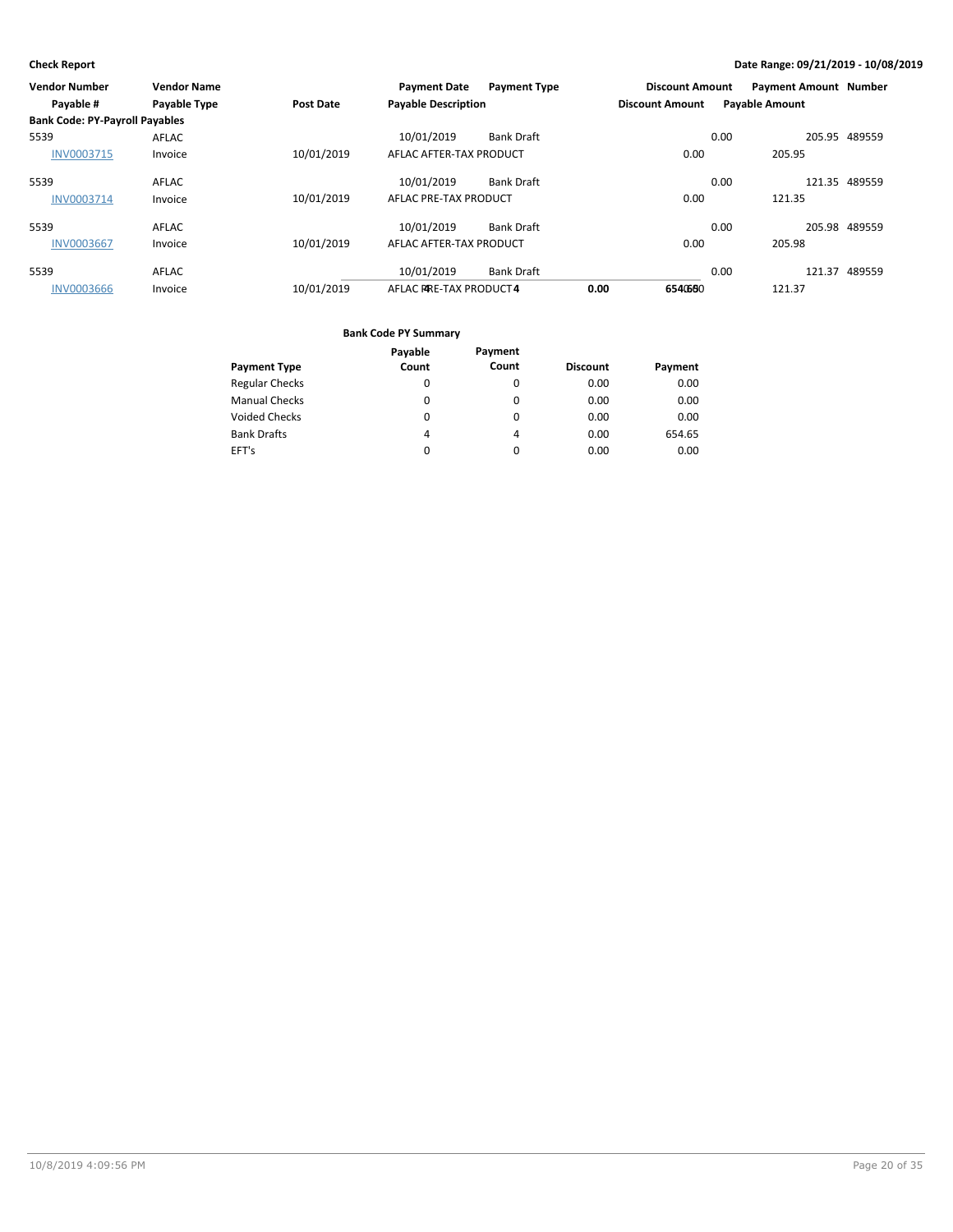| Vendor Number                         | <b>Vendor Name</b>  |            | <b>Payment Date</b>          | <b>Payment Type</b>                      | <b>Discount Amount</b> | <b>Payment Amount Number</b> |              |
|---------------------------------------|---------------------|------------|------------------------------|------------------------------------------|------------------------|------------------------------|--------------|
| Payable #                             | Payable Type        | Post Date  | <b>Payable Description</b>   |                                          | <b>Discount Amount</b> | <b>Payable Amount</b>        |              |
| <b>Bank Code: AP-Regular Payables</b> |                     |            |                              |                                          |                        |                              |              |
| 5582                                  | O'REILLY AUTO PARTS |            | 10/08/2019                   | Regular                                  |                        | 0.00                         | 247.85 99708 |
| 3503-402146                           | Invoice             | 10/04/2019 |                              | (1) QTSTOPLEAK, (2) WIPER BLADE, (1) STR | 0.00                   | 32.13                        |              |
| 3503-402415                           | Invoice             | 10/04/2019 | (1) BATTERY, (1) CORE CHARGE |                                          | 0.00                   | 178.51                       |              |
| 3503-404314                           | Invoice             | 10/04/2019 | (1) STANDARD IGNITION        |                                          | 0.00                   | 37.21                        |              |
| 3503-405235                           | Invoice             | 10/04/2019 | $(2)$ SEAT BELT              | 0.00                                     | 247.890                | 128.68                       |              |
| 3503-405419                           | Credit Memo         | 09/24/2019 | (2) SEAT BELT                |                                          | 0.00                   | $-128.68$                    |              |

|                       | Payable  | Payment  |                 |         |
|-----------------------|----------|----------|-----------------|---------|
| <b>Payment Type</b>   | Count    | Count    | <b>Discount</b> | Payment |
| <b>Regular Checks</b> | 5        |          | 0.00            | 247.85  |
| <b>Manual Checks</b>  | $\Omega$ | $\Omega$ | 0.00            | 0.00    |
| <b>Voided Checks</b>  | 0        | 0        | 0.00            | 0.00    |
| <b>Bank Drafts</b>    | 0        | $\Omega$ | 0.00            | 0.00    |
| EFT's                 | 0        | $\Omega$ | 0.00            | 0.00    |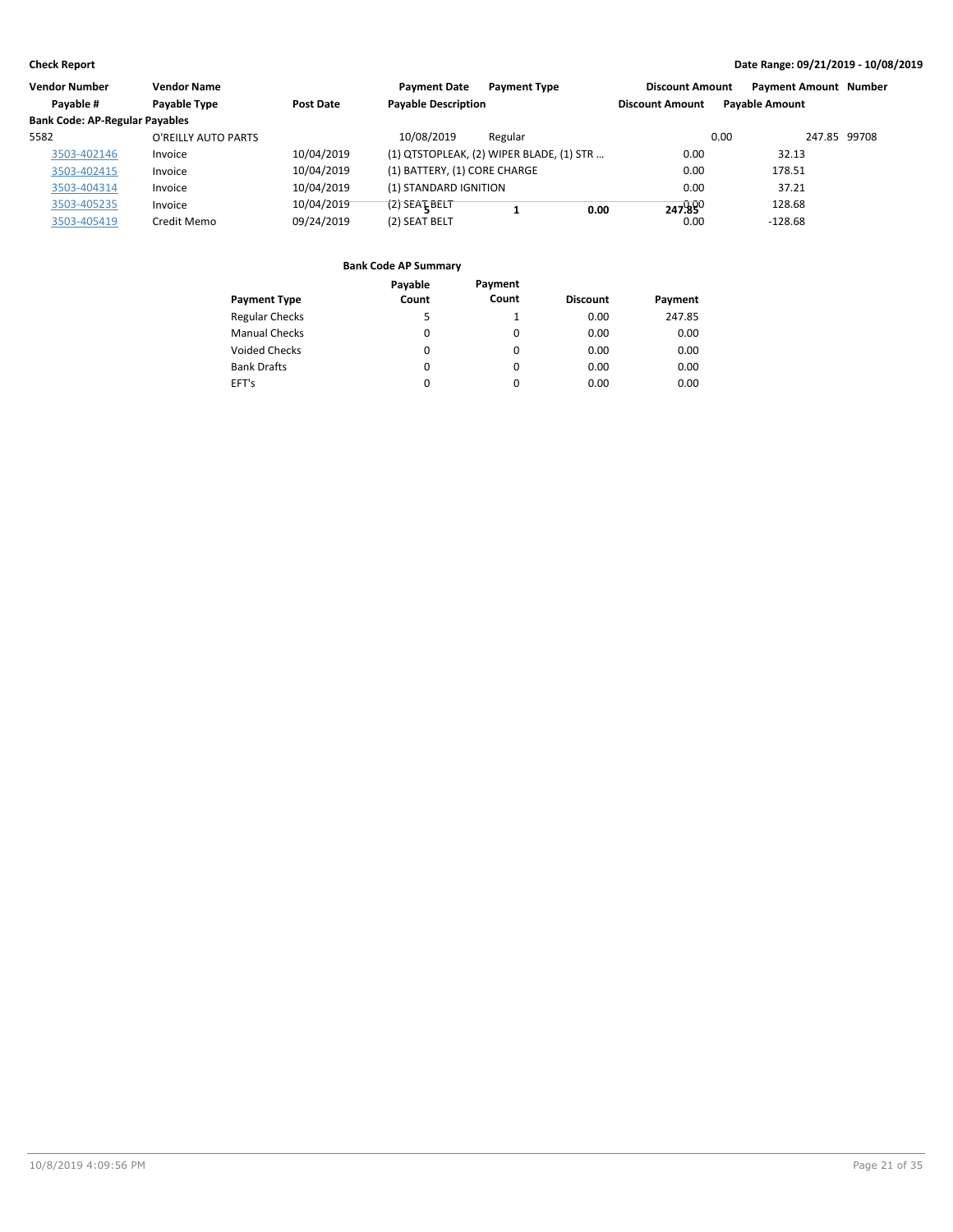| Vendor Number                         | <b>Vendor Name</b>                |                  | <b>Payment Date</b><br><b>Payment Type</b> |      | <b>Discount Amount</b> |      | <b>Payment Amount Number</b> |  |
|---------------------------------------|-----------------------------------|------------------|--------------------------------------------|------|------------------------|------|------------------------------|--|
| Pavable #                             | Payable Type                      | <b>Post Date</b> | <b>Payable Description</b>                 |      | <b>Discount Amount</b> |      | <b>Pavable Amount</b>        |  |
| <b>Bank Code: PY-Payroll Payables</b> |                                   |                  |                                            |      |                        |      |                              |  |
| 5705                                  | PUBLIC AGENCY RETIREMENT SERVICES |                  | 09/23/2019<br>Regular                      |      |                        | 0.00 | 1.166.06 18978               |  |
| <b>INV0003700</b>                     | Invoice                           | 09/23/2019       | JULY 2019 REP FEE INV# 43812               | 0.00 | 1,166000               |      | 750.00                       |  |
| <b>INV0003701</b>                     | Invoice                           | 09/23/2019       | JULY 2019 ARS FEE INV# 43699               |      | 0.00                   |      | 416.06                       |  |

| <b>Payment Type</b>   | Payable<br>Count | Payment<br>Count | <b>Discount</b> | Payment  |
|-----------------------|------------------|------------------|-----------------|----------|
| <b>Regular Checks</b> | 2                |                  | 0.00            | 1,166.06 |
| <b>Manual Checks</b>  | 0                | 0                | 0.00            | 0.00     |
| <b>Voided Checks</b>  | $\Omega$         | 0                | 0.00            | 0.00     |
| <b>Bank Drafts</b>    | 0                | 0                | 0.00            | 0.00     |
| EFT's                 | $\Omega$         | 0                | 0.00            | 0.00     |
|                       |                  |                  |                 |          |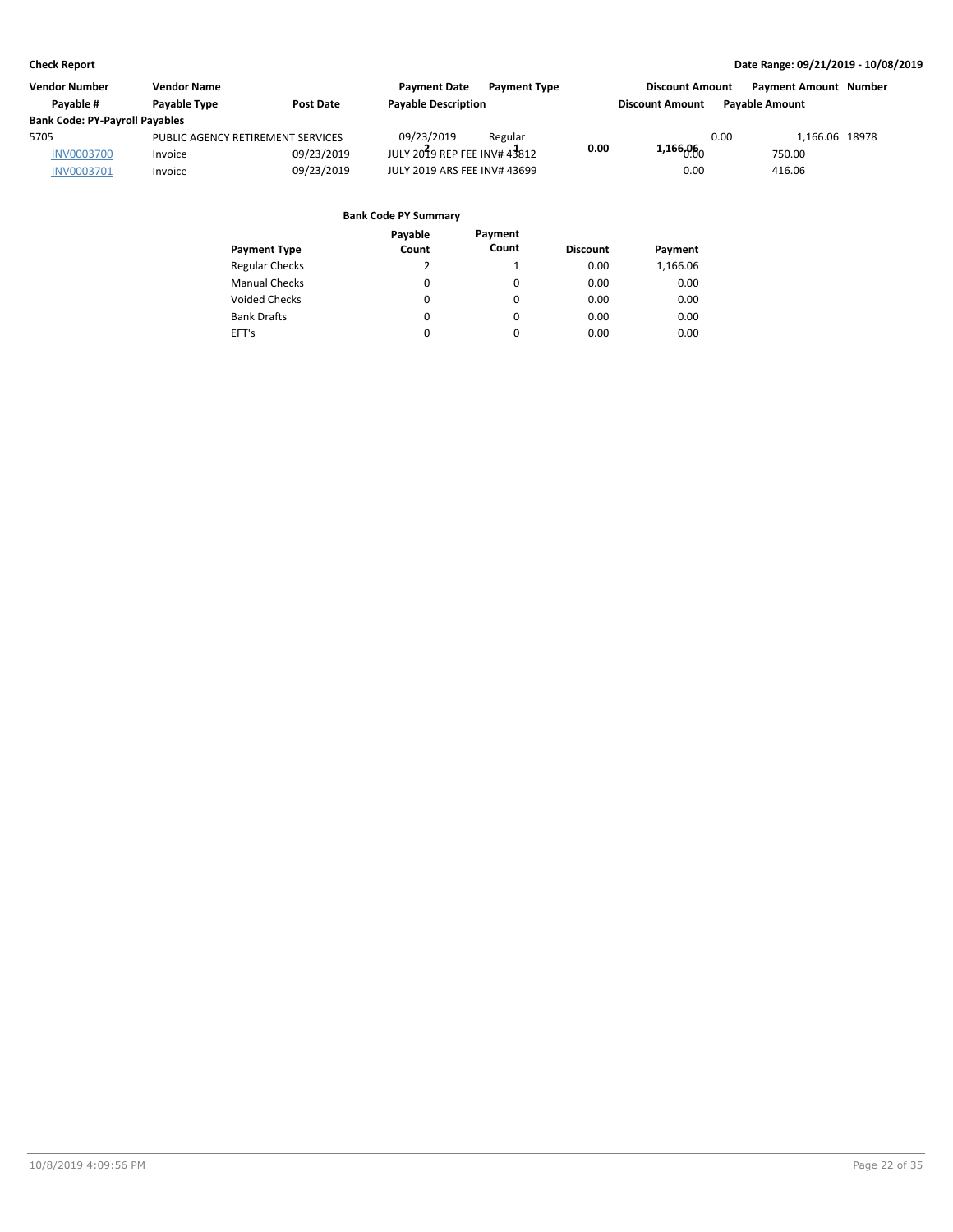| <b>Vendor Number</b><br>Payable #     | <b>Vendor Name</b><br>Payable Type | <b>Post Date</b> | <b>Payment Date</b><br><b>Payable Description</b> | <b>Payment Type</b>                               | <b>Discount Amount</b><br><b>Discount Amount</b> |      | <b>Payment Amount Number</b><br><b>Payable Amount</b> |             |
|---------------------------------------|------------------------------------|------------------|---------------------------------------------------|---------------------------------------------------|--------------------------------------------------|------|-------------------------------------------------------|-------------|
| <b>Bank Code: AP-Regular Payables</b> |                                    |                  |                                                   |                                                   |                                                  |      |                                                       |             |
| 5753                                  | <b>HEIHACHIRO TAKARABE</b>         |                  | 10/08/2019                                        | Regular                                           |                                                  | 0.00 | 335.16 99680                                          |             |
| <b>SEPT 2019</b>                      | Invoice                            | 10/04/2019       | SEPT 2019 - INSTRUCTOR PAY (TAI CHI)              |                                                   | 0.00                                             |      | 335.16                                                |             |
| 5776                                  | ALENA WAGREICH                     |                  | 10/08/2019                                        | Regular                                           |                                                  | 0.00 | 257.60 99646                                          |             |
| <b>SEPT 2019</b>                      | Invoice                            | 10/04/2019       |                                                   | SEPT 2019 - INSTRUCTOR PAY - CHILDREN'S           | 0.00                                             |      | 257.60                                                |             |
|                                       |                                    |                  |                                                   |                                                   |                                                  |      |                                                       |             |
| 5820                                  | <b>ZARCOS TREE SERVICE</b>         |                  | 10/08/2019                                        | Regular                                           |                                                  | 0.00 | 5,250.00 99729                                        |             |
| 51239                                 | Invoice                            | 10/04/2019       |                                                   | BOY & GIRLS CLUB - EUCALYPTUS TREES               | 0.00                                             |      | 5,250.00                                              |             |
| 5873                                  | UNITED SITE SERVICES, INC.         |                  | 10/08/2019                                        | Regular                                           |                                                  | 0.00 |                                                       | 48.68 99722 |
| 114-9100194                           | Invoice                            | 10/04/2019       | 8/9/19 - 9/5/19 TRAILER KIT SINGLE                |                                                   | 0.00                                             |      | 48.68                                                 |             |
|                                       |                                    |                  |                                                   |                                                   |                                                  |      |                                                       |             |
| 5969                                  | <b>FASTENAL COMPANY</b>            |                  | 09/27/2019                                        | Regular                                           |                                                  | 0.00 |                                                       | 3.29 99601  |
| <b>CASEA95000</b>                     | Invoice                            | 09/27/2019       | (10) M5 X 25 BHSCS A-2                            |                                                   | 0.00                                             |      | 3.29                                                  |             |
| 5969                                  | <b>FASTENAL COMPANY</b>            |                  | 10/08/2019                                        | Regular                                           |                                                  | 0.00 |                                                       | 83.23 99672 |
| <b>CASEA95315</b>                     | Invoice                            | 10/04/2019       | MISC SUPPLIES - STREETS DEPT                      |                                                   | 0.00                                             |      | 8.25                                                  |             |
| <b>CASEA95358</b>                     | Invoice                            | 10/04/2019       | DISP FOAM EAR PLUGS (200)                         |                                                   | 0.00                                             |      | 12.72                                                 |             |
| <b>CASEA95470</b>                     | Invoice                            | 10/04/2019       | (1) LIME HOOD SWTSHRT (L)                         |                                                   | 0.00                                             |      | 17.69                                                 |             |
| <b>CASEA95486</b>                     | Invoice                            | 10/04/2019       | MISC SUPPLIES FOR WATER DEPT                      |                                                   | 0.00                                             |      | 3.92                                                  |             |
| <b>CASEA95601</b>                     | Invoice                            | 10/04/2019       | (36) 9V PROCELL ALK BATTERIES                     |                                                   | 0.00                                             |      | 40.65                                                 |             |
|                                       |                                    |                  |                                                   |                                                   |                                                  |      |                                                       |             |
| 6011                                  | CRESTLINE SPECIALTIES, INC.        |                  | 09/27/2019                                        | Regular                                           |                                                  | 0.00 | 3,718.09 99593                                        |             |
| 3990354                               | Invoice                            | 09/27/2019       |                                                   | PROMO PRODUCTS FOR SEASIDE POLICE DE              | 0.00                                             |      | 3,718.09                                              |             |
| 6017                                  | <b>AIRTEC SERVICE</b>              |                  | 10/08/2019                                        | Regular                                           |                                                  | 0.00 | 560.00 99645                                          |             |
| <u>9515</u>                           | Invoice                            | 10/04/2019       |                                                   | SERVICE A/C UNIT - ENGINEERING BUILDING           | 0.00                                             |      | 560.00                                                |             |
|                                       |                                    |                  |                                                   |                                                   |                                                  |      |                                                       |             |
| 6088                                  | MONTEREY FIRE EXTINGUISHER, INC.   |                  | 09/27/2019                                        | Regular                                           | 0.00                                             | 0.00 | 35.00                                                 | 35.00 99613 |
| 74273                                 | Invoice                            | 09/27/2019       | SERVICE CALL - 1635 BROADWAY AVE                  |                                                   |                                                  |      |                                                       |             |
| 6172                                  | LEXIS NEXIS RISK SOLUTIONS         |                  | 09/27/2019                                        | Regular                                           |                                                  | 0.00 | 150.00 99607                                          |             |
| 1035416-20190831 Invoice              |                                    | 09/20/2019       |                                                   | AUGUST 2019 - MINIMUM COMMITMENT                  | 0.00                                             |      | 150.00                                                |             |
|                                       |                                    |                  |                                                   |                                                   |                                                  |      |                                                       |             |
| 6193<br>345990769/19                  | PURCHASE POWER<br>Invoice          | 09/27/2019       | 09/27/2019                                        | Regular<br>8/30/19, 9/10/19 POSTAGE METER REFILLS | 0.00                                             | 0.00 | 2,000.00 99622<br>2,000.00                            |             |
|                                       |                                    |                  |                                                   |                                                   |                                                  |      |                                                       |             |
| 6197                                  | U.S. BANK EQUIPMENT FINANCE        |                  | 09/27/2019                                        | Regular                                           |                                                  | 0.00 | 829.75 99632                                          |             |
| 395092752                             | Invoice                            | 09/27/2019       | 986 HILBY AVE - KONICA COPER                      |                                                   | 0.00                                             |      | 311.75                                                |             |
| 395194319                             | Invoice                            | 09/27/2019       |                                                   | PD COPIERS / CONTRACT #500-0468671-000            | 0.00                                             |      | 518.00                                                |             |
| 6197                                  | U.S. BANK EQUIPMENT FINANCE        |                  | 10/08/2019                                        | Regular                                           |                                                  | 0.00 | 151.83 99721                                          |             |
| <u>395255078</u>                      | Invoice                            | 10/04/2019       |                                                   | ENGINEERING COPIER / SHARP MX-3070N               | 0.00                                             |      | 151.83                                                |             |
|                                       |                                    |                  |                                                   |                                                   |                                                  |      |                                                       |             |
| 6290                                  | BURKE, WILLIAMS & SORENSEN, LLP    |                  | 09/27/2019                                        | Regular                                           |                                                  | 0.00 | 2,090.00 99587                                        |             |
| 245171                                | Invoice                            | 09/27/2019       |                                                   | AUGUST 2019 - LABOR RELATIONS/EMPLOY              | 0.00                                             |      | 2,090.00                                              |             |
| 6438                                  | <b>CWEA</b>                        |                  | 09/27/2019                                        | Regular                                           |                                                  | 0.00 |                                                       | 89.00 99594 |
| 0003513441                            | Invoice                            | 09/27/2019       |                                                   | TRAVIS EDWARDS - CERT RENEWAL FEES                | 0.00                                             |      | 89.00                                                 |             |
|                                       |                                    |                  |                                                   |                                                   |                                                  |      |                                                       |             |
| 6602                                  | <b>NANCY MELTON</b>                |                  | 10/08/2019                                        | Regular                                           |                                                  | 0.00 | 105.00 99704                                          |             |
| <b>SEPT 2019</b>                      | Invoice                            | 10/04/2019       |                                                   | SEPT 2019 - INSTRUCTOR PAY (GENTLE YOGA)          | 0.00                                             |      | 105.00                                                |             |
| 6664                                  | <b>CULLIGAN WATER CONDITIONING</b> |                  | 10/08/2019                                        | Regular                                           |                                                  | 0.00 | 284.00 99665                                          |             |
| 1162068                               | Invoice                            | 10/04/2019       | OCT 2019 - POU RENTAL LOC 01-04                   |                                                   | 0.00                                             |      | 284.00                                                |             |
|                                       |                                    |                  |                                                   |                                                   |                                                  |      |                                                       |             |
| 6671                                  | <b>VERIZON WIRELESS</b>            |                  | 09/27/2019                                        | Regular                                           |                                                  | 0.00 | 650.38 99636                                          |             |
| 9837152030                            | Invoice                            | 09/27/2019       |                                                   | ACCT #472229021-00001; 9/1/19 BILL DATE           | 0.00                                             |      | 650.38                                                |             |
| 6671                                  | <b>VERIZON WIRELESS</b>            |                  | 10/08/2019                                        | Regular                                           |                                                  | 0.00 | 2,451.06 99725                                        |             |
| 9838761102                            | Invoice                            | 10/04/2019       |                                                   | ACCT #742264136-00001; 9/23/19 BILL DATE          | 0.00                                             |      | 71.36                                                 |             |
| 9838763785                            | Invoice                            | 10/04/2019       |                                                   | ACCT #772515511-00003; 8/24/19 - 9/23/19          | 0.00                                             |      | 878.25                                                |             |
| 9838763787                            | Invoice                            | 10/04/2019       |                                                   | ACCT #772515511-00005; 8/24/19 - 9/23/19          | 0.00                                             |      | 113.02                                                |             |
| 9838763788                            | Invoice                            | 10/04/2019       |                                                   | ACCT #772515511-00006; 9/23/19 BILL DATE          | 0.00                                             |      | 137.99                                                |             |
| 9838763789                            | Invoice                            | 10/04/2019       |                                                   | ACCT #772515511-00007; 9/23/19 BILL DATE          | 0.00                                             |      | 56.71                                                 |             |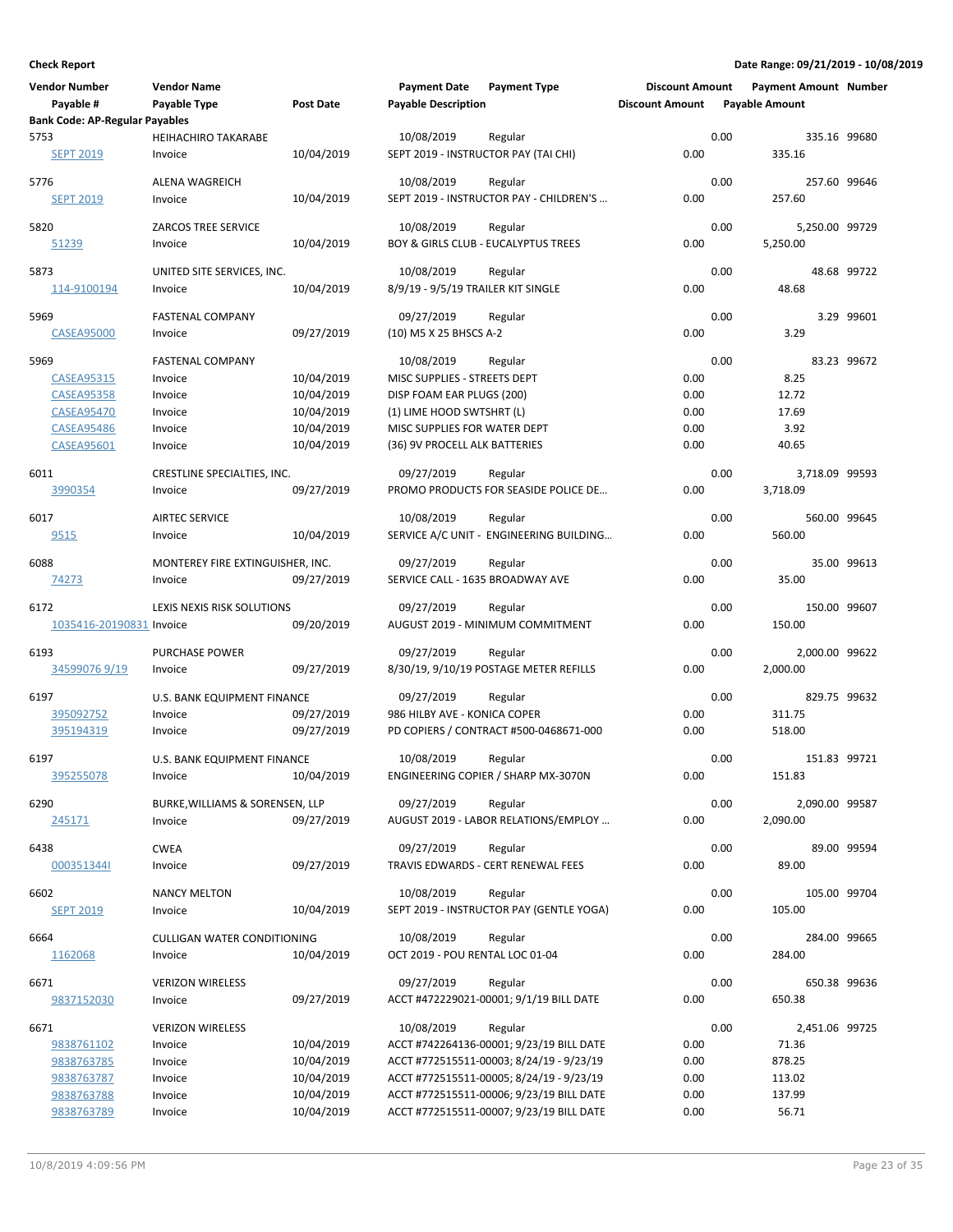|      | <b>Vendor Number</b>      | <b>Vendor Name</b>                    |            | <b>Payment Date</b>                 | <b>Payment Type</b>                                     | <b>Discount Amount</b> |      | <b>Payment Amount Number</b> |  |
|------|---------------------------|---------------------------------------|------------|-------------------------------------|---------------------------------------------------------|------------------------|------|------------------------------|--|
|      | Payable #                 | <b>Payable Type</b>                   | Post Date  | <b>Payable Description</b>          |                                                         | <b>Discount Amount</b> |      | <b>Payable Amount</b>        |  |
|      | 9838763790                | Invoice                               | 10/04/2019 |                                     | ACCT #772515511-00008; 9/23/19 BILL DATE                | 0.00                   |      | 112.05                       |  |
|      | 9838763791                | Invoice                               | 10/04/2019 |                                     | ACCT #772515511-00009; 8/24/19 - 9/23/19                | 0.00                   |      | 1,081.68                     |  |
| 6706 |                           | CATHY'S ACTION PACKED FUN JUMPS. INC. |            | 10/08/2019                          | Regular                                                 |                        | 0.00 | 1.500.00 99658               |  |
|      | 5800473                   | Invoice                               | 10/04/2019 | <b>CITY BIRTHDAY PARTY SUPPLIES</b> |                                                         | 0.00                   |      | 1,500.00                     |  |
| 6747 |                           | <b>AT&amp;T MOBILITY</b>              |            | 09/27/2019                          | Regular                                                 |                        | 0.00 | 1,194.41 99585               |  |
|      | 08/09/19-09/08/19 Invoice |                                       | 09/27/2019 |                                     | ACCT #287256319516/INV #287256319516X                   | 0.00                   |      | 1,194.41                     |  |
| 6747 |                           | <b>AT&amp;T MOBILITY</b>              |            | 10/08/2019                          | Regular                                                 |                        | 0.00 | 563.30 99650                 |  |
|      | 08/09/19-09/08/1 Invoice  |                                       | 10/04/2019 |                                     | ACCT #287272498122/INV #287272498122X                   | 0.00                   |      | 563.30                       |  |
| 6761 |                           | MONTEREY SIGNS, INC.                  |            | 10/08/2019                          | Regular                                                 |                        | 0.00 | 136.56 99702                 |  |
|      | 16792                     | Invoice                               | 10/04/2019 |                                     | BANNER PATCHES (4) FOR 65th CITY BIRTH                  | 0.00                   |      | 136.56                       |  |
| 6949 |                           | <b>WATCHGUARD VIDEO</b>               |            | 09/27/2019                          | Regular                                                 |                        | 0.00 | 564.78 99637                 |  |
|      | SRINV0019559              | Invoice                               | 09/27/2019 |                                     | REPAIR OF UNIT DV10-152450 GP 140891                    | 0.00                   |      | 564.78                       |  |
| 7105 |                           | <b>EMERGENCY VEHICLE SPECIALISTS</b>  |            | 09/27/2019                          | Regular                                                 |                        | 0.00 | 500.00 99600                 |  |
|      | 10356                     | Invoice                               | 09/27/2019 |                                     | (4) SHOP LABOR - 2019 DURANGO UNIT #67                  | 0.00                   |      | 500.00                       |  |
| 7106 |                           | <b>D'VINE SIGNS AND GRAPHICS</b>      |            | 09/27/2019                          | Regular                                                 |                        | 0.00 | 1,026.95 99599               |  |
|      | <b>INV-18093</b>          | Invoice                               | 09/27/2019 | 38                                  | (5) 2'x8' 18 OZ VINYL "OPEN HOUSE" RANNE.<br>0.00<br>27 | 0.00<br>25,008.07      |      | 1,026.95                     |  |
| 7112 |                           | <b>ART BLACK</b>                      |            | 10/08/2019                          | Regular                                                 |                        | 0.00 | 430.00 99649                 |  |
|      | 119220                    | Invoice                               | 10/04/2019 |                                     | COASTAL REFINEMENT-1636 DEL MONTE AV                    | 0.00                   |      | 430.00                       |  |

|                       | Payable | Payment  |                 |           |
|-----------------------|---------|----------|-----------------|-----------|
| <b>Payment Type</b>   | Count   | Count    | <b>Discount</b> | Payment   |
| <b>Regular Checks</b> | 38      | 27       | 0.00            | 25,008.07 |
| <b>Manual Checks</b>  | 0       | 0        | 0.00            | 0.00      |
| <b>Voided Checks</b>  | 0       | 0        | 0.00            | 0.00      |
| <b>Bank Drafts</b>    | 0       | $\Omega$ | 0.00            | 0.00      |
| EFT's                 | 0       | 0        | 0.00            | 0.00      |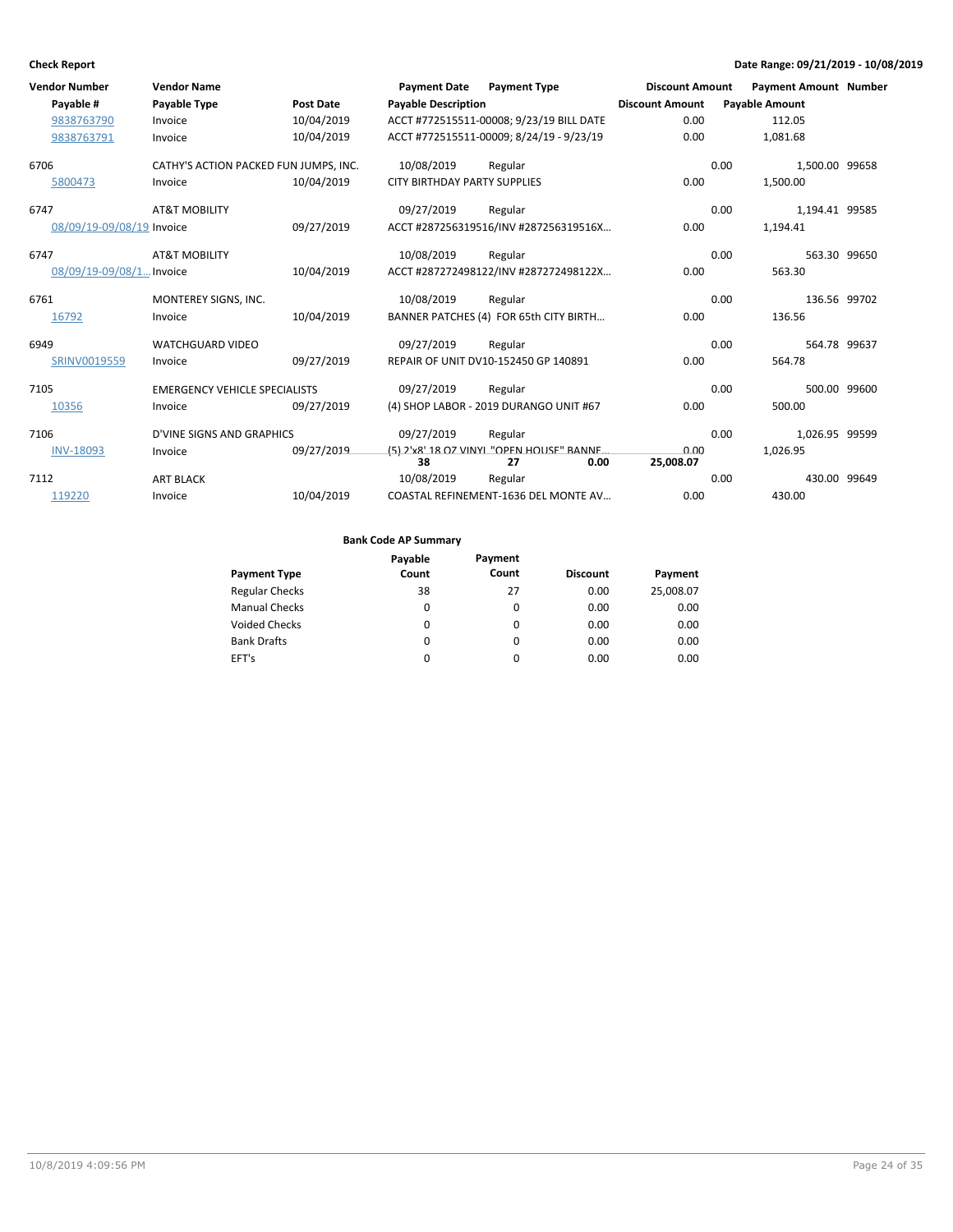| <b>Vendor Number</b>                  | <b>Vendor Name</b>                  |                  | <b>Payment Date</b>          | <b>Payment Type</b> |      | <b>Discount Amount</b> |      | <b>Payment Amount Number</b> |                     |
|---------------------------------------|-------------------------------------|------------------|------------------------------|---------------------|------|------------------------|------|------------------------------|---------------------|
| Payable #                             | Payable Type                        | <b>Post Date</b> | <b>Payable Description</b>   |                     |      | <b>Discount Amount</b> |      | <b>Payable Amount</b>        |                     |
| <b>Bank Code: PY-Payroll Payables</b> |                                     |                  |                              |                     |      |                        |      |                              |                     |
| 7124                                  | U.S. BANK N.A. - PARS ARS 457 & SRP |                  | 09/26/2019                   | <b>Bank Draft</b>   |      |                        | 0.00 |                              | 4.203.97 836141884  |
| <b>INV0003651</b>                     | Invoice                             | 09/26/2019       | PARS 6746022500              |                     |      | 0.00                   |      | 4,203.97                     |                     |
| 7124                                  | U.S. BANK N.A. - PARS ARS 457 & SRP |                  | 09/26/2019                   | <b>Bank Draft</b>   |      |                        | 0.00 |                              | 4,232.65 836141884  |
| <b>INV0003702</b>                     | Invoice                             | 09/26/2019       | PARS 6746022500              |                     |      | 0.00                   |      | 4,232.65                     |                     |
| 7124                                  | U.S. BANK N.A. - PARS ARS 457 & SRP |                  | 09/26/2019                   | Bank Draft          |      |                        | 0.00 |                              | -3,100.00 836141884 |
| CM0000297                             | Credit Memo                         | 09/26/2019       | SEPTEMBER 2019 EXCESS CREDIT |                     |      | 0.00                   |      | $-3,100.00$                  |                     |
| 7124                                  | U.S. BANK N.A. - PARS ARS 457 & SRP |                  | 09/26/2019                   | Bank Draft          |      |                        | 0.00 |                              | 1,615.86 3836053549 |
| <b>INV0003657</b>                     | Invoice                             | 09/26/2019       | PARS-ABS 457 67460224050     |                     | 0.00 | 8.5480460              |      | 1,615.86                     |                     |
| 7124                                  | U.S. BANK N.A. - PARS ARS 457 & SRP |                  | 09/26/2019                   | <b>Bank Draft</b>   |      |                        | 0.00 |                              | 1.595.95 3836053549 |
| <b>INV0003708</b>                     | Invoice                             | 09/26/2019       | PARS-ARS 457 6746022400      |                     |      | 0.00                   |      | 1,595.95                     |                     |

|                       | Payable | Payment  |                 |          |
|-----------------------|---------|----------|-----------------|----------|
| <b>Payment Type</b>   | Count   | Count    | <b>Discount</b> | Payment  |
| <b>Regular Checks</b> | 0       | 0        | 0.00            | 0.00     |
| <b>Manual Checks</b>  | 0       | 0        | 0.00            | 0.00     |
| <b>Voided Checks</b>  | 0       | 0        | 0.00            | 0.00     |
| <b>Bank Drafts</b>    | 5       | 5        | 0.00            | 8,548.43 |
| EFT's                 | 0       | $\Omega$ | 0.00            | 0.00     |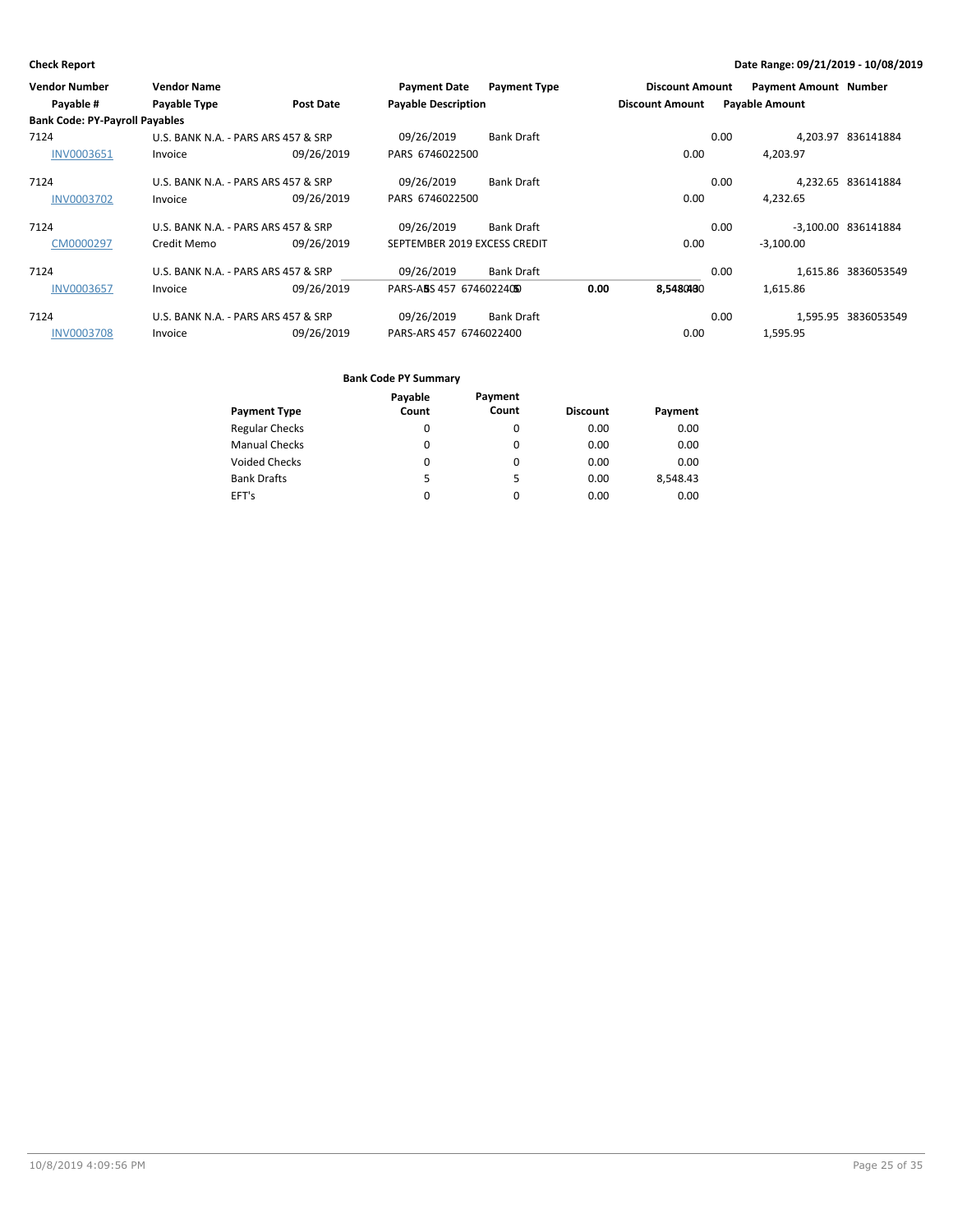| <b>Vendor Number</b>                  | <b>Vendor Name</b>               |                  | <b>Payment Date</b>        | <b>Payment Type</b>                         | <b>Discount Amount</b> | <b>Payment Amount Number</b> |              |
|---------------------------------------|----------------------------------|------------------|----------------------------|---------------------------------------------|------------------------|------------------------------|--------------|
| Payable #                             | Payable Type                     | <b>Post Date</b> | <b>Payable Description</b> |                                             | <b>Discount Amount</b> | <b>Payable Amount</b>        |              |
| <b>Bank Code: AP-Regular Payables</b> |                                  |                  |                            |                                             |                        |                              |              |
| 7130                                  | SOUTH BAY REGIONAL PUBLIC SAFETY |                  | 09/27/2019                 | Regular                                     |                        | 0.00                         | 420.00 99627 |
| 124968 REC                            | Invoice                          | 09/27/2019       |                            | SUPERVISORY COURSE 1/27/20 - 2/7/20; J.     | 0.00                   | 340.00                       |              |
| 220144                                | Invoice                          | 09/27/2019       |                            | CRISIS INTERVENTION; K. ESLICK 9/16-9/20/   | 0.00                   | 80.00                        |              |
| 7135                                  | MONTEREY SANITARY SUPPLY, INC.   |                  | 09/27/2019                 | Regular                                     |                        | 0.00                         | 105.15 99616 |
| 12917                                 | Invoice                          | 09/27/2019       |                            | SEPT 2019 - MONTHLY MEDICAL WASTE SER       | 0.00                   | 105.15                       |              |
| 7173                                  | Iconix Waterworks (US) Inc.      |                  | 10/08/2019                 | Regular                                     |                        | 0.00                         | 475.94 99681 |
| 17913036096                           | Invoice                          | 10/04/2019       | $(28)$ PVC PIPE 14'        | 4<br>0.00                                   | 2,081.090              | 89.33                        |              |
| 17913036302                           | Invoice                          | 10/04/2019       |                            | (4) FLANGE, (2) BOLT UP SET, (4) BRASS NIPP | 0.00                   | 386.61                       |              |
| 7324                                  | BEAR ELECTRICAL SOLUTIONS, INC.  |                  | 10/08/2019                 | Regular                                     |                        | 0.00<br>1,080.00 99653       |              |
| 8756                                  | Invoice                          | 10/04/2019       |                            | JULY 2019 - (2) TRFFC SIGNAL @ BROADWY/     | 0.00                   | 1,080.00                     |              |

|                       | Payable | Payment  |                 |          |
|-----------------------|---------|----------|-----------------|----------|
| <b>Payment Type</b>   | Count   | Count    | <b>Discount</b> | Payment  |
| <b>Regular Checks</b> | 6       | 4        | 0.00            | 2,081.09 |
| <b>Manual Checks</b>  | 0       | 0        | 0.00            | 0.00     |
| <b>Voided Checks</b>  | 0       | 0        | 0.00            | 0.00     |
| <b>Bank Drafts</b>    | 0       | $\Omega$ | 0.00            | 0.00     |
| EFT's                 | 0       | 0        | 0.00            | 0.00     |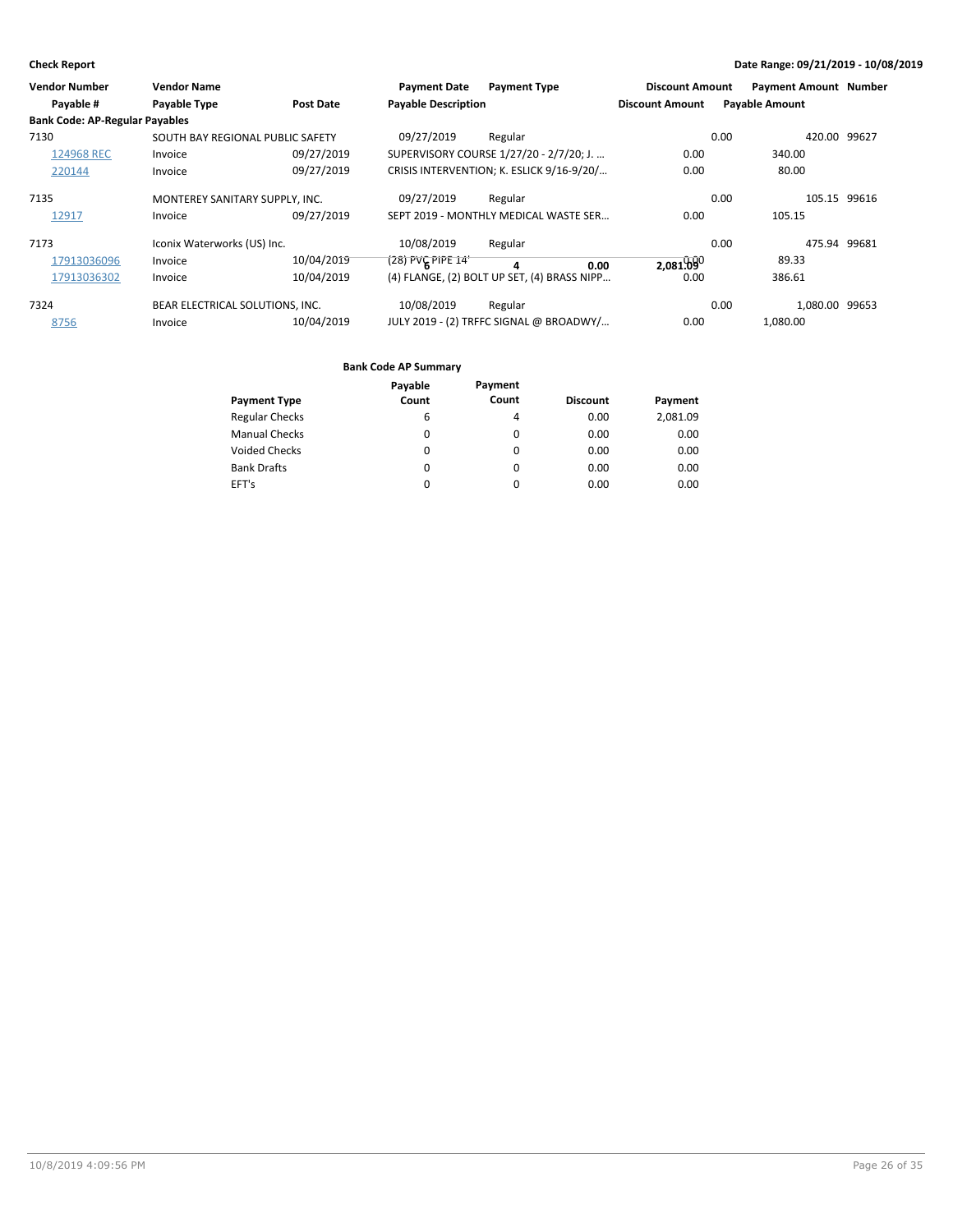| <b>Vendor Number</b>                  | <b>Vendor Name</b>  |                  | <b>Payment Date</b> | <b>Payment Type</b> | <b>Discount Amount</b>             | <b>Payment Amount Number</b> |  |
|---------------------------------------|---------------------|------------------|---------------------|---------------------|------------------------------------|------------------------------|--|
| Pavable #                             | <b>Pavable Type</b> | <b>Post Date</b> | Payable2Description | л.                  | 0.00<br>Discoun <b>1.686025</b> it | <b>Payable Amount</b>        |  |
| <b>Bank Code: PY-Payroll Payables</b> |                     |                  |                     |                     |                                    |                              |  |
| 7370                                  | UPEC, LOCAL 792     |                  | 09/26/2019          | Regular             |                                    | 0.00<br>1.686.25 18985       |  |
| <b>INV0003659</b>                     | Invoice             | 09/26/2019       | LIUNA/UNION DUES    |                     | 0.00                               | 855.00                       |  |
| <b>INV0003710</b>                     | Invoice             | 09/26/2019       | LIUNA/UNION DUES    |                     | 0.00                               | 831.25                       |  |

|                       | Payable | Payment  |                 |          |
|-----------------------|---------|----------|-----------------|----------|
| <b>Payment Type</b>   | Count   | Count    | <b>Discount</b> | Payment  |
| <b>Regular Checks</b> | 2       | 1        | 0.00            | 1,686.25 |
| <b>Manual Checks</b>  | 0       | $\Omega$ | 0.00            | 0.00     |
| <b>Voided Checks</b>  | 0       | $\Omega$ | 0.00            | 0.00     |
| <b>Bank Drafts</b>    | 0       | $\Omega$ | 0.00            | 0.00     |
| EFT's                 | 0       | $\Omega$ | 0.00            | 0.00     |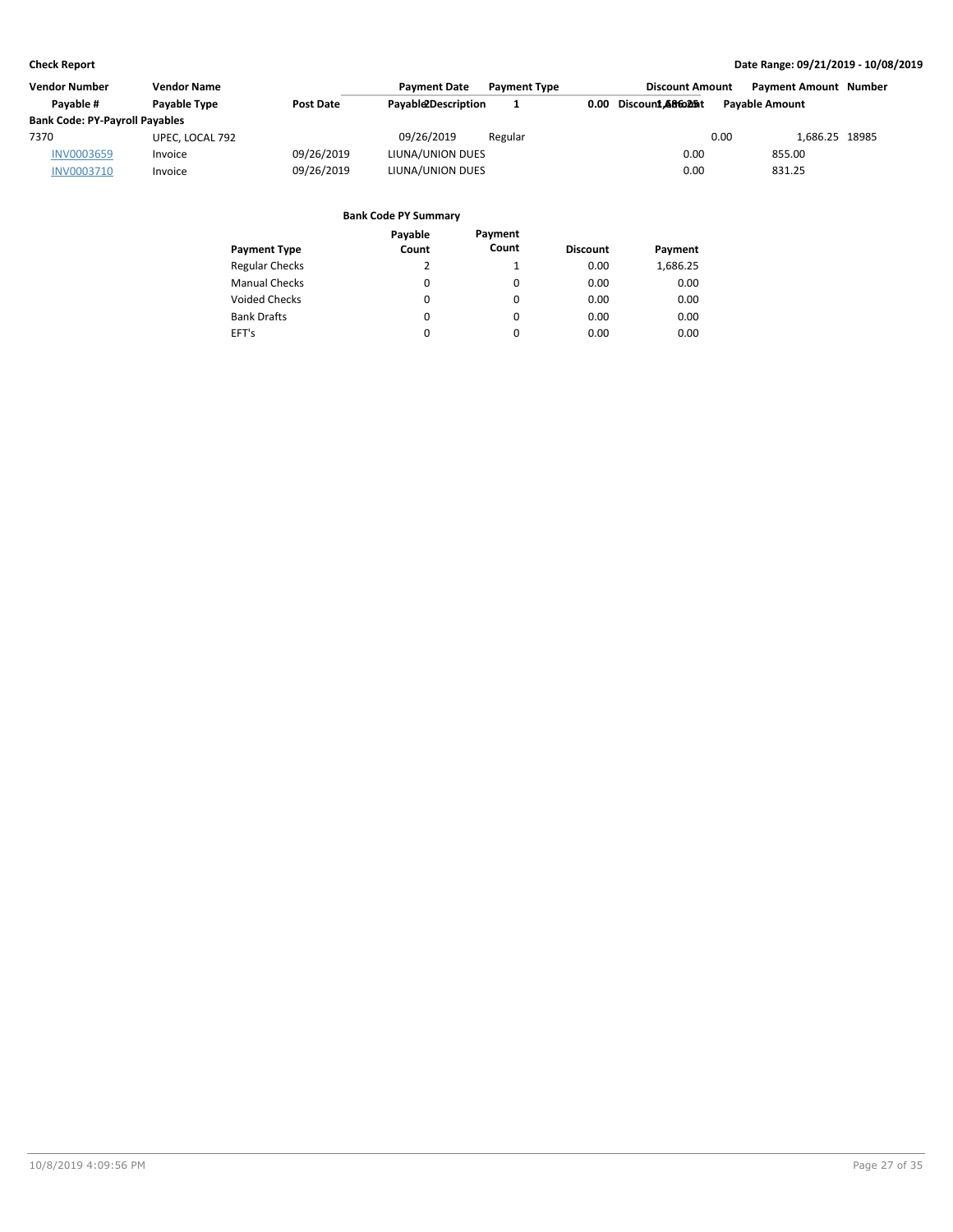| <b>Vendor Number</b>                  | <b>Vendor Name</b>       |                  | <b>Payment Date</b>                | <b>Payment Type</b>                             | <b>Discount Amount</b> | <b>Payment Amount Number</b> |             |
|---------------------------------------|--------------------------|------------------|------------------------------------|-------------------------------------------------|------------------------|------------------------------|-------------|
| Payable #                             | Payable Type             | <b>Post Date</b> | <b>Payable Description</b>         |                                                 | <b>Discount Amount</b> | <b>Payable Amount</b>        |             |
| <b>Bank Code: AP-Regular Payables</b> |                          |                  |                                    |                                                 |                        |                              |             |
| 7541                                  | A TO Z PARTY RENTAL INC. |                  | 09/27/2019                         | Regular                                         |                        | 1.037.88 99580<br>0.00       |             |
| 383997                                | Invoice                  | 09/27/2019       |                                    | 9/7/19 FARMER'S MARKET - PORTA TOILETS          | 0.00                   | 518.94                       |             |
| 385568                                | Invoice                  | 09/27/2019       | 4                                  | 9/14/19 FARMER'S MARKET - PORTA TOILETS<br>0.00 | 0.00<br>5.887.38       | 518.94                       |             |
| 7644                                  | <b>COMCAST BUSINESS</b>  |                  | 09/27/2019                         | Regular                                         |                        | 4,779.50 99590<br>0.00       |             |
| 88243332                              | Invoice                  | 09/27/2019       | ACCT #939827683; 9/15/19 BILL DATE |                                                 | 0.00                   | 4.779.50                     |             |
| 7924                                  | ROSA JONG                |                  | 10/08/2019                         | Regular                                         |                        | 0.00                         | 70.00 99717 |
| <b>SEPT 2019</b>                      | Invoice                  | 10/04/2019       |                                    | SEPT 2019 - INSTRUCTOR PAY (ZUMBA)              | 0.00                   | 70.00                        |             |

|                       | Payable | Payment  |                 |          |
|-----------------------|---------|----------|-----------------|----------|
| <b>Payment Type</b>   | Count   | Count    | <b>Discount</b> | Payment  |
| <b>Regular Checks</b> | 4       | 3        | 0.00            | 5,887.38 |
| <b>Manual Checks</b>  | 0       | 0        | 0.00            | 0.00     |
| <b>Voided Checks</b>  | 0       | $\Omega$ | 0.00            | 0.00     |
| <b>Bank Drafts</b>    | 0       | $\Omega$ | 0.00            | 0.00     |
| EFT's                 | 0       | 0        | 0.00            | 0.00     |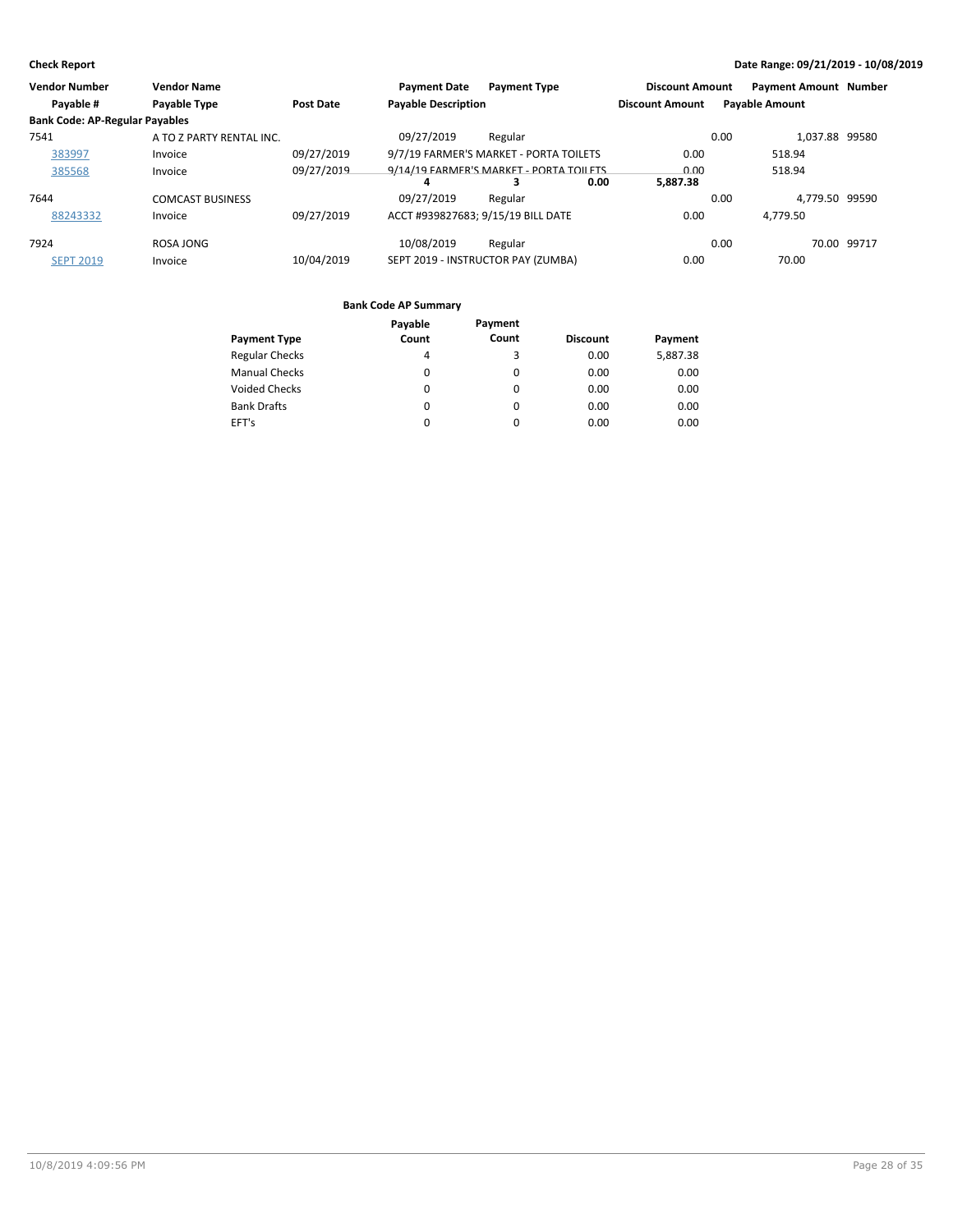| <b>Vendor Number</b><br>Payable #     | <b>Vendor Name</b><br><b>Payable Type</b> | <b>Post Date</b> | <b>Payment Date</b><br><b>Payable Description</b> | <b>Payment Type</b> |      | <b>Discount Amount</b><br><b>Discount Amount</b> |      | <b>Payment Amount Number</b><br><b>Payable Amount</b> |                    |
|---------------------------------------|-------------------------------------------|------------------|---------------------------------------------------|---------------------|------|--------------------------------------------------|------|-------------------------------------------------------|--------------------|
| <b>Bank Code: PY-Payroll Payables</b> |                                           |                  |                                                   |                     |      |                                                  |      |                                                       |                    |
| 7975                                  | <b>AMERICAN FIDELITY</b>                  |                  | 09/30/2019                                        | <b>Bank Draft</b>   |      |                                                  | 0.00 | 4,040.78 D059450                                      |                    |
| <b>INV0003664</b>                     | Invoice                                   | 09/30/2019       | AF AFTER-TAX PRODUCT                              |                     |      | 0.00                                             |      | 4,040.78                                              |                    |
| 7975                                  | <b>AMERICAN FIDELITY</b>                  |                  | 09/30/2019                                        | <b>Bank Draft</b>   |      |                                                  | 0.00 | 2,105.00 D059450                                      |                    |
| INV0003711                            | Invoice                                   | 09/30/2019       | AF PRE-TAX PRODUCT                                |                     |      | 0.00                                             |      | 2,105.00                                              |                    |
| 7975                                  | <b>AMERICAN FIDELITY</b>                  |                  | 09/30/2019                                        | <b>Bank Draft</b>   |      |                                                  | 0.00 | 4,010.12 D059450                                      |                    |
| INV0003712                            | Invoice                                   | 09/30/2019       | AF AFTER-TAX PRODUCT                              |                     |      | 0.00                                             |      | 4.010.12                                              |                    |
| 7975                                  | <b>AMERICAN FIDELITY</b>                  |                  | 09/30/2019                                        | <b>Bank Draft</b>   |      |                                                  | 0.00 | 2,105.00 D059450                                      |                    |
| <b>INV0003663</b>                     | Invoice                                   | 09/30/2019       | AF PRE-GAX PRODUCT                                | -6                  | 0.00 | 17,5410680                                       |      | 2,105.00                                              |                    |
| 7976                                  | <b>AMERICAN FIDELITY</b>                  |                  | 09/30/2019                                        | <b>Bank Draft</b>   |      |                                                  | 0.00 |                                                       | 2,640.39 641442549 |
| <b>INV0003665</b>                     | Invoice                                   | 09/30/2019       | AF FLEX SEC 125                                   |                     |      | 0.00                                             |      | 2,640.39                                              |                    |
| 7976                                  | <b>AMERICAN FIDELITY</b>                  |                  | 09/30/2019                                        | <b>Bank Draft</b>   |      |                                                  | 0.00 |                                                       | 2,640.39 641442549 |
| INV0003713                            | Invoice                                   | 09/30/2019       | AF FLEX SEC 125                                   |                     |      | 0.00                                             |      | 2,640.39                                              |                    |

|                       | Payable | Payment  |                 |           |
|-----------------------|---------|----------|-----------------|-----------|
| <b>Payment Type</b>   | Count   | Count    | <b>Discount</b> | Payment   |
| <b>Regular Checks</b> | 0       | 0        | 0.00            | 0.00      |
| <b>Manual Checks</b>  | 0       | $\Omega$ | 0.00            | 0.00      |
| <b>Voided Checks</b>  | 0       | $\Omega$ | 0.00            | 0.00      |
| <b>Bank Drafts</b>    | 6       | 6        | 0.00            | 17,541.68 |
| EFT's                 | 0       | 0        | 0.00            | 0.00      |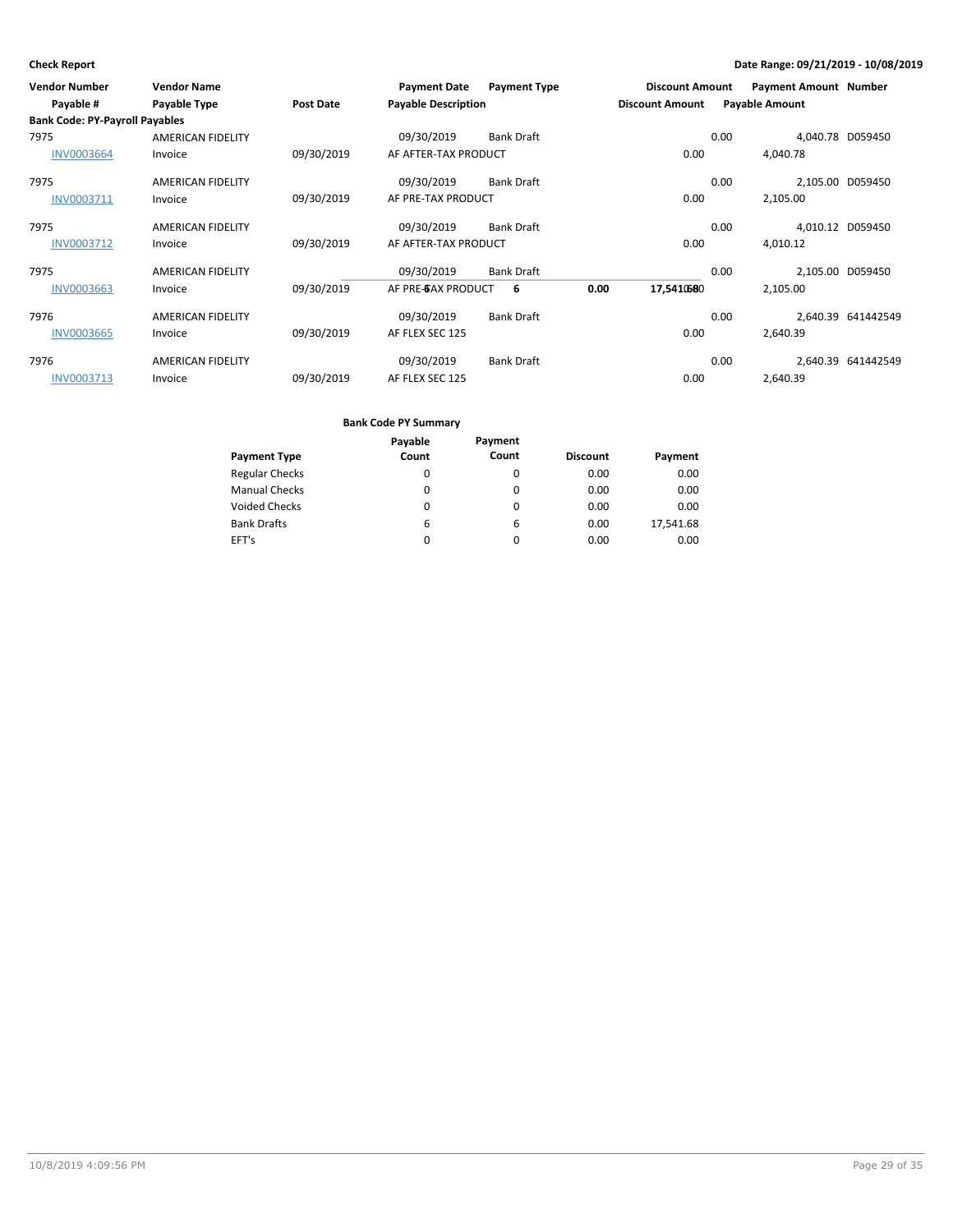| <b>Vendor Number</b>                  | <b>Vendor Name</b>               |                  | <b>Payment Date</b>        | <b>Payment Type</b>                      | <b>Discount Amount</b> | <b>Payment Amount Number</b> |              |
|---------------------------------------|----------------------------------|------------------|----------------------------|------------------------------------------|------------------------|------------------------------|--------------|
| Payable #                             | Payable Type                     | <b>Post Date</b> | <b>Payable Description</b> |                                          | <b>Discount Amount</b> | <b>Payable Amount</b>        |              |
| <b>Bank Code: AP-Regular Payables</b> |                                  |                  |                            |                                          |                        |                              |              |
| 7996                                  | <b>CIVICPLUS</b>                 |                  | 10/08/2019                 | Regular                                  |                        | 5,860.05 99659<br>0.00       |              |
| 190311                                | Invoice                          | 10/04/2019       |                            | ANNUAL FEE FOR HOSTING 10/1/19-9/30/20   | 0.00                   | 5,860.05                     |              |
| 8091                                  | <b>BADGER METER INC.</b>         |                  | 10/08/2019                 | Regular                                  |                        | 0.00                         | 730.69 99652 |
| 80038484                              | Invoice                          | 10/04/2019       |                            | SEPT 2019 - MONTHLY FEE FOR ORION WAT    | 0.00                   | 730.69                       |              |
| 8125                                  | VARSITY BRANDS HOLDING CO., INC. |                  | 09/24/2019                 | Regular<br>0.00                          | 11,694.80              | 3,197.04 99635<br>0.00       |              |
| 906085721                             | Invoice                          | 09/27/2019       |                            | (2 SETS) TRANSPORT WHEELS, (2 PR) SOCCER | 0.00                   | 3,197.04                     |              |
| 8142                                  | US FOODS, INC.                   |                  | 09/27/2019                 | Regular                                  |                        | 0.00                         | 907.02 99634 |
| 3562591                               | Invoice                          | 09/27/2019       |                            | ACCT #24074387 / FOOD DELIVERY ON 9/17   | 0.00                   | 907.02                       |              |
| 8200                                  | <b>SELENE ROJAS</b>              |                  | 09/27/2019                 | Regular                                  |                        | 1,000.00 99625<br>0.00       |              |
| <b>REFUND</b>                         | Invoice                          | 06/30/2019       |                            | REFUND OF PERMIT FEE FOR LAS MARIAS      | 0.00                   | 1,000.00                     |              |

|                       | Payable | Payment |                 |           |
|-----------------------|---------|---------|-----------------|-----------|
| <b>Payment Type</b>   | Count   | Count   | <b>Discount</b> | Payment   |
| <b>Regular Checks</b> | 5       | 5       | 0.00            | 11.694.80 |
| <b>Manual Checks</b>  | 0       | 0       | 0.00            | 0.00      |
| <b>Voided Checks</b>  | 0       | 0       | 0.00            | 0.00      |
| <b>Bank Drafts</b>    | 0       | 0       | 0.00            | 0.00      |
| EFT's                 | 0       | 0       | 0.00            | 0.00      |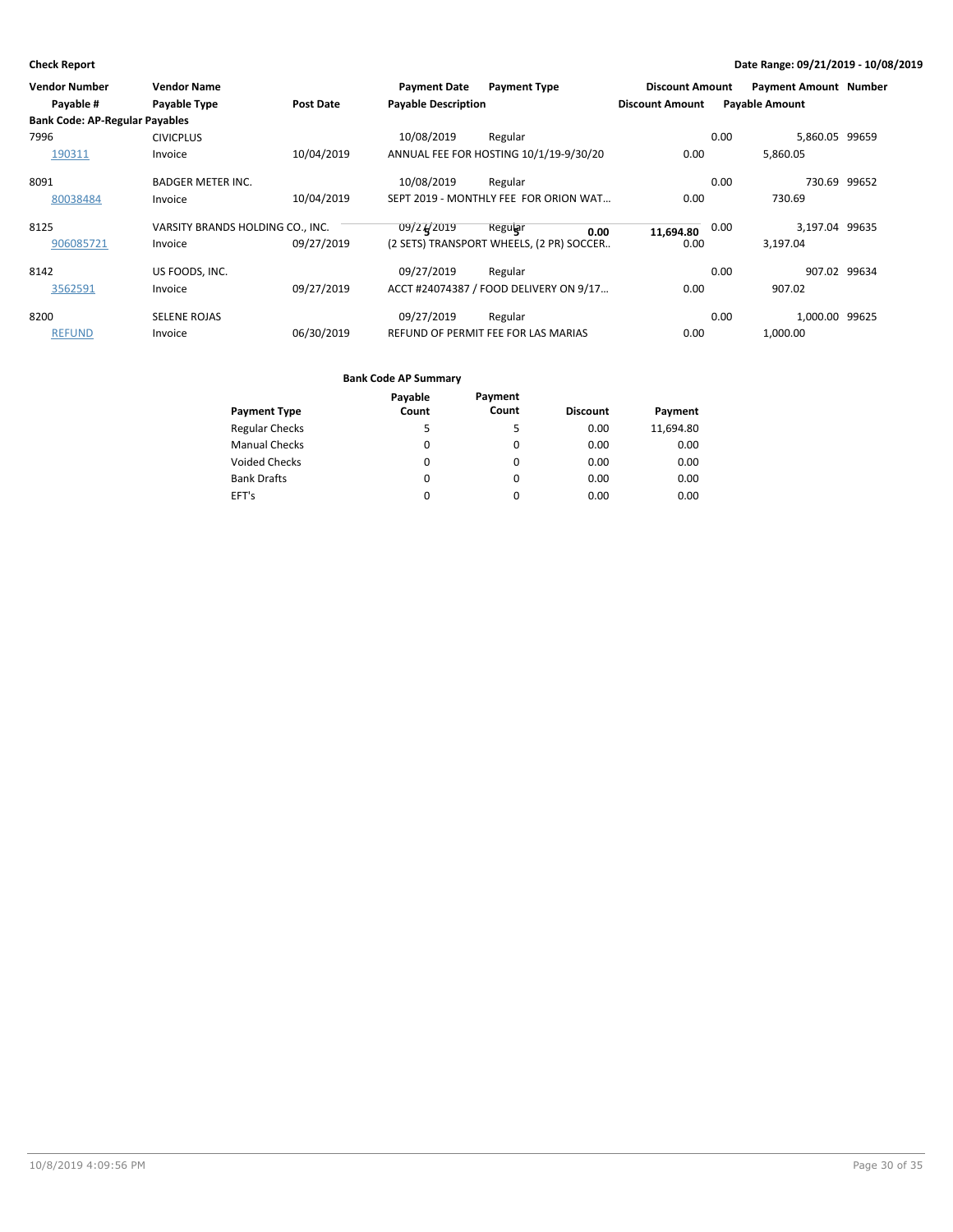|                                       |                    |                                                         | л.                              |                     | 0.00 | 215.05                 |                                     |  |
|---------------------------------------|--------------------|---------------------------------------------------------|---------------------------------|---------------------|------|------------------------|-------------------------------------|--|
| <b>Check Report</b>                   |                    |                                                         |                                 |                     |      |                        | Date Range: 09/21/2019 - 10/08/2019 |  |
| <b>Vendor Number</b>                  | <b>Vendor Name</b> |                                                         | <b>Payment Date</b>             | <b>Payment Type</b> |      | <b>Discount Amount</b> | <b>Payment Amount Number</b>        |  |
| Payable #                             | Payable Type       | Post Date                                               | <b>Payable Description</b>      |                     |      | <b>Discount Amount</b> | <b>Payable Amount</b>               |  |
| <b>Bank Code: PY-Payroll Payables</b> |                    |                                                         |                                 |                     |      |                        |                                     |  |
| 8308                                  |                    | AMERICAN FIDELITY ADMINISTRATIVE SERVICES, I 09/23/2019 |                                 | Regular             |      | 0.00                   | 215.05 18977                        |  |
| <b>INV0003699</b>                     | Invoice            | 09/23/2019                                              | SEP19 ADMIN SERV FEE INV# 40453 |                     |      | 0.00                   | 215.05                              |  |
|                                       |                    |                                                         |                                 |                     |      |                        |                                     |  |
|                                       |                    |                                                         | <b>Bank Code PY Summary</b>     |                     |      |                        |                                     |  |
|                                       |                    |                                                         | <b>Description</b>              | <b>Dougant</b>      |      |                        |                                     |  |

|                       | Payable  | Payment  |                 |         |
|-----------------------|----------|----------|-----------------|---------|
| <b>Payment Type</b>   | Count    | Count    | <b>Discount</b> | Payment |
| <b>Regular Checks</b> |          | 1        | 0.00            | 215.05  |
| <b>Manual Checks</b>  | $\Omega$ | 0        | 0.00            | 0.00    |
| <b>Voided Checks</b>  | 0        | $\Omega$ | 0.00            | 0.00    |
| <b>Bank Drafts</b>    | 0        | $\Omega$ | 0.00            | 0.00    |
| EFT's                 | 0        | $\Omega$ | 0.00            | 0.00    |
|                       |          |          |                 |         |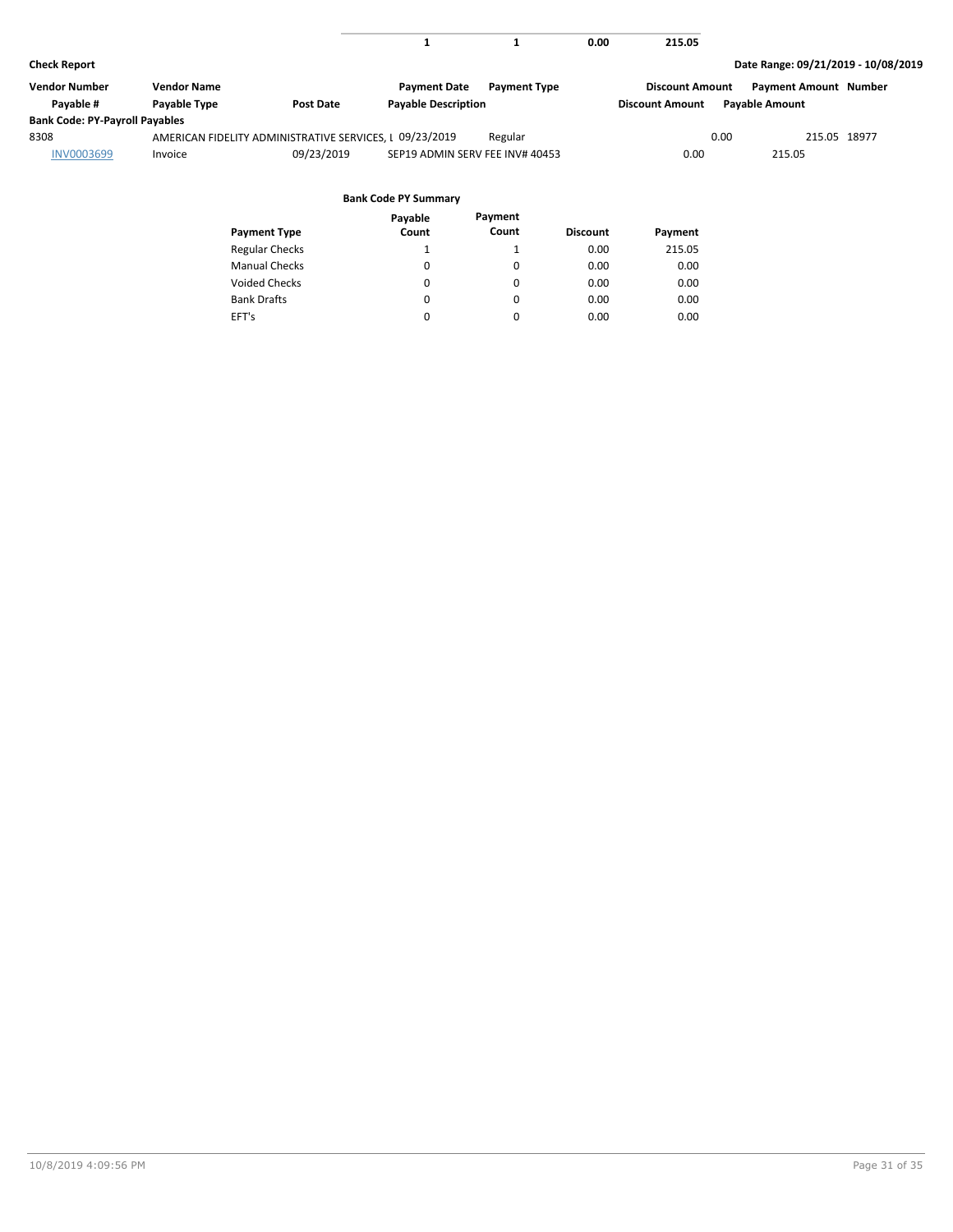| <b>Vendor Number</b>                  | <b>Vendor Name</b>                                    |            | <b>Payment Date</b>                 | <b>Payment Type</b>                               | <b>Discount Amount</b> |      | <b>Payment Amount Number</b> |             |
|---------------------------------------|-------------------------------------------------------|------------|-------------------------------------|---------------------------------------------------|------------------------|------|------------------------------|-------------|
| Payable #                             | Payable Type                                          | Post Date  | <b>Payable Description</b>          |                                                   | <b>Discount Amount</b> |      | <b>Payable Amount</b>        |             |
| <b>Bank Code: AP-Regular Payables</b> |                                                       |            |                                     |                                                   |                        |      |                              | 4.20 99602  |
| 8338<br>6-744-69572                   | <b>FEDEX</b><br>Invoice                               | 09/27/2019 | 09/27/2019                          | Regular<br>ACCT #6266-0569-9 / SHIPMENT ON 9/6/19 | 0.00                   | 0.00 | 4.20                         |             |
| 8338                                  | <b>FEDEX</b>                                          |            | 10/08/2019                          | Regular                                           |                        | 0.00 |                              | 31.84 99673 |
| 6-751-13968                           | Invoice                                               | 10/04/2019 |                                     | ACCT #6266-0569-9; SHIPMENT ON 9/19/19            | 0.00                   |      | 31.84                        |             |
| 8345                                  | RESTORATIVE JUSTICE PARTNERS, INC.                    |            | 09/27/2019                          | Regular                                           |                        | 0.00 | 3,418.30 99623               |             |
| <b>AUG 2019</b>                       | Invoice                                               | 09/27/2019 | AUG 2019 - CAL VIP REIMBURSEMENT    |                                                   | 0.00                   |      | 3,418.30                     |             |
| 8361                                  | SPEAKWRITE LLC                                        |            | 10/08/2019                          | Regular                                           |                        | 0.00 | 1,179.71 99719               |             |
| b310b452                              | Invoice                                               | 10/04/2019 |                                     | SEPTEMBER 2019 - SEASIDE PD ACCT GrpLE            | 0.00                   |      | 1,179.71                     |             |
| 8493                                  | CORODATA RECORDS MGMT., INC.                          |            | 09/27/2019                          | Regular                                           |                        | 0.00 | 983.06 99591                 |             |
| RS3063247                             | Invoice                                               | 06/30/2019 | MARCH 2019 - STORAGE SERVICES       |                                                   | 0.00                   |      | 480.53                       |             |
| RS3105722                             | Invoice                                               | 09/27/2019 | AUGUST 2019 - STORAGE SERVICES      |                                                   | 0.00                   |      | 502.53                       |             |
| 8622                                  | EDWARDS TRUCK CENTER, INC.                            |            | 10/08/2019                          | Regular                                           |                        | 0.00 | 643.20 99670                 |             |
| 66518                                 | Invoice                                               | 10/04/2019 | 2013 PETERBILT TRUCK REPAIR 8/14/19 |                                                   | 0.00                   |      | 643.20                       |             |
| 8699                                  | <b>DEBORAH WARCKEN</b>                                |            | 09/27/2019                          | Regular                                           |                        | 0.00 |                              | 71.62 99595 |
| 119561                                | Invoice                                               | 09/27/2019 |                                     | DEPOSIT REFUND FOR LAGUNA GRANDE PK               | 0.00                   |      | 71.62                        |             |
| 8755                                  | TRUST TWO - CORONA 1997 TRUST                         |            | 09/27/2019                          | Regular                                           |                        | 0.00 | 2,730.00 99630               |             |
| <b>INV0003734</b>                     | Invoice                                               | 09/27/2019 |                                     | OCT 2019 - RENT FOR 656 BROADWAY AVE              | 0.00                   |      | 2,730.00                     |             |
| 8892                                  | NCI AFFILIATES, INC.                                  |            | 10/08/2019                          | Regular                                           |                        | 0.00 | 1,166.67 99706               |             |
| 8908                                  | Invoice                                               | 10/04/2019 |                                     | AUGUST 2019 - CREW PROVIDED GROUNDS               | 0.00                   |      | 1,166.67                     |             |
| 8977                                  | <b>RICHARD BOYNTON</b>                                |            | 10/08/2019                          | Regular                                           |                        | 0.00 | 400.00 99716                 |             |
| 9/30/19                               | Invoice                                               | 10/04/2019 |                                     | MUSIC FOR SR HALLOWEEN DANCE ON 10/2              | 0.00                   |      | 400.00                       |             |
| 8980                                  | ATHENA OCCMED                                         |            | 09/27/2019                          | Regular                                           |                        | 0.00 | 1,140.00 99586               |             |
| 1206                                  | Invoice                                               | 09/27/2019 | FIRE PRE-HIRE PHYSICAL 8/16/2019    |                                                   | 0.00                   |      | 1,140.00                     |             |
| 8980                                  | <b>ATHENA OCCMED</b>                                  |            | 10/08/2019                          | Regular                                           |                        | 0.00 | 1,950.00 99651               |             |
| 1207                                  | Invoice                                               | 10/04/2019 |                                     | (2) FIRE ANNUAL PHYSICALS, (1) HAZMAT O           | 0.00                   |      | 1,950.00                     |             |
| 8988                                  | PENINSULA APARTMENT CLEANING INC.                     |            | 10/08/2019                          | Regular                                           |                        | 0.00 | 590.00 99710                 |             |
| 44486                                 | Invoice                                               | 10/04/2019 | CITY HALL CARPET CLEANING 9/13/19   |                                                   | 0.00                   |      | 590.00                       |             |
| 8995                                  | <b>ABBY BUKOFZER</b>                                  |            | 10/08/2019                          | Regular                                           |                        | 0.00 | 117.60 99643                 |             |
| <b>SEPT 2019</b>                      | Invoice                                               | 10/04/2019 |                                     | SEPT 2019 - INSTRUCTOR PAY - ISRAELI FOLK         | 0.00                   |      | 117.60                       |             |
| 9027                                  | CALIFORNIA DEPARTMENT OF                              |            | 09/27/2019                          | Regular                                           |                        | 0.00 | 1,887.70 99588               |             |
| 026-095406 6/19                       | Invoice                                               | 06/30/2019 | SALES AND USE TAX; 7/1/18 - 6/30/19 |                                                   | 0.00                   |      | 1,887.70                     |             |
| 9082                                  | ELITE PARTS, LLC                                      |            | 10/08/2019                          | Regular                                           |                        | 0.00 | 6,418.44 99671               |             |
| S15903                                | Invoice                                               | 10/04/2019 |                                     | (1) VAN MOUNTED CABLE GUIDE ROLLER                | 0.00                   |      | 6,418.44                     |             |
| 9084                                  | BUCHER MUNICIPAL NORTH AMERICA INC.                   |            | 10/08/2019                          | Regular                                           |                        | 0.00 |                              | 55.75 99654 |
| 38400                                 | Invoice                                               | 10/04/2019 | (1) CAP W/ TANK DRAIN, (1) WASHER   |                                                   | 0.00                   |      | 55.75                        |             |
| 9085                                  | O'CONNOR & SONS INC.                                  |            | 10/08/2019                          | Regular                                           |                        | 0.00 | 150.00 99707                 |             |
| 40096313                              | Invoice                                               | 10/04/2019 | CITY HALL MONTHLY SERVICE           |                                                   | 0.00                   |      | 150.00                       |             |
| 9099                                  | DUDE SOLUTIONS, INC.                                  |            | 09/27/2019                          | Regular                                           |                        | 0.00 | 5,888.00 99598               |             |
| <b>INV-56525</b>                      | Invoice                                               | 09/27/2019 |                                     | (1) MAP CONNECTOR, (1) PORTAL CONFIG              | 0.00                   |      | 5,888.00                     |             |
| 9099                                  | DUDE SOLUTIONS, INC.                                  |            | 10/08/2019                          | Regular                                           |                        | 0.00 | 36,716.80 99668              |             |
| <b>INV-56812</b>                      | Invoice                                               | 10/04/2019 |                                     | (44) DEPT TEMPLATES, ONSITE TRAINING              | 0.00                   |      | 36,716.80                    |             |
| 9120                                  | CALIFORNIA ASSOC OF PUBLIC INFORMATION OFI 10/08/2019 |            |                                     | Regular                                           |                        | 0.00 | 225.00 99656                 |             |
| 7618                                  | Invoice                                               | 10/04/2019 |                                     | LESLIE MILTON-RERIG MEMBERSHIP RENEW              | 0.00                   |      | 225.00                       |             |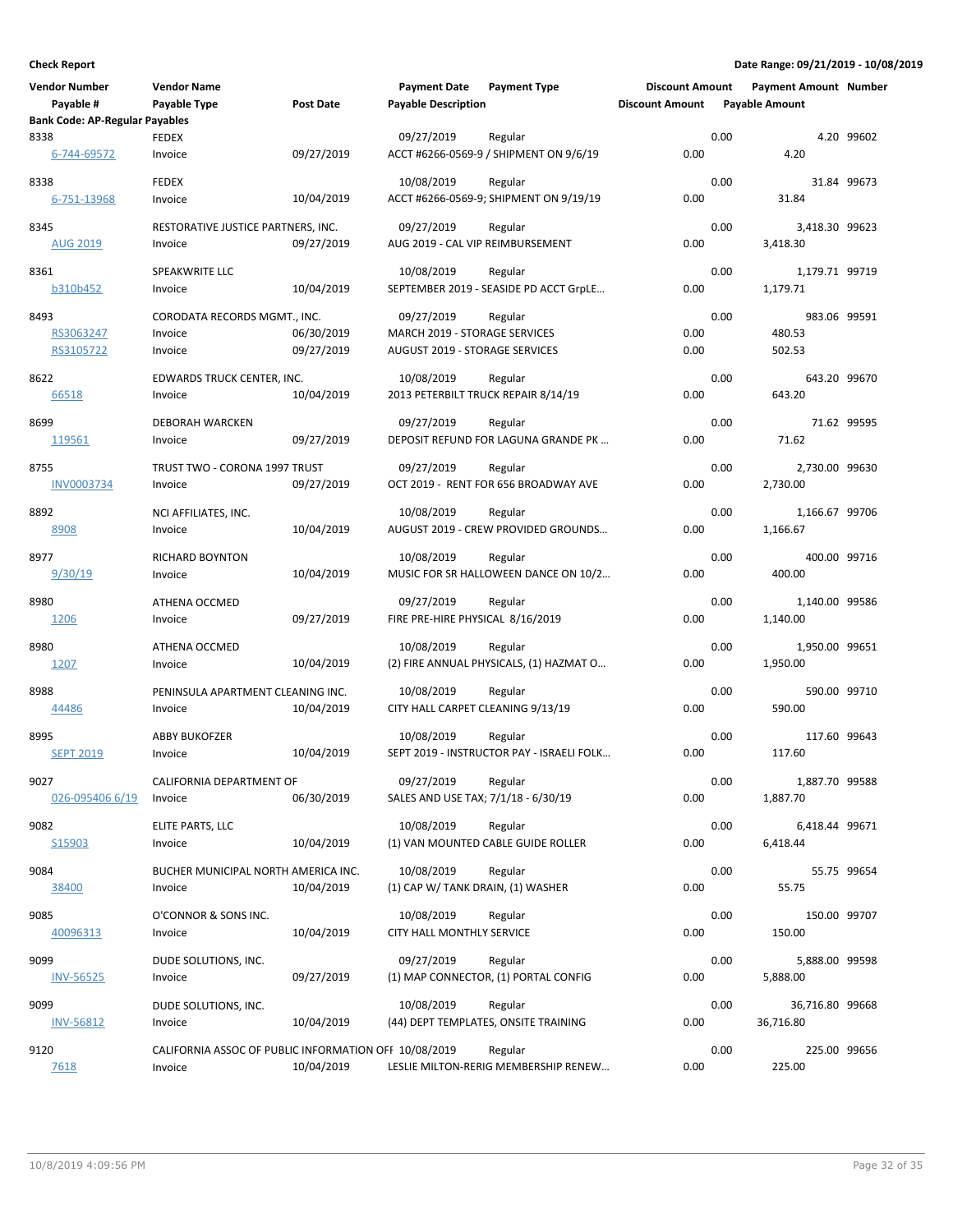| Vendor Number       | <b>Vendor Name</b>                                    | <b>Payment Date</b><br><b>Payment Type</b> | <b>Discount Amount</b> | <b>Payment Amount Number</b> |              |
|---------------------|-------------------------------------------------------|--------------------------------------------|------------------------|------------------------------|--------------|
| Payable #           | <b>Payable Type</b><br><b>Post Date</b>               | <b>Payable Description</b>                 | <b>Discount Amount</b> | <b>Payable Amount</b>        |              |
| 9157                | <b>GREG S. OMOTO</b>                                  | 10/08/2019<br>Regular                      |                        | 0.00                         | 490.00 99678 |
| <b>SEPT 2019</b>    | 10/04/2019<br>Invoice                                 | ADULT SOFTBALL GAME OFFICIAL - 9/16/19 -   | 0.00                   | 490.00                       |              |
| 9212                | <b>WEX BANK</b>                                       | 10/08/2019<br>Regular                      |                        | 0.00                         | 71.64 99727  |
| 61392106            | 10/04/2019<br>Invoice                                 | SEPT 2019 - SEASIDE POLICE GAS PURCHASES   | 0.00                   | 71.64                        |              |
| 9246                | SeeClickFix, Inc.                                     | 09/27/2019<br>Regular                      |                        | 0.00<br>1,000.00 99624       |              |
| 2017-2323           | 09/27/2019<br>Invoice                                 | 1 DISTINCT INTERNAL USER (9/17/19 - 9/16/  | 0.00                   | 1,000.00                     |              |
| 9247                | VERIZON CONNECT NWF INC.                              | 10/08/2019<br>Regular                      |                        | 0.00<br>142.03 99724         |              |
| <b>INVE0200580</b>  | 10/04/2019<br>Invoice                                 | (13) SENSOR INPUT HARNESS FOR 5200/5500    | 0.00                   | 142.03                       |              |
| 9270                | 101 TRAILER SALES                                     | 10/08/2019<br>Regular                      |                        | 0.00                         | 469.39 99640 |
| 26590.              | 10/04/2019<br>Invoice                                 | ADDTL FEES AND TAX FROM INV #26590         | 0.00                   | 469.39                       |              |
| 9279                | WATER INDUSTRY TRAINING SPECIALISTS, INC.             | 09/27/2019<br>Regular                      |                        | 0.00                         | 500.00 99638 |
| 1246                | 09/27/2019<br>Invoice                                 | HUMBERTO SAUCEDO - AUTO CONTROL VA         | 0.00                   | 500.00                       |              |
| 9292                | MONTEREY PENINSULA REGIONAL PARK DISTRICT 09/27/2019  | Regular                                    |                        | 0.00<br>1,000.00 99614       |              |
| <b>MSTR TAX</b>     | 06/30/2019<br>Invoice                                 | MASTER TAX AGREEMENT FOR SEASIDE RES       | 0.00                   | 1,000.00                     |              |
| 9293                | N. SALINAS MOSQUITO ABATEMENT DIST.                   | 09/27/2019<br>Regular                      |                        | 0.00<br>1,000.00 99618       |              |
| <b>MSTR TAX</b>     | 06/30/2019<br>Invoice                                 | MASTER TAXING AGREEMENT FOR SEASIDE        | 0.00                   | 1,000.00                     |              |
| 9294                | MONTEREY COUNTY WATER RESOURCES AGENCY 09/27/2019     | Regular                                    |                        | 0.00<br>2,000.00 99612       |              |
| <b>MSTR TAX</b>     | 06/30/2019<br>Invoice                                 | MASTER TAXING AGREEMENT FOR SEASIDE        | 0.00                   | 2,000.00                     |              |
| 9295                | MOSS LANDING HARBOR DISTRICT                          | 09/27/2019<br>Regular                      |                        | 0.00<br>1,000.00 99617       |              |
| <b>MSTR TAX</b>     | 06/30/2019<br>Invoice                                 | MASTER TAXING AGREEMENT FOR SEASIDE        | 0.00                   | 1,000.00                     |              |
| 9296                | YALDA KARIMI                                          | 09/27/2019<br>Regular                      |                        | 0.00                         | 50.00 99639  |
| 119519              | 09/27/2019<br>Invoice                                 | SWIM LESSON REFUND FOR JOHN ESFANDI        | 0.00                   | 50.00                        |              |
| 9297                | DOMENICO A. GARNERI                                   | 09/27/2019<br>Regular                      |                        | 0.00<br>1,000.00 99597       |              |
| <b>PERMIT #6720</b> | 09/27/2019<br>Invoice                                 | BOND RELEASE FOR 756 CALIFORNIA AVE        | 0.00                   | 1,000.00                     |              |
| 9299                | LEGAL NOTIFICATION SERVICES, INC.                     | 09/27/2019<br>Regular                      |                        | 0.00<br>2,399.70 99606       |              |
| 1181                | 09/27/2019<br>Invoice                                 | (30) ISUBPOENA LICENSE, SETUP, CONFIGU     | 0.00                   | 2,399.70                     |              |
| 9302                | APEX ADVENTURES, INC.                                 | 09/27/2019<br>Regular                      |                        | 0.00<br>1,875.00 99583       |              |
| 100119-SPD          | 09/27/2019<br>Invoice                                 | DEPOSIT FOR PD TEAM CHALLENGES/INFO        | 0.00                   | 1,875.00                     |              |
| 9303                | FENTON & KELLER, A PROFESSIONAL CORPORATIC 09/27/2019 | Regular                                    |                        | 0.00<br>15,885.00 99603      |              |
| 110496              | 09/27/2019<br>Invoice                                 | AUGUST 2019 - MAIN GATE PROF SVCS          | 0.00                   | 15,885.00                    |              |
| 9304                | ANDREA ARROYO-FLORES                                  | 09/27/2019<br>Regular                      |                        | 0.00                         | 41.50 99582  |
| <b>REFUND</b>       | 09/27/2019<br>Invoice                                 | REFUND FOR OVERPAYMENT OF BUS. LICEN       | 0.00                   | 41.50                        |              |
| 9305                | <b>IRVING PACHECO</b>                                 | 09/27/2019<br>Regular                      |                        | 0.00                         | 71.62 99604  |
| 116787              | 09/27/2019<br>Invoice                                 | DEPOSIT REFUND FOR SOPER PARK ON 9/8/      | 0.00                   | 71.62                        |              |
| 9306                | <b>MONICA SERRANO</b>                                 | 09/27/2019<br>Regular                      |                        | 0.00                         | 42.00 99609  |
| 118627              | 09/27/2019<br>Invoice                                 | DEPOSIT REFUND FOR LAGUNA GRANDE PK        | 0.00                   | 42.00                        |              |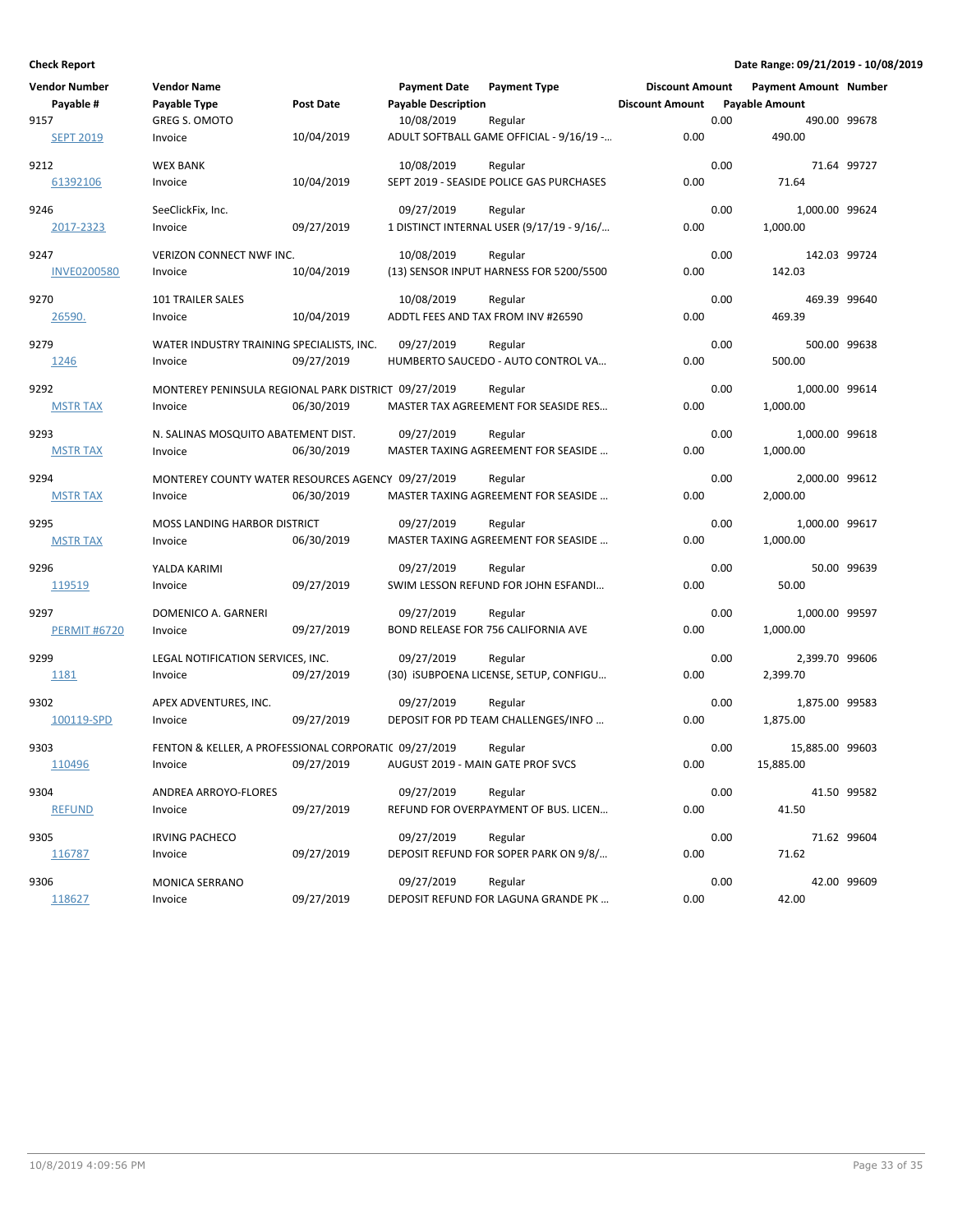|  | ი იი | 95.126.02 |
|--|------|-----------|

| Date Range: 09/21/2019 - 10/08/2019<br><b>Check Report</b> |                    |            |                             |                     |                        |                              |              |
|------------------------------------------------------------|--------------------|------------|-----------------------------|---------------------|------------------------|------------------------------|--------------|
| <b>Vendor Number</b>                                       | <b>Vendor Name</b> |            | <b>Payment Date</b>         | <b>Payment Type</b> | <b>Discount Amount</b> | <b>Payment Amount Number</b> |              |
| Pavable #                                                  | Payable Type       | Post Date  | <b>Payable Description</b>  |                     | <b>Discount Amount</b> | <b>Pavable Amount</b>        |              |
| 9308                                                       | A-7 AUSTIN, LTD.   |            | 10/08/2019                  | Regular             |                        | 0.00                         | 320.25 99642 |
| 32540                                                      | Invoice            | 10/04/2019 | W-2's, 1099-MISC, ENVELOPES |                     | 0.00                   | 320.25                       |              |

# **Bank Code AP Summary**

 $\overline{\phantom{0}}$ 

|                       | Payable | Payment |                 |           |
|-----------------------|---------|---------|-----------------|-----------|
| <b>Payment Type</b>   | Count   | Count   | <b>Discount</b> | Payment   |
| <b>Regular Checks</b> | 41      | 40      | 0.00            | 95,126.02 |
| <b>Manual Checks</b>  | 0       | 0       | 0.00            | 0.00      |
| <b>Voided Checks</b>  | 0       | 0       | 0.00            | 0.00      |
| <b>Bank Drafts</b>    | 0       | 0       | 0.00            | 0.00      |
| EFT's                 | 0       | 0       | 0.00            | 0.00      |